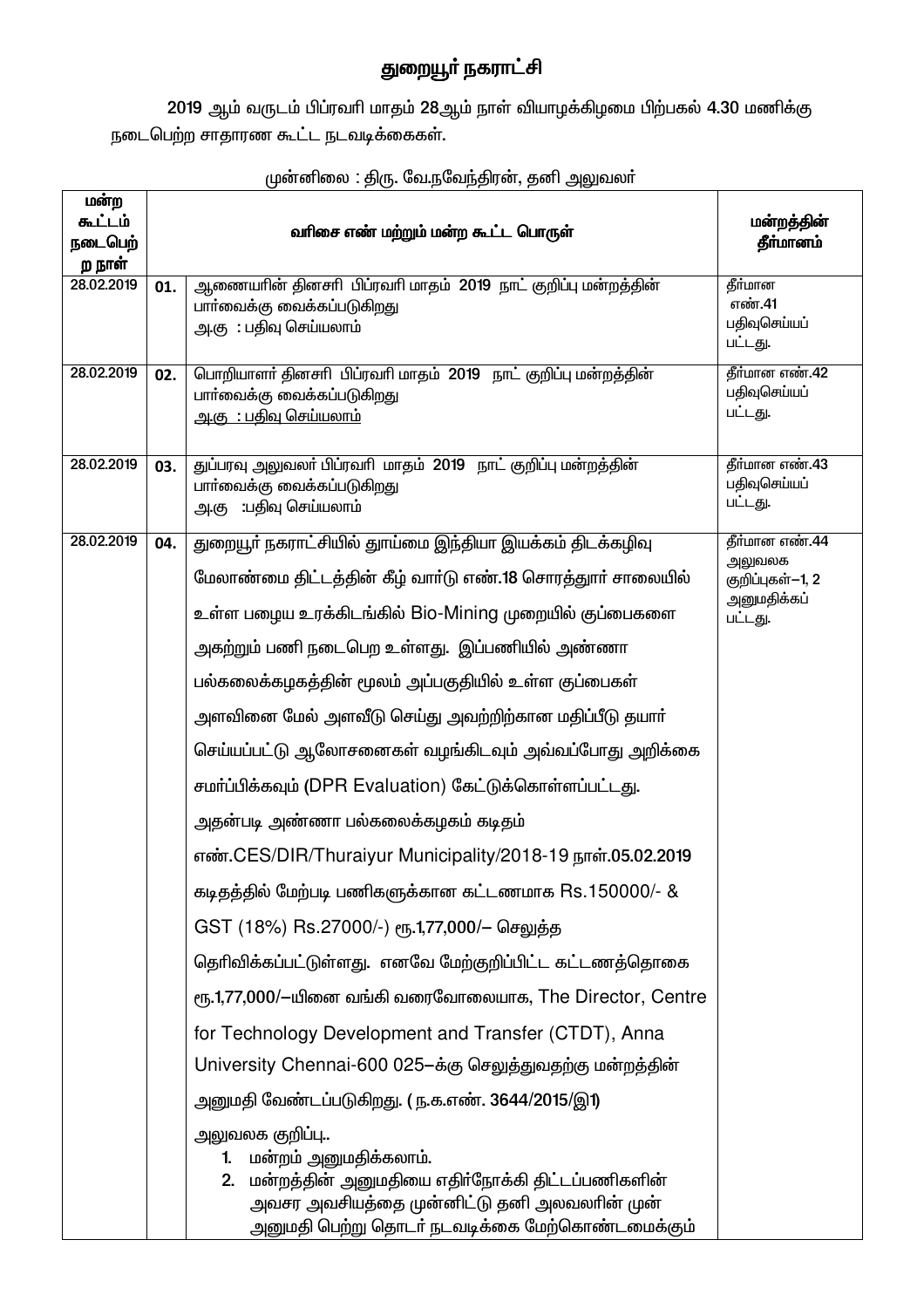|            |     |                          | இச்செலவினம் நகராட்சி பொதுநிதியில் மேற்கொள்ளவும்<br>மன்றம் அனுமதிக்கலாம்                                                                                                                                                                                                                                                                                                                                                                                                                                                                                                                                                                                                                                                                                                                                                                                                                                                  |                                        |                                           |
|------------|-----|--------------------------|--------------------------------------------------------------------------------------------------------------------------------------------------------------------------------------------------------------------------------------------------------------------------------------------------------------------------------------------------------------------------------------------------------------------------------------------------------------------------------------------------------------------------------------------------------------------------------------------------------------------------------------------------------------------------------------------------------------------------------------------------------------------------------------------------------------------------------------------------------------------------------------------------------------------------|----------------------------------------|-------------------------------------------|
| 28.02.2019 | 05. | திட்டம்                  | தூய்மை இந்தியா திட்டம் (SBM) மற்றும் திடக்கழிவு மேலாண்மை<br>(SWM) 2018–19 ன் கீழ் துறையூர்<br>நகராட்சிக்கு 5 எண்ணிக்கையில் Battery Operated Vehicles<br>வாங்கும் பணிக்கு தொகை ரூ. 9.00 இலட்சத்திற்கு நகராட்சி நிா்வாக<br>ஆணையா், சென்னை அவா்களின் தலைமையில் 11.01.2019 அன்று<br>நடைபெற்ற 8--வது மாநில உயா்மட்ட குழுக்கூட்டத்தில் 5<br>எண்ணிக்கையில் Battery Operated Vehicles கொள்முதல்<br>செய்துகொள்ள ஒதுக்கீடு செய்யப்பட்டுள்ளது. அதனை தொடா்ந்து<br>பணி மேற்கொள்ள ஒப்பந்தப்புள்ளி அறிவிப்பு வெளியிட்டு 08.02.2019<br>அன்று ஒப்பந்தப்புள்ளி பெறப்பட்டது.  அதன் விபரம் கீழ்கண்டவாறு.                                                                                                                                                                                                                                                                                                                                     |                                        | தீர்மான எண்.45<br>பதிவு<br>செய்யப்பட்டது. |
|            |     | வ.எண்                    | ஒப்பந்ததாரா் பெயா்                                                                                                                                                                                                                                                                                                                                                                                                                                                                                                                                                                                                                                                                                                                                                                                                                                                                                                       | ஒப்பந்தப்புள்ளி<br>சதவீதம்             |                                           |
|            |     | 1                        | <b>ARUN INDIAN</b><br><b>MOTORS, SALEM</b>                                                                                                                                                                                                                                                                                                                                                                                                                                                                                                                                                                                                                                                                                                                                                                                                                                                                               | மதிப்பீட்டை விட<br>$0.28%$ குறைவு      |                                           |
|            |     | $\overline{2}$           | PRIYAM INDUSTRIES,<br><b>CHENNAI</b>                                                                                                                                                                                                                                                                                                                                                                                                                                                                                                                                                                                                                                                                                                                                                                                                                                                                                     | <u>மதிப்பீட்டை விட</u><br>0.47% குறைவு |                                           |
|            |     |                          | மேற்கண்ட ஒப்பந்தப்புள்ளியில் வ.எண்.2-ல் உள்ள PRIYAM<br>INDUSTRIES, CHENNAI அவர்களின் ஒப்பந்தப்புள்ளி<br>மதிப்பீட்டை விட 0.47% குறைவாக உள்ளது ஏற்பது குறித்து<br>மன்றத்தின் முடிவிற்கு வைக்கப்படுகிறது.( ந.க.எண். 3644/2015/இ1)<br>அலுவலக குறிப்பு : மன்றம் அனுமதிக்கலாம்.                                                                                                                                                                                                                                                                                                                                                                                                                                                                                                                                                                                                                                                |                                        |                                           |
| 28.02.2019 | 06. | 2.<br>$-17.$<br>4.<br>6. | துறையூா் நகராட்சியில் 21 எண்ணிக்கையில் உயா்தரம் வாய்ந்த குடிநீா்<br>மிகக்குறைந்த விலையில் வழங்க தானியங்கும் குடிநீா் மையங்கள்<br>(Automatic Vending Centres) அமைப்பதற்கு இந்நகர்மன்ற தீர்மான<br>எண்.457 நாள்.04.10.2018ல் அனுமதி பெறப்பட்டுள்ளது. அதனை<br>தொடர்ந்து 08.02.2019 அன்று "Expression of Interest"<br>கோரப்பட்டமைக்கு கீழ்கண்ட 3 நிறுவனங்களிடமிருந்து<br>ஒப்பந்தப்புள்ளிகள் வரப்பெற்றது.<br>1. K.S. Technologies, Kumbakonathan Salai (Kallanai<br>Road), Thiruvanaikovil, Trichy.<br>3. ITS Solution, Venkatenarayana Road, T-Nagar, Chennai<br>5. AZ Aque Pure System, No.10, Sakthi Nagar,<br>Kodambakam, Chennai - 24.<br>மேற்கண்ட நிறுவனங்களின் Technical Bid திறக்கப்பட்டு<br>கூர்ந்தாய்வு செய்யப்பட்டதில் ITS Solution, Venkatenarayana<br>Road, T-Nagar, Chennai நிறுவனம் மட்டும் தொழில்நுட்ப தகுதி<br>பெற்றிருந்ததால் 18.02.2019 அன்று திறக்கப்பட்ட அந்நிறுவனத்தின்<br>Price Bid விபரம் பின்வருமாறு. |                                        | தீர்மான எண்.46<br>அனுமதிக்கப்<br>பட்டது.  |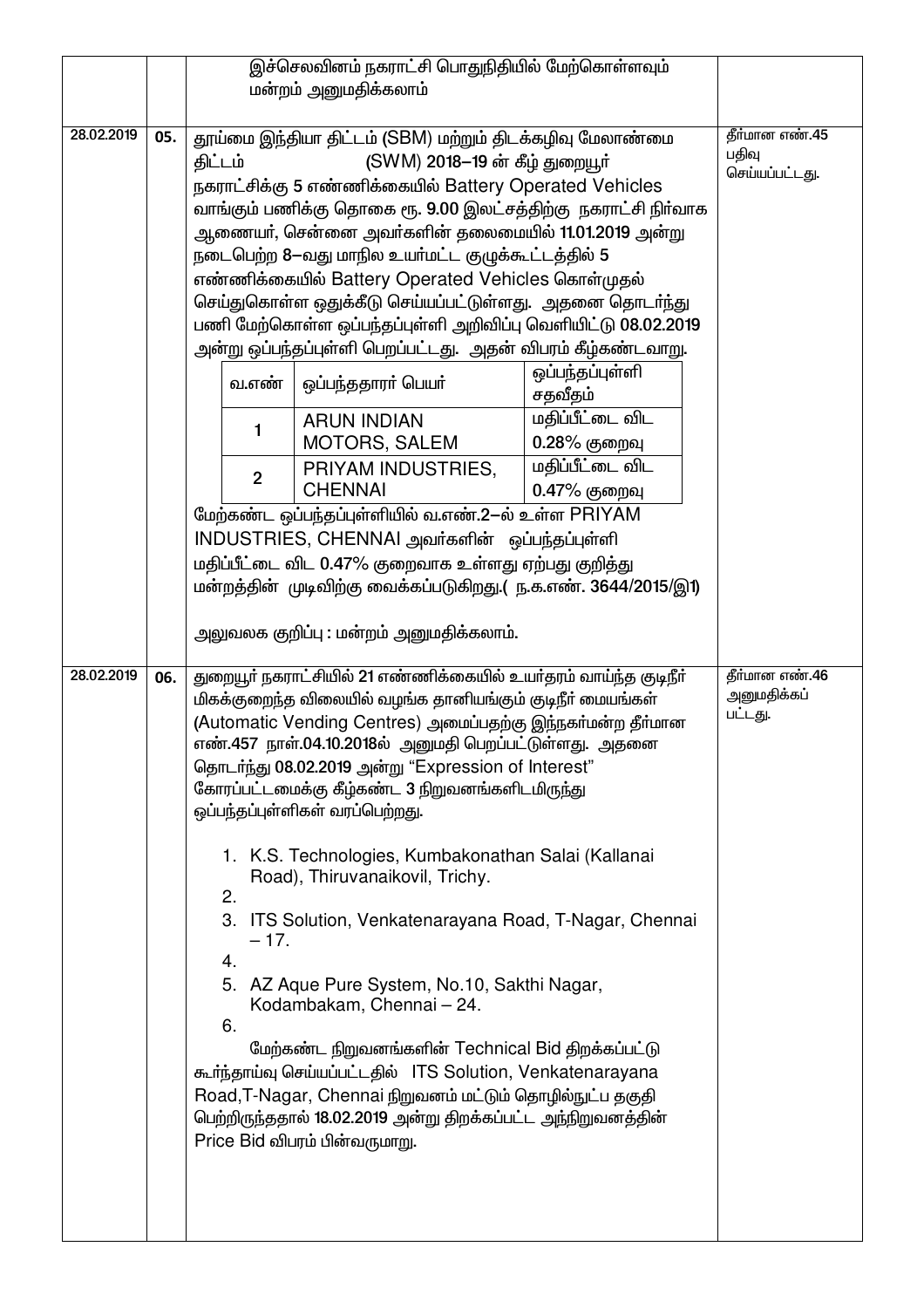|            |    | Name of the<br>Company                                                    | Description                                                                                                                                                                                                                                                                                                                                                                      | Rate to be<br>remitted to<br>the<br>Municipality | Rate to<br>be<br>charges<br>for sale<br>to public                                                                             |                                          |
|------------|----|---------------------------------------------------------------------------|----------------------------------------------------------------------------------------------------------------------------------------------------------------------------------------------------------------------------------------------------------------------------------------------------------------------------------------------------------------------------------|--------------------------------------------------|-------------------------------------------------------------------------------------------------------------------------------|------------------------------------------|
|            |    | ITS Solution,<br>Venkatenara<br>yana Road,<br>T-Nagar,<br>Chennai-<br>17. | Establishment<br>of Community<br><b>Drinking Water</b><br><b>Supply System</b><br>with necessary<br>treatment units<br>(Approx. 1000<br>lit/hour<br>Capacity)<br>including the<br>O&M for 10<br>years in<br><b>Twenty One</b><br>(21) locations<br>of Thuraiyur<br>Municipality.                                                                                                 | Rs.1.00/20<br>liters sold<br>at plant site       | Rs.7.00<br>at plant<br>site.<br>Re.1 for<br>water<br>sold<br>from<br>vending<br>machin<br>е<br>(Chilled<br>of non<br>Chilled) |                                          |
|            |    | (ந.க.எண். 3899/2018/இ1)                                                   | மேற்கண்ட விபரப்படி ITS Solution, Venkatenarayana Road,<br>T-Nagar, Chennai நிறுவனத்தின் விலைவிகிதம் மதிப்பீட்டின்<br>அளவிற்கே இருப்பதால் மேற்படி நிறுவனத்தின் "Expression of<br>Interest" ஏற்பது குறித்து மன்றத்தின் அனுமதிக்கு வைக்கப்படுகிறது.<br>அலுவலக குறிப்பு : மன்றம் அனுமதிக்கலாம்.                                                                                      |                                                  |                                                                                                                               |                                          |
| 28.02.2019 | 07 |                                                                           | துறையூா் நகராட்சியில் குடிநீா் நிதி 2018—19ன் கீழ் துறையூா்<br>நகராட்சியில் அனைத்து வாா்டுகளுக்கும் வாடகை லாாி மூலம் குடிநீா்<br>விநியோகம் செய்யும் பணிக்கு மதிப்பீடு ரூ.10.00 இலட்சத்திற்கு<br>இந்நகா்மன்ற தீா்மான எண். 7 நாள். 31.01.2019—ல் ஒப்புதல்<br>வழங்கியதை தொடர்ந்து 19.02.2019 அன்று ஒப்பந்தப்புள்ளி<br>கோரப்பட்டதில் கீழ்கண்ட விபரப்படி ஒப்பந்தப்புள்ளி வரப்பெற்றது. |                                                  |                                                                                                                               | தீர்மான எண்.47<br>அனுமதிக்கப்<br>பட்டது. |
|            |    | வ.<br>எண்                                                                 | ஒப்பந்ததாரா் பெயா்                                                                                                                                                                                                                                                                                                                                                               | சதவீதம்                                          | ஒப்பந்தப்புள்ளியில்                                                                                                           |                                          |
|            |    | ஒப்பந்ததாரா்,<br>1<br>துறையூா்.                                           | திரு.K.சரவணன்,                                                                                                                                                                                                                                                                                                                                                                   | மதிப்பீட்டை விட<br>0.12% குறைவு                  |                                                                                                                               |                                          |
|            |    | $\mathbf{2}$<br>ஒப்பந்ததாரா்,<br>துறையூா்.                                | திரு. T. இந்திரஜித்,                                                                                                                                                                                                                                                                                                                                                             | மதிப்பீட்டை விட<br>$0.09\%$ அதிகம்               |                                                                                                                               |                                          |
|            |    |                                                                           | மேற்கண்ட ஒப்பந்தப்புள்ளியில் வ.எண்.1-ல் உள்ள<br>திரு.K.சரவணன், ஒப்பந்ததாரா் துறையூா் அவா்களின் ஒப்பந்தப்புள்ளி<br>மதிப்பீட்டை விட 0.12% குறைவாக உள்ளது ஏற்பது குறித்து<br>மன்றத்தின் முடிவிற்கு வைக்கப்படுகிறது. (ந.க.எண். 0002/2019/இ1)<br>அலுவலக குறிப்பு மன்றம் அனுமதிக்கலாம்.                                                                                                |                                                  |                                                                                                                               |                                          |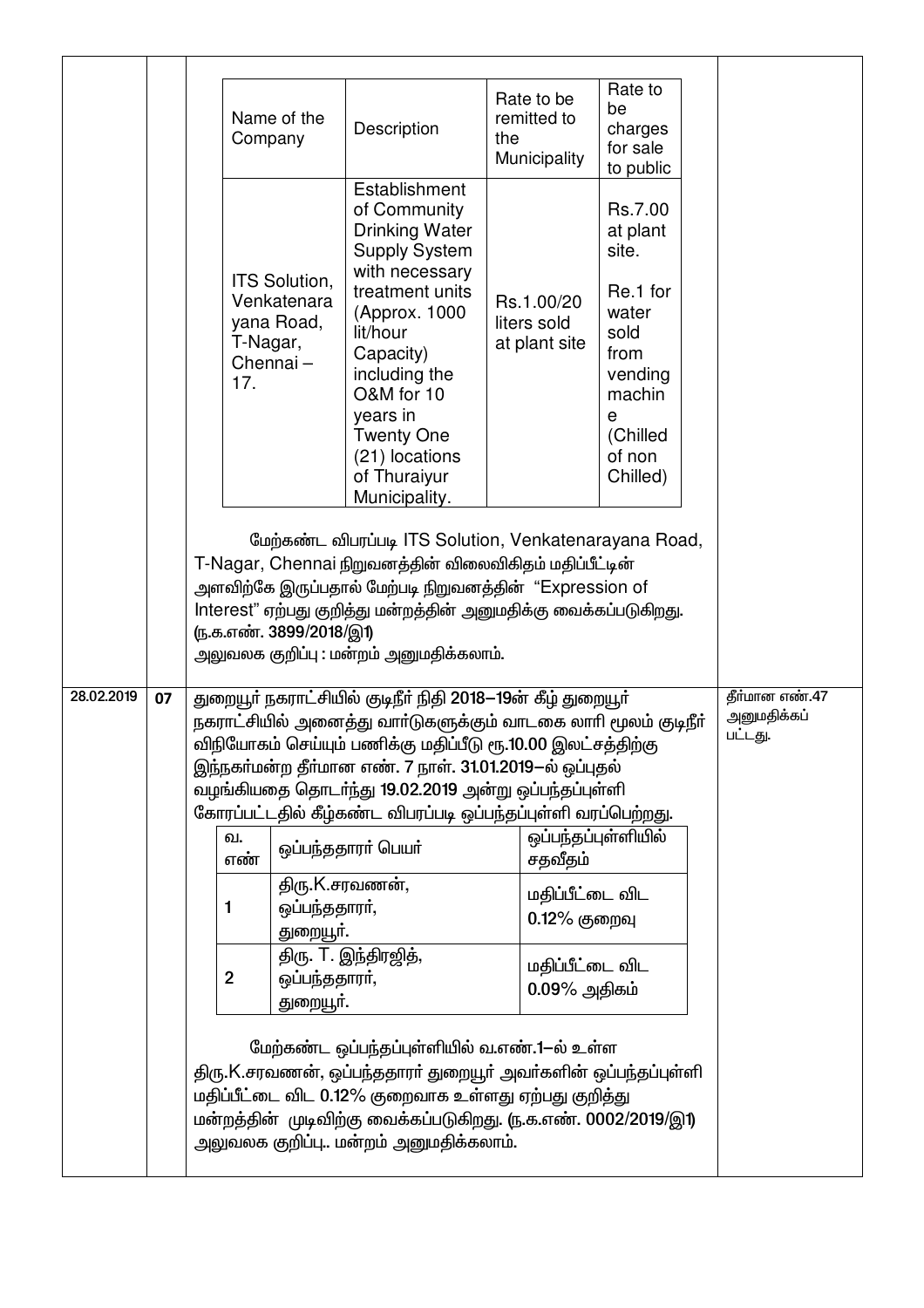| 28.02.2019 | 08. |                | துறையூா் நகராட்சியில் குடிநீா் நிதி 2018—19ன் கீழ் வாா்டு எண். 1                                                    |        |                                                                | தீர்மான எண்.48     |
|------------|-----|----------------|---------------------------------------------------------------------------------------------------------------------|--------|----------------------------------------------------------------|--------------------|
|            |     |                | மேட்டுத்தெருவில் ஆழ்துளை கிணறுடன் கூடிய மினி பவர் பம்ப்                                                             |        | அமைக்கும் பணிக்கு மதிப்பீடு ரூ.3.00 இலட்சத்திற்கு இந்நகா்மன்ற  | அனுமதிக்கப்பட்டது. |
|            |     |                | தீா்மான எண்.   07 நாள். 31.01.2019 —ல் ஒப்புதல் வழங்கியதை                                                           |        |                                                                |                    |
|            |     |                | தொடர்ந்து 19.02.2019 அன்று ஒப்பந்தப்புள்ளி கோரப்பட்டதில்                                                            |        |                                                                |                    |
|            |     |                | கீழ்கண்ட விபரப்படி ஒப்பந்தப்புள்ளி வரப்பெற்றது.                                                                     |        |                                                                |                    |
|            |     | ன்             | ஒப்பந்ததாரா் பெயா்                                                                                                  |        | ஒப்பந்தப்புள்ளியில் சதவீதம்                                    |                    |
|            |     |                | திரு.K.ராஜேஷ், ஒப்பந்ததாரா்,<br>துறையூா்.                                                                           |        | மதிப்பீட்டை விட 0.10%<br>குறைவு                                |                    |
|            |     |                | திரு.K.சுரேஷ், ஒப்பந்ததாரர்,                                                                                        |        | மதிப்பீட்டை விட 0.12%                                          |                    |
|            |     |                | துறையூா்.                                                                                                           |        | அதிகம்                                                         |                    |
|            |     |                | மேற்கண்ட ஒப்பந்தப்புள்ளியில் வ.எண்.1-ல் உள்ள<br>மதிப்பீட்டை விட 0.10% குறைவாக உள்ளது ஏற்பது குறித்து                |        | திரு.K.ராஜேஷ், ஒப்பந்ததாரா் துறையூா் அவா்களின் ஒப்பந்தப்புள்ளி |                    |
|            |     |                |                                                                                                                     |        | மன்றத்தின் முடிவிற்கு வைக்கப்படுகிறது. (ந.க.எண். 0002/2019/இ1) |                    |
|            |     |                | அலுவலக குறிப்பு மன்றம் அனுமதிக்கலாம்.                                                                               |        |                                                                |                    |
| 28.02.2019 | 09. |                | துறையூா் நகராட்சியில் குடிநீா் நிதி 2018—19ன் கீழ் வாா்டு எண். 2                                                    |        |                                                                | தீர்மான எண்.49     |
|            |     |                | பெருமாள் கோவில் தெருவில் ஆழ்துளை கிணறுடன் கூடிய மினி                                                                |        |                                                                | அனுமதிக்கப்பட்டது. |
|            |     |                | பவா பம்ப் அமைக்கும் பணிக்கு மதிப்பீடு ரூ.3.00 இலட்சத்திற்கு                                                         |        |                                                                |                    |
|            |     |                | இந்நகா்மன்ற தீா்மான எண். 07 நாள்.31.01.2019—ல் ஒப்புதல்<br>வழங்கியதை தொடர்ந்து 19.02.2019 அன்று ஒப்பந்தப்புள்ளி     |        |                                                                |                    |
|            |     |                | கோரப்பட்டதில் கீழ்கண்ட விபரப்படி ஒப்பந்தப்புள்ளி வரப்பெற்றது.                                                       |        |                                                                |                    |
|            |     | ഖ.             |                                                                                                                     |        |                                                                |                    |
|            |     | எண்            | ஒப்பந்ததாரா் பெயா்                                                                                                  |        | ஒப்பந்தப்புள்ளியில் சதவீதம்                                    |                    |
|            |     |                | திரு.K.ராஜேஷ்,                                                                                                      |        | மதிப்பீட்டை விட 0.10%                                          |                    |
|            |     | 1              | ஒப்பந்ததாரா்,                                                                                                       | குறைவு |                                                                |                    |
|            |     |                | துறையூா்.<br>திரு.K.சுரேஷ்,                                                                                         |        |                                                                |                    |
|            |     | $\overline{2}$ | ஒப்பந்ததாரா்,                                                                                                       |        | மதிப்பீட்டை விட 0.11%                                          |                    |
|            |     |                | துறையூா்.                                                                                                           | அதிகம் |                                                                |                    |
|            |     |                | மேற்கண்ட ஒப்பந்தப்புள்ளியில் வ.எண்.1-ல் உள்ள                                                                        |        |                                                                |                    |
|            |     |                |                                                                                                                     |        | திரு.K.ராஜேஷ், ஒப்பந்ததாரா் துறையூா் அவா்களின் ஒப்பந்தப்புள்ளி |                    |
|            |     |                | மதிப்பீட்டை விட 0.10% குறைவாக உள்ளது ஏற்பது குறித்து                                                                |        |                                                                |                    |
|            |     |                |                                                                                                                     |        | மன்றத்தின் முடிவிற்கு வைக்கப்படுகிறது. (ந.க.எண். 0002/2019/இ1) |                    |
|            |     |                | அலுவலக குறிப்பு மன்றம் அனுமதிக்கலாம்.                                                                               |        |                                                                |                    |
| 28.02.2019 | 10. |                | துறையூா் நகராட்சியில் குடிநீா் நிதி 2018—19ன் கீழ் வாா்டு எண். 9                                                    |        |                                                                | தீர்மான எண்.50     |
|            |     |                | சாமிநாதன் நகரில் ஆழ்துளை கிணறுடன் கூடிய மினி பவர் பம்ப்                                                             |        |                                                                | அனுமதிக்கப்பட்டது. |
|            |     |                |                                                                                                                     |        | அமைக்கும் பணிக்கு மதிப்பீடு ரூ.3.00 இலட்சத்திற்கு இந்நகா்மன்ற  |                    |
|            |     |                | தீர்மான எண். 07 நாள். 31.09.2019 —ல் ஒப்புதல் வழங்கியதை<br>தொடா்ந்து 19.02.2019 அன்று ஒப்பந்தப்புள்ளி கோரப்பட்டதில் |        |                                                                |                    |
|            |     |                | கீழ்கண்ட விபரப்படி ஒப்பந்தப்புள்ளி வரப்பெற்றது.                                                                     |        |                                                                |                    |
|            |     | வ.             |                                                                                                                     |        | ஒப்பந்தப்புள்ளியில்                                            |                    |
|            |     | எண்            | ஒப்பந்ததாரா் பெயா்                                                                                                  |        | சதவீதம்                                                        |                    |
|            |     |                | திரு.K.சரவணன்,                                                                                                      |        | மதிப்பீட்டை விட 0.16%                                          |                    |
|            |     | 1              | ஒப்பந்ததாரா்,                                                                                                       |        | அதிகம்                                                         |                    |
|            |     |                | துறையூா்.                                                                                                           |        |                                                                |                    |
|            |     | 2              | திரு. T. இந்திரஜித்,<br>ஒப்பந்ததாரா்,                                                                               |        | மதிப்பீட்டை விட 0.10%<br>குறைவு                                |                    |
|            |     |                |                                                                                                                     |        |                                                                |                    |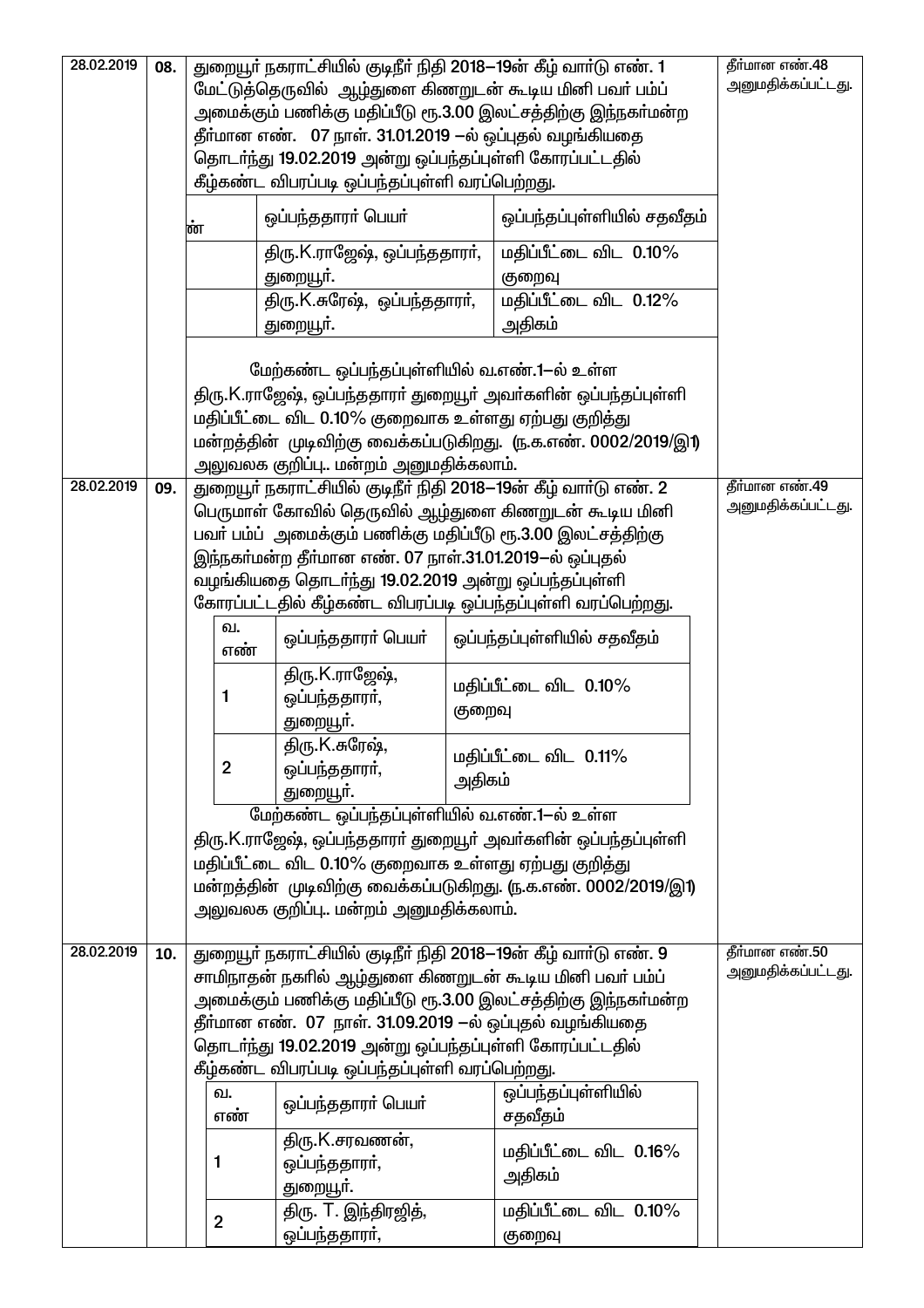|            |     |                | துறையூா்.                                                                                                                                                                                                                                                                                          |                                                                                                                                                                                                   |                                      |
|------------|-----|----------------|----------------------------------------------------------------------------------------------------------------------------------------------------------------------------------------------------------------------------------------------------------------------------------------------------|---------------------------------------------------------------------------------------------------------------------------------------------------------------------------------------------------|--------------------------------------|
|            |     |                | மேற்கண்ட ஒப்பந்தப்புள்ளியில் வ.எண்.2-ல் உள்ள<br>மதிப்பீட்டை விட 0.10% குறைவாக உள்ளது ஏற்பது குறித்து<br>அலுவலக குறிப்பு மன்றம் அனுமதிக்கலாம்.                                                                                                                                                      | திரு.T.இந்திரஜித், ஒப்பந்ததாரா் துறையூா் அவா்களின் ஒப்பந்தப்புள்ளி<br>மன்றத்தின் முடிவிற்கு வைக்கப்படுகிறது. (ந.க.எண். 0002/2019/இ1)                                                              |                                      |
| 28.02.2019 | 11. | வரப்பெற்றது.   | துறையூா் நகராட்சியில் குடிநீா் நிதி 2018—19ன் கீழ் வாா்டு எண். 11<br>தியாகி சஙகரலிஙகனாா் தெரு, வாா்டு எண்.6 பொிய ஏாி சாலை<br>ஆகிய பகுதிகளில் உள்ள மினி பவா் பம்பினை சுத்தம் செய்தல்,<br>ரூ.2.00 இலட்சத்திற்கு இந்நகா்மன்ற தீா்மான எண். 07 நாள்.                                                    | ஆழப்படுத்துதல் மற்றும் இதரப்பணிகள் செய்யும் பணிக்கு மதிப்பீடு<br>31.01.2019 -ல் ஒப்புதல் வழங்கியதை தொடர்ந்து 19.02.2019 அன்று<br>ஒப்பந்தப்புள்ளி கோரப்பட்டதில் கீழ்கண்ட விபரப்படி ஒப்பந்தப்புள்ளி | தீர்மான எண்.51<br>அனுமதிக்கப்பட்டது. |
|            |     | வ.             | ஒப்பந்ததாரா் பெயா்                                                                                                                                                                                                                                                                                 | ஒப்பந்தப்புள்ளியில்                                                                                                                                                                               |                                      |
|            |     | எண்<br>1       | திரு.K.சரவணன்,<br>ஒப்பந்ததாரா்,<br>துறையூா்.                                                                                                                                                                                                                                                       | சதவீதம்<br>மதிப்பீட்டை விட<br>$0.20\%$ அதிகம்                                                                                                                                                     |                                      |
|            |     | 2              | திரு. T. இந்திரஜித்,<br>ஒப்பந்ததாரா்,<br>துறையூா்.                                                                                                                                                                                                                                                 | மதிப்பீட்டை விட<br>0.16% குறைவு                                                                                                                                                                   |                                      |
|            |     |                | மேற்கண்ட ஒப்பந்தப்புள்ளியில் வ.எண்.2-ல் உள்ள<br>மதிப்பீட்டை விட 0.16% குறைவாக உள்ளது ஏற்பது குறித்து<br>அலுவலக குறிப்பு மன்றம் அனுமதிக்கலாம்.                                                                                                                                                      | திரு.T.இந்திரஜித், ஒப்பந்ததாரா் துறையூா் அவா்களின் ஒப்பந்தப்புள்ளி<br>மன்றத்தின் முடிவிற்கு வைக்கப்படுகிறது. (ந.க.எண். 0002/2019/இ1)                                                              |                                      |
| 28.02.2019 | 12  |                | துறையூா் நகராட்சியில் குடிநீா் நிதி 2018—19ன் கீழ் வாா்டு எண்.21<br>LDBl வங்கி முதல் குட்டக்கரை வரை புதிய மெயின் குழாய்கள்<br>தீா்மான எண்.566 நாள்.31.12.2018—ல் ஒப்புதல் வழங்கியதை<br>தொடர்ந்து 20.02.2019 அன்று ஒப்பந்தப்புள்ளி கோரப்பட்டதில்<br>கீழ்கண்ட விபரப்படி ஒப்பந்தப்புள்ளி வரப்பெற்றது. | அமைக்கும் பணிக்கு மதிப்பீடு  ரூ.4.30 இலட்சத்திற்கு இந்நகா்மன்ற                                                                                                                                    | தீர்மான எண்.52<br>அனுமதிக்கப்பட்டது. |
|            |     | ഖ.<br>எண்      | ஒப்பந்ததாரா் பெயா்                                                                                                                                                                                                                                                                                 | ஒப்பந்தப்புள்ளி<br>யில் சதவீதம்                                                                                                                                                                   |                                      |
|            |     | 1              | திரு. T. இந்திரஜித்,<br>ஒப்பந்ததாரா்,<br>துறையூா்.                                                                                                                                                                                                                                                 | மதிப்பீட்டை விட<br>0.12% குறைவு                                                                                                                                                                   |                                      |
|            |     | $\overline{2}$ | திரு.K.சரவணன்,<br>ஒப்பந்ததாரா்,<br>துறையூா்.                                                                                                                                                                                                                                                       | மதிப்பீட்டை விட<br>$0.22\%$ அதிகம்                                                                                                                                                                |                                      |
|            |     |                | மேற்கண்ட ஒப்பந்தப்புள்ளியில் வ.எண்.1-ல் உள்ள<br>மதிப்பீட்டை விட 0.12% குறைவாக உள்ளது ஏற்பது குறித்து<br>அலுவலக குறிப்பு மன்றம் அனுமதிக்கலாம்.                                                                                                                                                      | திரு.T.இந்திரஜித், ஒப்பந்ததாரா் துறையூா் அவா்களின் ஒப்பந்தப்புள்ளி<br>மன்றத்தின் முடிவிற்கு வைக்கப்படுகிறது. (ந.க.எண். 0491/2019/இ1)                                                              |                                      |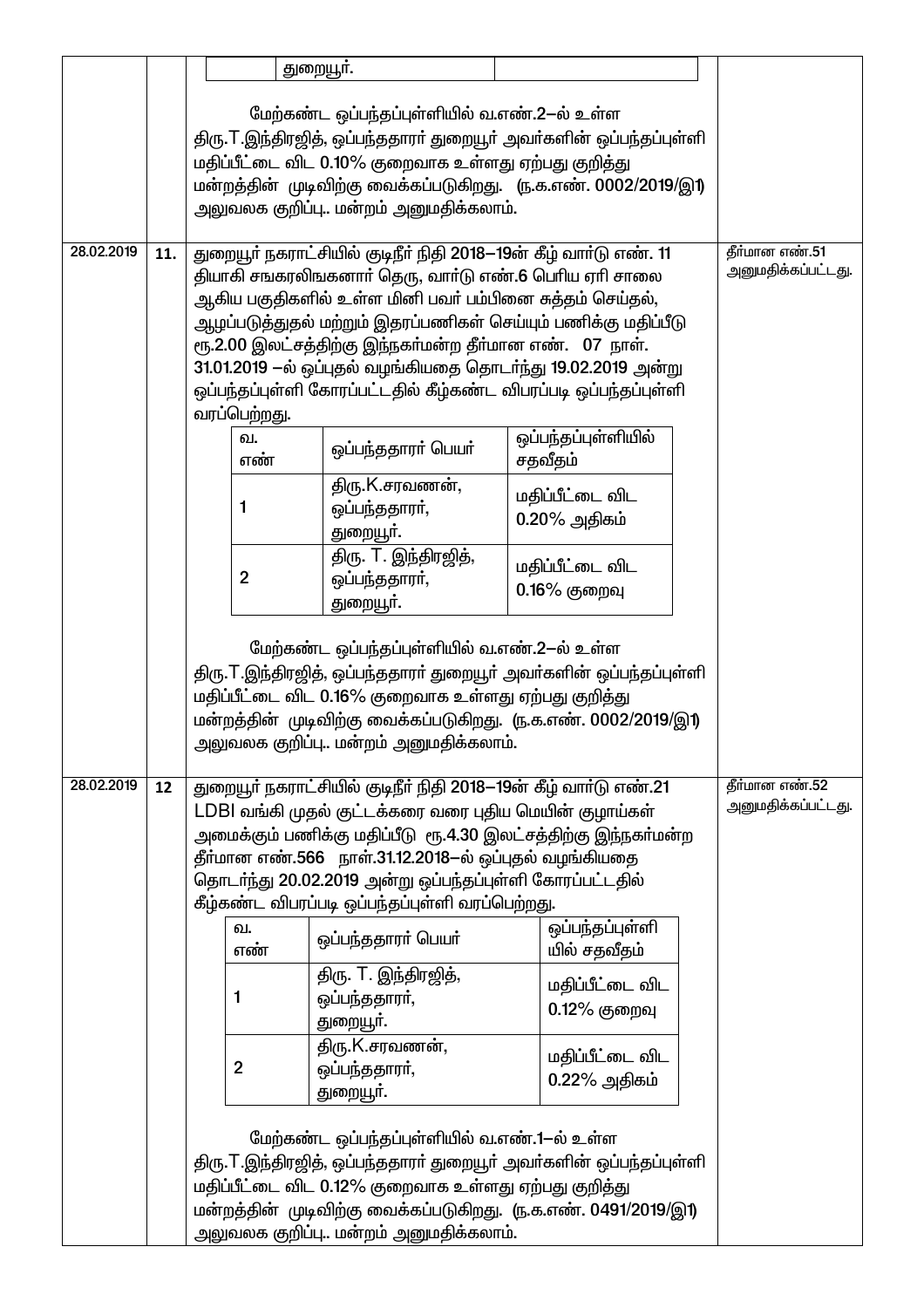| 28.02.2019 | 13  |                |                                                           | துறையூா் நகராட்சியில் குடிநீா் நிதி 2018—19ன் கீழ் வாா்டு எண்.21   | தீர்மான எண்.53                       |
|------------|-----|----------------|-----------------------------------------------------------|--------------------------------------------------------------------|--------------------------------------|
|            |     |                |                                                           | குட்டக்கரை மற்றும் குறுக்கு தெரு ஆகிய பகுதிகளில் புதிய பகிா்மான    | அனுமதிக்கப்பட்டது.                   |
|            |     |                | குழாய்கள் மற்றும் பழுதடைந்த பகிா்மான குழாய்களை மாற்றி     |                                                                    |                                      |
|            |     |                |                                                           | அமைக்கும் பணிக்கு மதிப்பீடு ரூ.8.20 இலட்சத்திற்கு இந்நகா்மன்ற      |                                      |
|            |     |                | தீா்மான எண்.566 நாள்.31.12.2018-ல் ஒப்புதல் வழங்கியதை     |                                                                    |                                      |
|            |     |                | தொடர்ந்து 20.02.2019 அன்று ஒப்பந்தப்புள்ளி கோரப்பட்டதில்  |                                                                    |                                      |
|            |     |                | கீழ்கண்ட விபரப்படி ஒப்பந்தப்புள்ளி வரப்பெற்றது.           |                                                                    |                                      |
|            |     |                |                                                           |                                                                    |                                      |
|            |     | வ.             |                                                           | ஒப்பந்தப்புள்ளியில்                                                |                                      |
|            |     | எ              | ஒப்பந்ததாரா் பெயா்                                        | சதவீதம்                                                            |                                      |
|            |     | ண்             |                                                           |                                                                    |                                      |
|            |     |                | திரு. T. இந்திரஜித்,                                      | மதிப்பீட்டை விட 0.16%                                              |                                      |
|            |     | 1              | ஒப்பந்ததாரா்,                                             | குறைவு                                                             |                                      |
|            |     |                | துறையூா்.                                                 |                                                                    |                                      |
|            |     |                | திரு.K.சரவணன்,                                            | மதிப்பீட்டை விட                                                    |                                      |
|            |     | $\overline{2}$ | ஒப்பந்ததாரா்,                                             |                                                                    |                                      |
|            |     |                | துறையூா்.                                                 | $0.25\%$ அதிகம்                                                    |                                      |
|            |     |                |                                                           |                                                                    |                                      |
|            |     |                | மேற்கண்ட ஒப்பந்தப்புள்ளியில் வ.எண்.1-ல் உள்ள              |                                                                    |                                      |
|            |     |                |                                                           | திரு.T.இந்திரஜித், ஒப்பந்ததாரா் துறையூா் அவா்களின் ஒப்பந்தப்புள்ளி |                                      |
|            |     |                |                                                           |                                                                    |                                      |
|            |     |                | மதிப்பீட்டை விட 0.16% குறைவாக உள்ளது ஏற்பது குறித்து      |                                                                    |                                      |
|            |     |                |                                                           | மன்றத்தின் முடிவிற்கு வைக்கப்படுகிறது. (ந.க.எண். 0491/2019/இ1)     |                                      |
|            |     |                | அலுவலக குறிப்பு மன்றம் அனுமதிக்கலாம்.                     |                                                                    |                                      |
|            |     |                |                                                           |                                                                    |                                      |
| 28.02.2019 | 14  |                |                                                           | துறையூா் நகராட்சியில் குடிநீா் நிதி 2018—19ன் கீழ் வாா்டு எண்.2    | தீர்மான எண்.54<br>அனுமதிக்கப்பட்டது. |
|            |     |                |                                                           | பெருமாள் கோவில் தெரு மற்றும் குறுக்குதெரு ஆகிய பகுதிகளில்          |                                      |
|            |     |                | புதிய பகிா்மான குழாய்கள் மற்றும் பழுதடைந்த பகிா்மான       |                                                                    |                                      |
|            |     |                |                                                           |                                                                    |                                      |
|            |     |                | குழாய்களை மாற்றி அமைக்கும் பணிக்கு மதிப்பீடு ரூ.3.25      |                                                                    |                                      |
|            |     |                |                                                           | இலட்சத்திற்கு இந்நகா்மன்ற தீா்மான எண்.566 நாள்.31.12.2018—ல்       |                                      |
|            |     |                |                                                           | ஒப்புதல் வழங்கியதை தொடர்ந்து 20.02.2019 அன்று ஒப்பந்தப்புள்ளி      |                                      |
|            |     |                |                                                           | கோரப்பட்டதில் கீழ்கண்ட விபரப்படி ஒப்பந்தப்புள்ளி வரப்பெற்றது.      |                                      |
|            |     |                |                                                           |                                                                    |                                      |
|            |     | வ.             |                                                           | ஒப்பந்தப்புள்ளியி                                                  |                                      |
|            |     | எண்            | ஒப்பந்ததாரா் பெயா்                                        | ல் சதவீதம்                                                         |                                      |
|            |     |                | திரு. T. இந்திரஜித்,                                      |                                                                    |                                      |
|            |     | 1              |                                                           | மதிப்பீட்டை விட                                                    |                                      |
|            |     |                | ஒப்பந்ததாரா்,                                             | 0.12% குறைவு                                                       |                                      |
|            |     |                | துறையூா்.                                                 |                                                                    |                                      |
|            |     |                | திரு.K.சரவணன்,                                            | மதிப்பீட்டை விட                                                    |                                      |
|            |     | $\overline{2}$ | ஒப்பந்ததாரா்,                                             | $0.17\%$ அதிகம்                                                    |                                      |
|            |     |                | துறையூா்.                                                 |                                                                    |                                      |
|            |     |                |                                                           |                                                                    |                                      |
|            |     |                | மேற்கண்ட ஒப்பந்தப்புள்ளியில் வ.எண்.1-ல் உள்ள              |                                                                    |                                      |
|            |     |                |                                                           | திரு.T.இந்திரஜித், ஒப்பந்ததாரா் துறையூா் அவா்களின் ஒப்பந்தப்புள்ளி |                                      |
|            |     |                | மதிப்பீட்டை விட 0.12% குறைவாக உள்ளது ஏற்பது குறித்து      |                                                                    |                                      |
|            |     |                |                                                           | மன்றத்தின் முடிவிற்கு வைக்கப்படுகிறது. (ந.க.எண். 0491/2019/இ1)     |                                      |
|            |     |                | அலுவலக குறிப்பு மன்றம் அனுமதிக்கலாம்.                     |                                                                    |                                      |
| 28.02.2019 | 15. |                |                                                           | துறையூா் நகராட்சியில் குடிநீா் நிதி 2018—19ன் கீழ் வாா்டு எண்.6,7  | தீர்மான எண்.55                       |
|            |     |                |                                                           | மற்றும் 9, அப்பாசாமி சந்து, பெரியஏரி சாலை மற்றும் கீழக்கடைவீதி     | அனுமதிக்கப்பட்டது.                   |
|            |     |                | ஆகிய பகுதிகளில் புதிய மெயின் குழாய்கள், புதிய பகிா்மான    |                                                                    |                                      |
|            |     |                |                                                           | குழாய்கள், பழுதடைந்த பகிா்மான குழாய்களை மாற்றுதல் மற்றும்          |                                      |
|            |     |                | வால்வு பொருத்தும் பணிக்கு மதிப்பீடு ரூ.1.50 இலட்சத்திற்கு |                                                                    |                                      |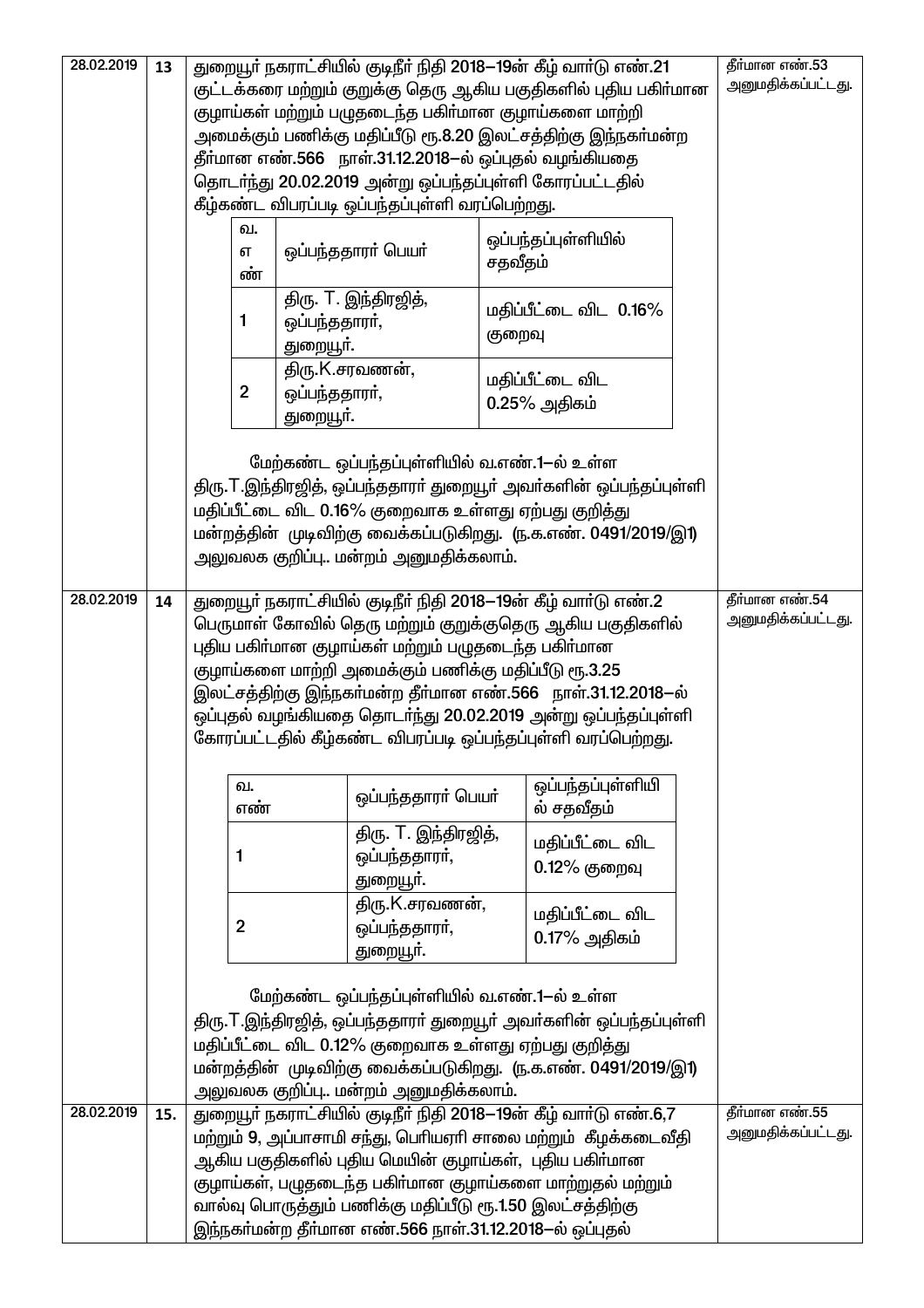|            |     |                |                | வழங்கியதை தொடர்ந்து 20.02.2019 அன்று ஒப்பந்தப்புள்ளி               |                     |                                      |
|------------|-----|----------------|----------------|--------------------------------------------------------------------|---------------------|--------------------------------------|
|            |     |                |                | கோரப்பட்டதில் கீழ்கண்ட விபரப்படி ஒப்பந்தப்புள்ளி வரப்பெற்றது.      |                     |                                      |
|            |     |                | வ.             |                                                                    | ஒப்பந்தப்புள்       |                                      |
|            |     |                | எண்            | ஒப்பந்ததாரர் பெயர்                                                 | ளியில்              |                                      |
|            |     |                |                |                                                                    | சதவீதம்             |                                      |
|            |     |                |                | திரு. T. இந்திரஜித்,                                               | மதிப்பீட்டை         |                                      |
|            |     |                | 1              | ஒப்பந்ததாரா்,                                                      | விட 0.12%           |                                      |
|            |     |                |                | துறையூா்.                                                          | குறைவு              |                                      |
|            |     |                |                | திரு.K.சரவணன்,                                                     | <u>மதிப்பீட்டை</u>  |                                      |
|            |     |                | $\overline{2}$ | ஒப்பந்ததாரா்,                                                      | விட 0.25%           |                                      |
|            |     |                |                | துறையூா்.                                                          | அதிகம்              |                                      |
|            |     |                |                |                                                                    |                     |                                      |
|            |     |                |                | மேற்கண்ட ஒப்பந்தப்புள்ளியில் வ.எண்.1—ல் உள்ள                       |                     |                                      |
|            |     |                |                | திரு.T.இந்திரஜித், ஒப்பந்ததாரா் துறையூா் அவா்களின் ஒப்பந்தப்புள்ளி |                     |                                      |
|            |     |                |                | மதிப்பீட்டை விட 0.12% குறைவாக உள்ளது ஏற்பது குறித்து               |                     |                                      |
|            |     |                |                | மன்றத்தின் முடிவிற்கு வைக்கப்படுகிறது. (ந.க.எண். 0491/2019/இ1)     |                     |                                      |
|            |     |                |                | அலுவலக குறிப்பு மன்றம் அனுமதிக்கலாம்.                              |                     |                                      |
|            |     |                |                |                                                                    |                     |                                      |
| 28.02.2019 | 16. |                |                | துறையூா் நகராட்சியில் குடிநீா் நிதி 2018—19ன் கீழ் வாா்டு எண்.22   |                     | தீர்மான எண்.56                       |
|            |     |                |                | திருச்சி ரோடு, காந்திநகா் மற்றும் குறுக்கு தெரு  ஆகிய பகுதிகளில்   |                     | அனுமதிக்கப்பட்டது.                   |
|            |     |                |                | புதிய பகிா்மான குழாய்கள் மற்றும் பழுதடைந்த பகிா்மான                |                     |                                      |
|            |     |                |                | குழாய்களை மாற்றி அமைக்கும் பணிக்கு மதிப்பீடு ரூ.1.00               |                     |                                      |
|            |     |                |                | இலட்சத்திற்கு இந்நகா்மன்ற தீா்மான எண்.566 நாள்.31.12.2018—ல்       |                     |                                      |
|            |     |                |                | ஒப்புதல் வழங்கியதை தொடர்ந்து 20.02.2019 அன்று ஒப்பந்தப்புள்ளி      |                     |                                      |
|            |     |                |                | கோரப்பட்டதில் கீழ்கண்ட விபரப்படி ஒப்பந்தப்புள்ளி வரப்பெற்றது.      |                     |                                      |
|            |     |                |                |                                                                    | ஒப்பந்தப்புள்       |                                      |
|            |     |                | வ.             | ஒப்பந்ததாரா் பெயா்                                                 | ளியில்              |                                      |
|            |     |                | எண்            |                                                                    | சதவீதம்             |                                      |
|            |     |                |                | திரு. T. இந்திரஜித்,                                               | மதிப்பீட்டை         |                                      |
|            |     | 1              |                | ஒப்பந்ததாரா்,                                                      | விட 0.17%           |                                      |
|            |     |                |                | துறையூா்.                                                          | குறைவு              |                                      |
|            |     |                |                |                                                                    | <u>மதிப்பீட்டை</u>  |                                      |
|            |     | $\overline{2}$ |                | திரு.K.சரவணன், ஒப்பந்ததாரர்,                                       | விட 0.18%           |                                      |
|            |     |                |                | துறையூா்.                                                          |                     |                                      |
|            |     |                |                |                                                                    | அதிகம்              |                                      |
|            |     |                |                |                                                                    |                     |                                      |
|            |     |                |                | மேற்கண்ட ஒப்பந்தப்புள்ளியில் வ.எண்.1-ல் உள்ள                       |                     |                                      |
|            |     |                |                | திரு.T.இந்திரஜித், ஒப்பந்ததாரா் துறையூா் அவா்களின் ஒப்பந்தப்புள்ளி |                     |                                      |
|            |     |                |                | மதிப்பீட்டை விட 0.17% குறைவாக உள்ளது ஏற்பது குறித்து               |                     |                                      |
|            |     |                |                | மன்றத்தின் முடிவிற்கு வைக்கப்படுகிறது. (ந.க.எண். 0491/2019/இ1)     |                     |                                      |
|            |     |                |                | அலுவலக குறிப்பு மன்றம் அனுமதிக்கலாம்.                              |                     |                                      |
|            |     |                |                |                                                                    |                     |                                      |
| 28.02.2019 | 17. |                |                | துறையூா் நகராட்சியில் குடிநீா் நிதி 2018—19ன் கீழ் வாா்டு எண்.1    |                     | தீர்மான எண்.57<br>அனுமதிக்கப்பட்டது. |
|            |     |                |                | கோவிந்தாபுரம் காலனியில் புதிதாக குடிநீா் பகிா்மான குழாய்கள்        |                     |                                      |
|            |     |                |                | அமைக்கவும், பழுதடைந்த குடிநீா் குழாய்களை மாற்றியமைக்கவும்          |                     |                                      |
|            |     |                |                | மற்றும் வாா்டு எண்.6 சங்கிலி சந்தில் பழுதடைந்துள்ள குடிநீா்        |                     |                                      |
|            |     |                |                | பகிா்மான குழாய்களை மாற்றி அமைக்கும்பணிக்கு மதிப்பீடு               |                     |                                      |
|            |     |                |                | ரூ.50,000/-க்கு இந்நகா்மன்ற                                        | தீர்மான எண்.<br>437 |                                      |
|            |     |                |                | நாள். 23.08.2018 –ல் ஒப்புதல் வழங்கியதை தொடர்ந்து 20.02.2019       |                     |                                      |
|            |     |                |                | அன்று ஒப்பந்தப்புள்ளி கோரப்பட்டதில் கீழ்கண்ட விபரப்படி             |                     |                                      |
|            |     |                |                | ஒப்பந்தப்புள்ளி வரப்பெற்றது.                                       |                     |                                      |
|            |     |                | வ.             | ஒப்பந்ததாரர் பெயர்                                                 | ஒப்பந்தப்புள்ளியி   |                                      |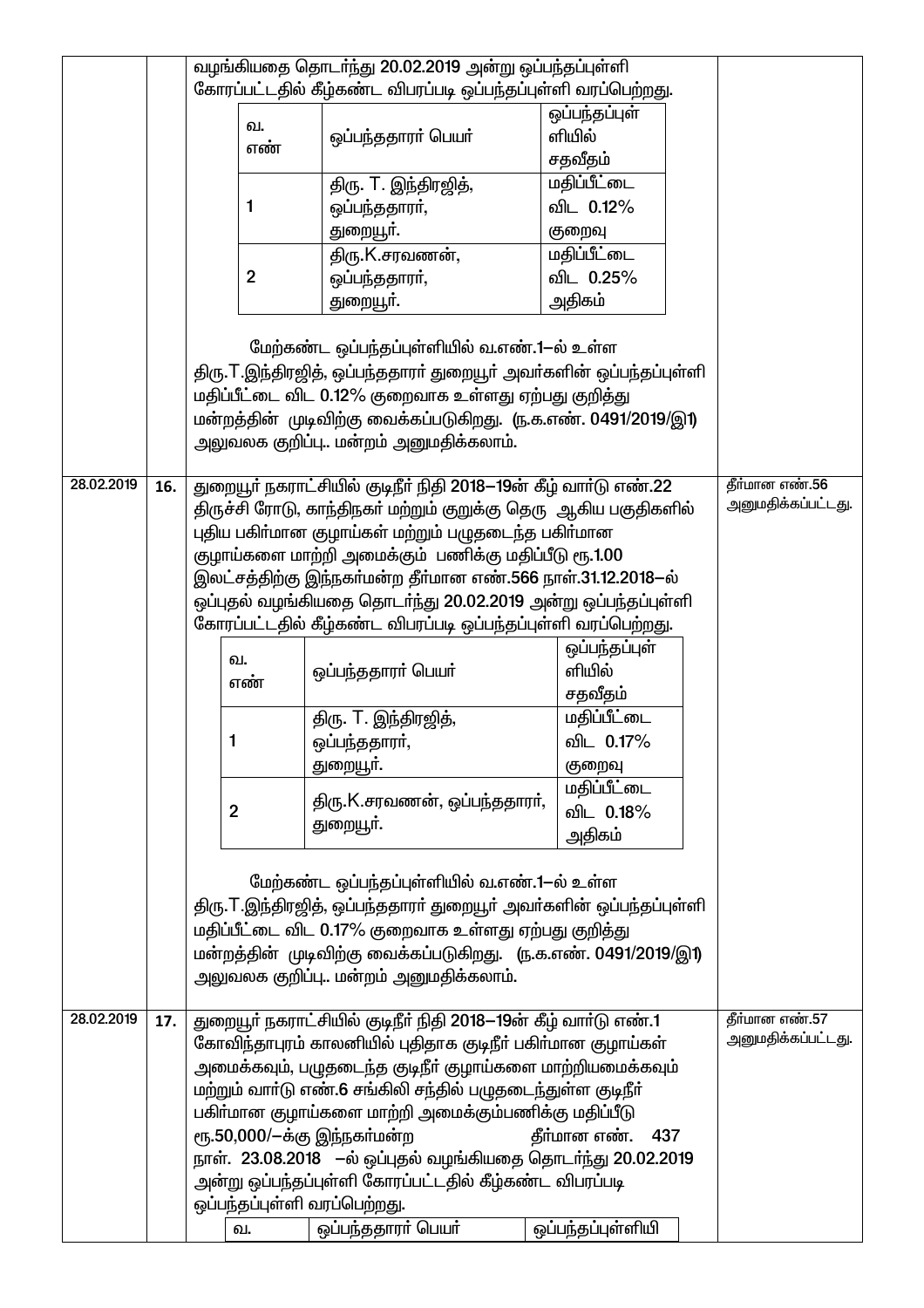|            |     |                | எண்            |                                                                                                                        | ல் சதவீதம்        |                    |
|------------|-----|----------------|----------------|------------------------------------------------------------------------------------------------------------------------|-------------------|--------------------|
|            |     |                |                | திரு.K.ராஜேஷ்,                                                                                                         | மதிப்பீட்டை விட   |                    |
|            |     | 1              |                | ஒப்பந்ததாரா்,                                                                                                          | 0.11% குறைவு      |                    |
|            |     |                |                | துறையூா்.                                                                                                              |                   |                    |
|            |     |                |                | திரு.K.சுரேஷ்,                                                                                                         | மதிப்பீட்டை விட   |                    |
|            |     | $\overline{2}$ |                | ஒப்பந்ததாரா்,                                                                                                          | 0.12% அதிகம்      |                    |
|            |     |                |                | துறையூா்.                                                                                                              |                   |                    |
|            |     |                |                | மேற்கண்ட ஒப்பந்தப்புள்ளியில் வ.எண்.1-ல் உள்ள                                                                           |                   |                    |
|            |     |                |                | திரு.K.ராஜேஷ், ஒப்பந்ததாரா் துறையூா் அவா்களின் ஒப்பந்தப்புள்ளி                                                         |                   |                    |
|            |     |                |                | மதிப்பீட்டை விட 0.11% குறைவாக உள்ளது ஏற்பது குறித்து                                                                   |                   |                    |
|            |     |                |                | மன்றத்தின் முடிவிற்கு வைக்கப்படுகிறது. (ந.க.எண். 0491/2019/இ1)                                                         |                   |                    |
|            |     |                |                | அலுவலக குறிப்பு மன்றம் அனுமதிக்கலாம்.                                                                                  |                   |                    |
| 28.02.2019 |     |                |                |                                                                                                                        |                   | தீர்மான எண்.58     |
|            | 18. |                |                | துறையூா் நகராட்சியில் பொதுநிதி 2018—19ன் கீழ் வாா்டு எண்.20<br>பாலக்காட்டு மாரியம்மன் கோவில் தெருவில் 2 எண்ணிக்கையிலான |                   | அனுமதிக்கப்பட்டது. |
|            |     |                |                | சிறுபாலம் அமைக்கும் பணிக்கு மதிப்பீடு                                                                                  | <b>е</b> ҧ.1.00   |                    |
|            |     |                |                | இலட்சத்திற்கு இந்நகா்மன்ற தீா்மான எண். 439 நாள். 23.08.2018-ல்                                                         |                   |                    |
|            |     |                |                | ஒப்புதல் வழங்கியதை தொடர்ந்து 20.02.2019 அன்று ஒப்பந்தப்புள்ளி                                                          |                   |                    |
|            |     |                |                | கோரப்பட்டதில் கீழ்கண்ட விபரப்படி ஒப்பந்தப்புள்ளி வரப்பெற்றது.                                                          |                   |                    |
|            |     |                | வ.             | ஒப்பந்ததாரா் பெயா்                                                                                                     | ஒப்பந்தப்புள்ளியி |                    |
|            |     |                | எண்            |                                                                                                                        | ல் சதவீதம்        |                    |
|            |     |                | 1              | திரு. T. இந்திரஜித்,                                                                                                   | மதிப்பீட்டை விட   |                    |
|            |     |                |                | ஒப்பந்ததாரா்,<br>துறையூா்.                                                                                             | 0.07% குறைவு      |                    |
|            |     |                |                | திரு. K. சரவணன்,                                                                                                       |                   |                    |
|            |     |                | $\mathbf{2}$   | ஒப்பந்ததாரா்,                                                                                                          | மதிப்பீட்டை விட   |                    |
|            |     |                |                | துறையூா்.                                                                                                              | $0.09\%$ அதிகம்   |                    |
|            |     |                |                |                                                                                                                        |                   |                    |
|            |     |                |                | மேற்கண்ட ஒப்பந்தப்புள்ளியில் வ.எண்.1—ல் உள்ள திரு. T.                                                                  |                   |                    |
|            |     |                |                | இந்திரஜித், ஒப்பந்ததாரா் துறையூா் அவா்களின் ஒப்பந்தப்புள்ளி                                                            |                   |                    |
|            |     |                |                | மதிப்பீட்டை விட 0.07% குறைவாக உள்ளது ஏற்பது குறித்து<br>மன்றத்தின் முடிவிற்கு வைக்கப்படுகிறது. (ந.க.எண். 0492/2019/இ1) |                   |                    |
|            |     |                |                | அலுவலக குறிப்பு மன்றம் அனுமதிக்கலாம்.                                                                                  |                   |                    |
|            |     |                |                |                                                                                                                        |                   |                    |
| 28.02.2019 | 19. |                |                | துறையூா் நகராட்சியில் பொதுநிதி 2018—19ன் கீழ் துறையூா் நகராட்சி                                                        |                   | தீர்மான எண்.59     |
|            |     |                |                | வெங்கடேசபுரம் தாா்சாலையை புதுப்பித்தல் (750m – 1000m)                                                                  |                   | அனுமதிக்கப்பட்டது. |
|            |     |                |                | பணிக்கு மதிப்பீடு ரூ.10.00 இலட்சத்திற்கு இந்நகா்மன்ற தீா்மான                                                           |                   |                    |
|            |     |                |                | எண். 565 நாள். 31.12.2018–ல் ஒப்புதல் வழங்கியதை தொடர்ந்து<br>20.02.2019 அன்று ஒப்பந்தப்புள்ளி கோரப்பட்டதில் கீழ்கண்ட   |                   |                    |
|            |     |                |                | விபரப்படி ஒப்பந்தப்புள்ளி வரப்பெற்றது.                                                                                 |                   |                    |
|            |     |                | ഖ.             |                                                                                                                        | ஒப்பந்தப்புள்ளி   |                    |
|            |     |                | எண்            | ஒப்பந்ததாரா் பெயா்                                                                                                     | யில் சதவீதம்      |                    |
|            |     |                |                | திரு. T. இந்திரஜித்,                                                                                                   | மதிப்பீட்டை விட   |                    |
|            |     |                | 1              | ஒப்பந்ததாரா்,                                                                                                          | $0.18\%$ அதிகம்   |                    |
|            |     |                |                | துறையூா்.                                                                                                              |                   |                    |
|            |     |                |                | திரு. M. சண்முகம்,                                                                                                     | மதிப்பீட்டை விட   |                    |
|            |     |                | $\overline{2}$ | ஒப்பந்ததாரா்,                                                                                                          | 0.20% குறைவு      |                    |
|            |     |                |                | துறையூா்.<br>மேற்கண்ட ஒப்பந்தப்புள்ளியில் வ.எண்.2-ல் உள்ள                                                              |                   |                    |
|            |     |                |                | திரு.M.சண்முகம், ஒப்பந்ததாரா் துறையூா் அவா்களின் ஒப்பந்தப்புள்ளி                                                       |                   |                    |
|            |     |                |                |                                                                                                                        |                   |                    |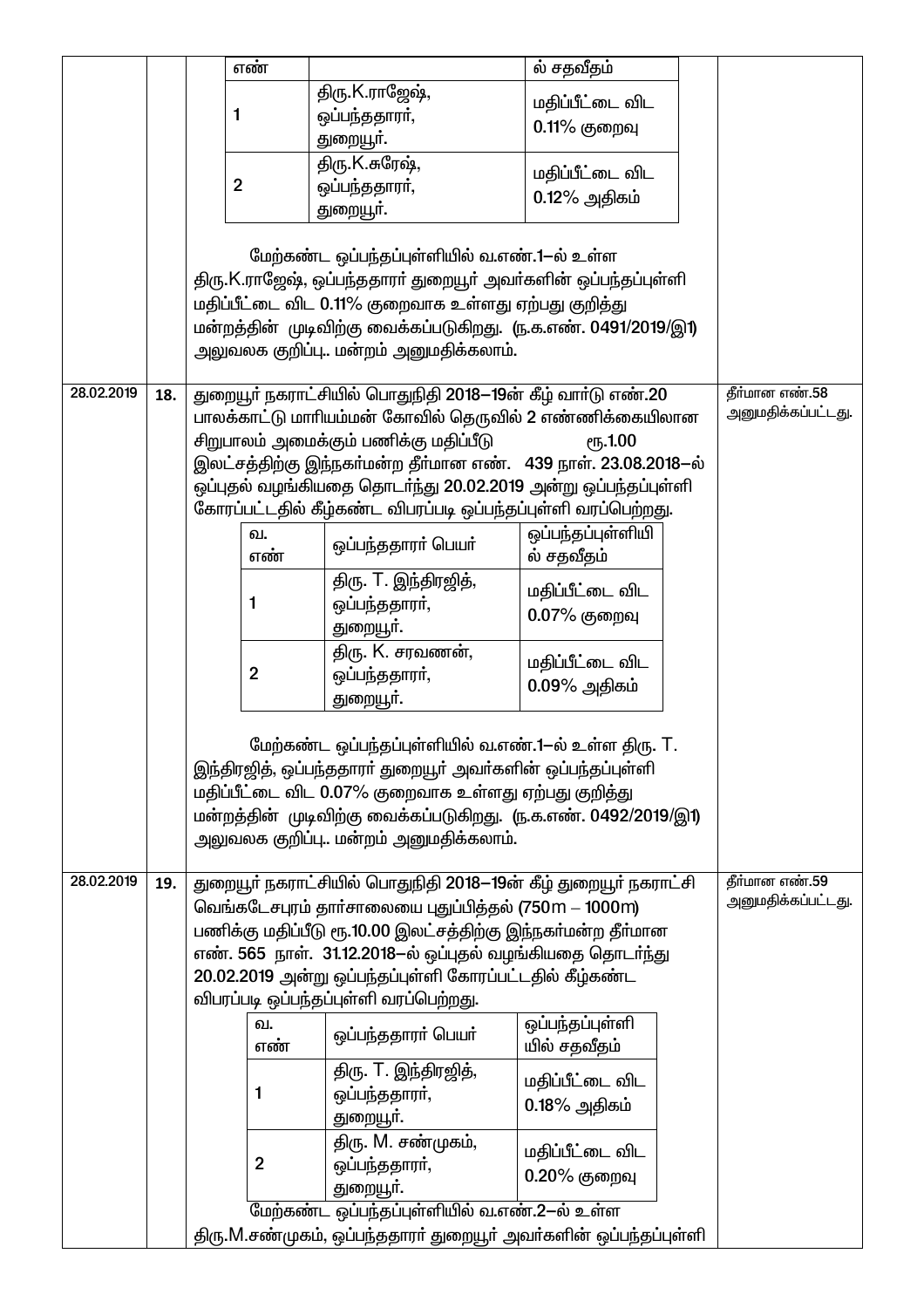|            |     |                | மதிப்பீட்டை விட 0.20% குறைவாக உள்ளது ஏற்பது குறித்து                                                                                                                                                                                                                                                                                                                                        |         |                                          |                                      |
|------------|-----|----------------|---------------------------------------------------------------------------------------------------------------------------------------------------------------------------------------------------------------------------------------------------------------------------------------------------------------------------------------------------------------------------------------------|---------|------------------------------------------|--------------------------------------|
|            |     |                | மன்றத்தின் முடிவிற்கு வைக்கப்படுகிறது. (ந.க.எண். 0492/2019/இ1)                                                                                                                                                                                                                                                                                                                              |         |                                          |                                      |
|            |     |                | அலுவலக குறிப்பு மன்றம் அனுமதிக்கலாம்.                                                                                                                                                                                                                                                                                                                                                       |         |                                          |                                      |
| 28.02.2019 | 20. | வரப்பெற்றது.   | துறையூர் நகராட்சியில் பொதுநிதி 2018–19ன் கீழ் துறையூர் நகராட்சி<br>வெங்கடேசபுரம் தாா்சாலையின் முழு நீளத்தின் ஓரங்களில் கிராவல்<br>பரத்துதல் மற்றும் தடுப்பு வேலி அமைக்கும் பணிக்கு மதிப்பீடு ரூ.3.80<br>இலட்சத்திற்கு இந்நகா்மன்ற தீா்மான எண். 567 நாள்.31.12.2018<br>–ல் ஒப்புதல் வழங்கியதை தொடர்ந்து 20.02.2019 அன்று<br>ஒப்பந்தப்புள்ளி கோரப்பட்டதில் கீழ்கண்ட விபரப்படி ஒப்பந்தப்புள்ளி |         |                                          | தீர்மான எண்.60<br>அனுமதிக்கப்பட்டது. |
|            |     | வ.<br>எண்      | ஒப்பந்ததாரா் பெயா்                                                                                                                                                                                                                                                                                                                                                                          | சதவீதம் | ஒப்பந்தப்புள்ளியில்                      |                                      |
|            |     | 1              | திரு. K. ராஜேஷ்,<br>ஒப்பந்ததாரா்,<br>துறையூா்.                                                                                                                                                                                                                                                                                                                                              | குறைவு  | மதிப்பீட்டை விட 0.20%                    |                                      |
|            |     | $\overline{2}$ | திரு. K. சுரேஷ்,<br>ஒப்பந்ததாரா்,<br>துறையூா்.                                                                                                                                                                                                                                                                                                                                              | அதிகம்  | மதிப்பீட்டை விட 0.22%                    |                                      |
|            |     |                | மேற்கண்ட ஒப்பந்தப்புள்ளியில் வ.எண்.1—ல் உள்ள<br>திரு.K.ராஜேஷ் ஒப்பந்ததாரா் துறையூா் அவா்களின் ஒப்பந்தப்புள்ளி<br>மதிப்பீட்டை விட 0.20% குறைவாக உள்ளது ஏற்பது குறித்து<br>மன்றத்தின் முடிவிற்கு வைக்கப்படுகிறது. (ந.க.எண். 0492/2019/இ1)<br>அலுவலக குறிப்பு மன்றம் அனுமதிக்கலாம்.                                                                                                            |         |                                          |                                      |
| 28.02.2019 | 21. |                | துறையூர் நகராட்சியில் பொதுநிதி 2018—19ன் கீழ் துறையூர் நகராட்சி                                                                                                                                                                                                                                                                                                                             |         |                                          | தீர்மான எண்.61                       |
|            |     |                | வாா்டு எண்.9, சா்வே எண்.447/2எ(பகுதி)—ல் புதிதாக ஆணையா்                                                                                                                                                                                                                                                                                                                                     |         |                                          | அனுமதிக்கப்பட்டது.                   |
|            |     |                | குடியிருப்பு கட்டும் பணிக்கு மதிப்பீடு ரூ.45.00 இலட்சத்திற்கு<br>இந்நகா்மன்ற தீா்மான எண்.560  நாள்.31.12.2018—ல் ஒப்புதல்<br>வழங்கியதை தொடர்ந்து 22.02.2019 அன்று ஒப்பந்தப்புள்ளி<br>கோரப்பட்டதில் கீழ்கண்ட விபரப்படி ஒப்பந்தப்புள்ளி வரப்பெற்றது.                                                                                                                                          |         |                                          |                                      |
|            |     | வ.<br>எண்      | ஒப்பந்ததாரா் பெயா்                                                                                                                                                                                                                                                                                                                                                                          |         | ஒப்பந்தப்புள்ளியி<br>ல் சதவீதம்          |                                      |
|            |     | 1              | சிவா கன்ஸ்ட்ரக்சன்,<br>பெரம்பலுாா்.                                                                                                                                                                                                                                                                                                                                                         |         | <u>மதிப்பீட்டை விட</u><br>$0.15%$ குறைவு |                                      |
|            |     | $\overline{2}$ | திரு. T. இந்திரஜித்,<br>ஒப்பந்ததாரா்,                                                                                                                                                                                                                                                                                                                                                       |         | மதிப்பீட்டை விட<br>$0.25\%$ அதிகம்       |                                      |
|            |     |                | துறையூா்.<br>மேற்கண்ட ஒப்பந்தப்புள்ளியில் வ.எண்.1—ல் உள்ள சிவா                                                                                                                                                                                                                                                                                                                              |         |                                          |                                      |
|            |     |                | கன்ஸ்ட்ரக்சன், ஒப்பந்ததாரா் பெரம்பலுாா் அவா்களின் ஒப்பந்தப்புள்ளி                                                                                                                                                                                                                                                                                                                           |         |                                          |                                      |
|            |     |                | மதிப்பீட்டை விட 0.15% குறைவாக உள்ளது ஏற்பது குறித்து                                                                                                                                                                                                                                                                                                                                        |         |                                          |                                      |
|            |     |                | மன்றத்தின் முடிவிற்கு வைக்கப்படுகிறது. (ந.க.எண். 0010/2019/இ1)                                                                                                                                                                                                                                                                                                                              |         |                                          |                                      |
|            |     |                | அலுவலக குறிப்பு மன்றம் அனுமதிக்கலாம்.                                                                                                                                                                                                                                                                                                                                                       |         |                                          |                                      |
| 28.02.2019 | 22  |                | துறையூா் நகராட்சியில் குடிநீா் வடிகால் நிதி 2018—19ன் கீழ் வாா்டு<br>எண்.9 சாமிநாதன் நகர் பகுதியில் மெயின் குழாய் அமைத்தல் மற்றும்                                                                                                                                                                                                                                                          |         |                                          | தீர்மான எண்.62<br>அனுமதிக்கப்பட்டது. |
|            |     |                | பகிா்மான குழாய் மாற்றி அமைக்கும் பணிக்கு மதிப்பீடு ரூ.35.00                                                                                                                                                                                                                                                                                                                                 |         |                                          |                                      |
|            |     |                | இலட்சத்திற்கு இந்நகா்மன்ற தீா்மான எண்.559 நாள்.31.12.2018—ல்                                                                                                                                                                                                                                                                                                                                |         |                                          |                                      |
|            |     |                | ஒப்புதல் வழங்கியதை தொடர்ந்து 22.02.2019 அன்று ஒப்பந்தப்புள்ளி                                                                                                                                                                                                                                                                                                                               |         |                                          |                                      |
|            |     |                | கோரப்பட்டதில் கீழ்கண்ட விபரப்படி ஒப்பந்தப்புள்ளி வரப்பெற்றது.                                                                                                                                                                                                                                                                                                                               |         |                                          |                                      |
|            |     | ഖ.<br>எண்      | ஒப்பந்ததாரா் பெயா்                                                                                                                                                                                                                                                                                                                                                                          |         | ஒப்பந்தப்புள்ளியில்<br>சதவீதம்           |                                      |
|            |     | 1              | திரு. K. சரவணன்,                                                                                                                                                                                                                                                                                                                                                                            |         | மதிப்பீட்டை விட                          |                                      |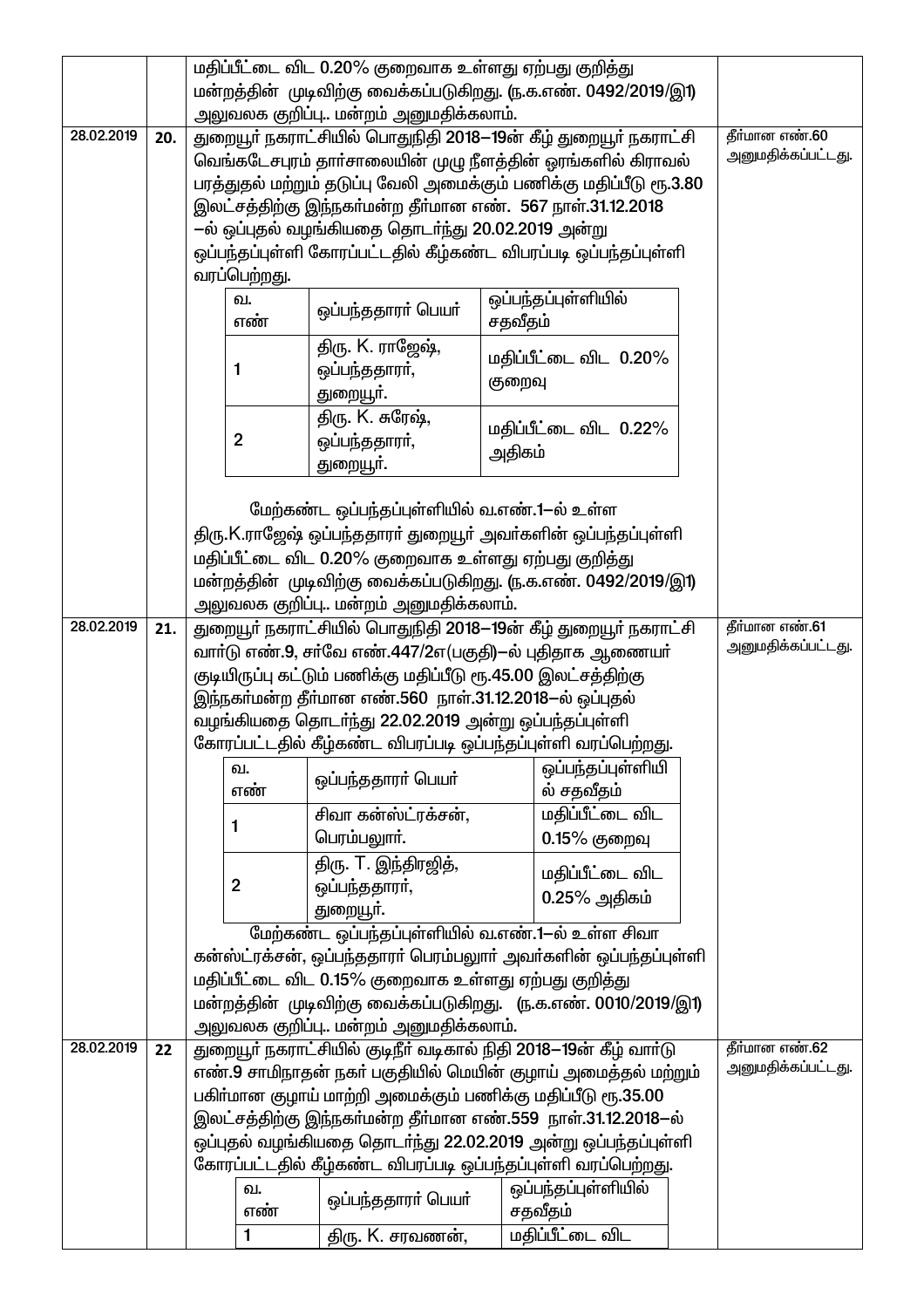|            |    |   |                  | ஒப்பந்ததாரா்,                                                                                                                | 0.22% அதிகம்        |                                      |
|------------|----|---|------------------|------------------------------------------------------------------------------------------------------------------------------|---------------------|--------------------------------------|
|            |    |   |                  | துறையூா்.                                                                                                                    |                     |                                      |
|            |    |   |                  | திரு. T. இந்திரஜித்,                                                                                                         | மதிப்பீட்டை விட     |                                      |
|            |    |   | $\overline{2}$   | ஒப்பந்ததாரா்,                                                                                                                | 0.17% குறைவு        |                                      |
|            |    |   |                  | துறையூா்.                                                                                                                    |                     |                                      |
|            |    |   |                  |                                                                                                                              |                     |                                      |
|            |    |   |                  | மேற்கண்ட ஒப்பந்தப்புள்ளியில் வ.எண்.2-ல் உள்ள திரு. T.                                                                        |                     |                                      |
|            |    |   |                  | இந்திரஜித், ஒப்பந்ததாரா் துறையூா்அவா்களின் ஒப்பந்தப்புள்ளி                                                                   |                     |                                      |
|            |    |   |                  | மதிப்பீட்டை விட 0.17% குறைவாக உள்ளது ஏற்பது குறித்து                                                                         |                     |                                      |
|            |    |   |                  | மன்றத்தின் முடிவிற்கு வைக்கப்படுகிறது. (ந.க.எண். 0010/2019/இ1)                                                               |                     |                                      |
|            |    |   |                  | அலுவலக குறிப்பு மன்றம் அனுமதிக்கலாம்.                                                                                        |                     |                                      |
|            |    |   |                  |                                                                                                                              |                     |                                      |
| 28.02.2019 | 23 |   |                  | துறையூா் நகராட்சியில் குடிநீா் வடிகால் நிதி 2018—19ன் கீழ் வாா்டு                                                            |                     | தீர்மான எண்.63<br>அனுமதிக்கப்பட்டது. |
|            |    |   |                  | எண். 9 மற்றும் 18, சாமிநாதன் நகர் குறுக்கு தெருக்கள் மற்றும்<br>சொரத்துாா் சாலை குறுக்கு தெரு ஆகிய பகுதிகளில் புதிய பகிா்மான |                     |                                      |
|            |    |   |                  | குழாய்கள் மற்றும் பழுதடைந்த பகிா்மான குழாய்களை மாற்றி                                                                        |                     |                                      |
|            |    |   |                  | அமைக்கும் பணிக்கு மதிப்பீடு ரூ.30.00 இலட்சத்திற்கு இந்நகா்மன்ற                                                               |                     |                                      |
|            |    |   |                  | தீா்மான எண்.558 நாள்.31.12.2018-ல் ஒப்புதல் வழங்கியதை                                                                        |                     |                                      |
|            |    |   |                  | தொடர்ந்து 22.02.2019 அன்று ஒப்பந்தப்புள்ளி கோரப்பட்டதில்                                                                     |                     |                                      |
|            |    |   |                  | கீழ்கண்ட விபரப்படி ஒப்பந்தப்புள்ளி வரப்பெற்றது.                                                                              |                     |                                      |
|            |    |   | வ.               |                                                                                                                              | ஒப்பந்தப்புள்ளி     |                                      |
|            |    |   | எண்              | ஒப்பந்ததாரர் பெயர்                                                                                                           | யில் சதவீதம்        |                                      |
|            |    |   |                  | திரு. K. சரவணன்,                                                                                                             | மதிப்பீட்டை         |                                      |
|            |    |   | 1                | ஒப்பந்ததாரா்,                                                                                                                | விட 0.25%           |                                      |
|            |    |   |                  | துறையூா்.                                                                                                                    | அதிகம்              |                                      |
|            |    |   |                  | திரு. T. இந்திரஜித்,                                                                                                         | மதிப்பீட்டை         |                                      |
|            |    |   | $\mathbf 2$      | ஒப்பந்ததாரா்,                                                                                                                | விட 0.20%           |                                      |
|            |    |   |                  | துறையூா்.                                                                                                                    | குறைவு              |                                      |
|            |    |   |                  |                                                                                                                              |                     |                                      |
|            |    |   |                  | மேற்கண்ட ஒப்பந்தப்புள்ளியில் வ.எண்.2-ல் உள்ள                                                                                 |                     |                                      |
|            |    |   |                  | திரு.T.இந்திரஜித், ஒப்பந்ததாரா் துறையூா்அவா்களின் ஒப்பந்தப்புள்ளி                                                            |                     |                                      |
|            |    |   |                  | மதிப்பீட்டை விட 0.20% குறைவாக உள்ளது ஏற்பது குறித்து                                                                         |                     |                                      |
|            |    |   |                  | மன்றத்தின் முடிவிற்கு வைக்கப்படுகிறது. (ந.க.எண். 0010/2019/இ1)                                                               |                     |                                      |
|            |    |   |                  | அலுவலக குறிப்பு மன்றம் அனுமதிக்கலாம்.                                                                                        |                     | தீர்மான எண்.64                       |
| 28.02.2019 | 24 |   |                  | துறையூர் சட்டமன்ற உறுப்பினர் தொகுதி மேம்பாட்டு திட்டம் 2018–<br>19ன் கீழ் பணி மேற்கொள்ள மாவட்ட ஆட்சித்தலைவர் / தலைவர்        |                     | அனுமதிக்கப்பட்டது.                   |
|            |    |   |                  | மாவட்ட ஊரக வளர்ச்சி முகமை திருச்சிராப்பள்ளி அவர்களின் கடிதம்                                                                 |                     |                                      |
|            |    |   |                  | ந.க.எண்.3622/2018/அ3, நாள்.31.01.2019ன் படி துறையூர் நகராட்சி                                                                |                     |                                      |
|            |    |   |                  | பேருந்து நிலையத்தில் உள்ள பேரறிஞா் அண்ணா சிலை பின்புறம்                                                                      |                     |                                      |
|            |    |   |                  | பகுதியில் LED மின்விளக்கு அமைத்தல் பணிக்கு ரூ.3.00 இலட்சம்                                                                   |                     |                                      |
|            |    |   |                  | மதிப்பீட்டிற்கு நிா்வாக அனுமதி வழங்கி உத்தரவிடப்பட்டுள்ளதை                                                                   |                     |                                      |
|            |    |   |                  | தொடர்ந்து 22.02.2019 அன்று ஒப்பந்தப்புள்ளி பெறப்பட்டது.                                                                      |                     |                                      |
|            |    |   |                  | பெறப்பட்ட ஒப்பந்தப்புள்ளிகள் விபரம் கீழ்கண்டவாறு வரப்பெற்றது.                                                                |                     |                                      |
|            |    |   | ഖ.               |                                                                                                                              | ஒப்பந்தப்புள்ளியில் |                                      |
|            |    |   | எண்              | ஒப்பந்ததாரா் பெயா்                                                                                                           | சதவீதம்             |                                      |
|            |    | 1 |                  | விக்னேஷ் எலக்ட்ரிகல்ஸ்,                                                                                                      | மதிப்பீட்டை விட     |                                      |
|            |    |   |                  | 41E, சுப்ரமணியபுரம், திருச்சி.                                                                                               | $0.14\%$ குறைவு     |                                      |
|            |    |   |                  | ஸ்டார் இன்ஜினியரிங்,                                                                                                         | மதிப்பீட்டை விட     |                                      |
|            |    |   | $\boldsymbol{2}$ | 27, சம்பங்கி தெரு, சோழன்                                                                                                     | 1.02% அதிகம்        |                                      |
|            |    |   |                  | நகர், திருச்சி.                                                                                                              |                     |                                      |
|            |    |   |                  |                                                                                                                              |                     |                                      |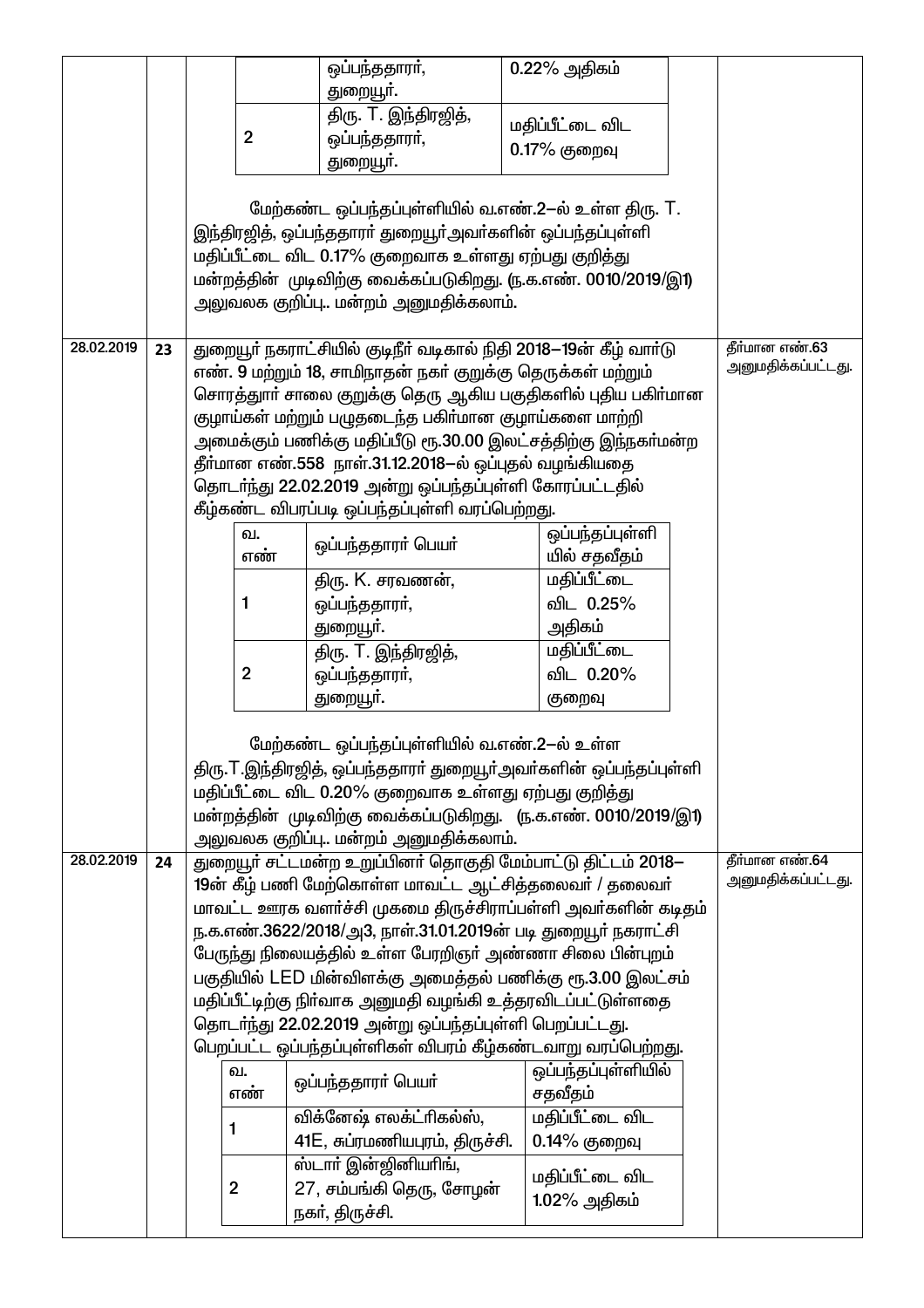|            |    |                | மேற்கண்ட ஒப்பந்தப்புள்ளியில் வ.எண்.1—ல் உள்ள விக்னேஷ்                                                                          |                                 |                                     |
|------------|----|----------------|--------------------------------------------------------------------------------------------------------------------------------|---------------------------------|-------------------------------------|
|            |    |                | எலக்ட்ரிகல்ஸ், திருச்சி அவா்களின் ஒப்பந்தப்புள்ளி மதிப்பீட்டை விட                                                              |                                 |                                     |
|            |    |                | 0.14% குறைவாக உள்ளது ஏற்பது குறித்து மன்றத்தின் முடிவிற்கு                                                                     |                                 |                                     |
|            |    |                | வைக்கப்படுகிறது. (ந.க.எண். 0010/2019/இ1)                                                                                       |                                 |                                     |
|            |    |                | அலுவலக குறிப்பு மன்றம் அனுமதிக்கலாம்.                                                                                          |                                 |                                     |
| 28.02.2019 | 25 |                | துறையூர் சட்டமன்ற உறுப்பினர் தொகுதி மேம்பாட்டு திட்டம் 2018–                                                                   |                                 | தீர்மான எண்.65                      |
|            |    |                | 19ன் கீழ் பணி மேற்கொள்ள மாவட்ட ஆட்சித்தலைவர் / தலைவர்                                                                          |                                 | அனுமதிக்கப்பட்டது                   |
|            |    |                | மாவட்ட ஊரக வளர்ச்சி முகமை திருச்சிராப்பள்ளி அவர்களின் கடிதம்                                                                   |                                 |                                     |
|            |    |                | ந.க.எண்.3622/2018/அ3, நாள்.31.01.2019ன் படி துறையூர் நகராட்சி,                                                                 |                                 |                                     |
|            |    |                | துறையூா் ஆத்துாா் ரோட்டில் காவாத்தாயி அம்மன் பின்புறம் உள்ள                                                                    |                                 |                                     |
|            |    |                | வளைவு பகுதியில் LED மின்விளக்கு அமைத்தல் பணிக்கு ரூ.3.00                                                                       |                                 |                                     |
|            |    |                | இலட்சம் மதிப்பீட்டிற்கு நிர்வாக அனுமதி வழங்கி                                                                                  |                                 |                                     |
|            |    |                | உத்தரவிடப்பட்டுள்ளதை தொடர்ந்து 22.02.2019 அன்று                                                                                |                                 |                                     |
|            |    |                | ஒப்பந்தப்புள்ளி பெறப்பட்டது. பெறப்பட்ட ஒப்பந்தப்புள்ளிகள் விபரம்                                                               |                                 |                                     |
|            |    |                | கீழ்கண்டவாறு வரப்பெற்றது.                                                                                                      |                                 |                                     |
|            |    | ഖ.             | ஒப்பந்ததாரா் பெயா்                                                                                                             | ஒப்பந்தப்புள்ளி                 |                                     |
|            |    | எண்            |                                                                                                                                | யில் சதவீதம்                    |                                     |
|            |    | 1              | விக்னேஷ் எலக்ட்ரிகல்ஸ்,                                                                                                        | மதிப்பீட்டை விட                 |                                     |
|            |    |                | 41E, சுப்ரமணியபுரம், திருச்சி.                                                                                                 | 0.14% குறைவு                    |                                     |
|            |    | $\overline{2}$ | ஸ்டார் இன்ஜினியரிங்,                                                                                                           | மதிப்பீட்டை விட                 |                                     |
|            |    |                | 27, சம்பங்கி தெரு, சோழன்                                                                                                       | 1.02% அதிகம்                    |                                     |
|            |    |                | நகர், திருச்சி.                                                                                                                |                                 |                                     |
|            |    |                | மேற்கண்ட ஒப்பந்தப்புள்ளியில் வ.எண்.1—ல் உள்ள விக்னேஷ்                                                                          |                                 |                                     |
|            |    |                | எலக்ட்ரிகல்ஸ், திருச்சி அவா்களின் ஒப்பந்தப்புள்ளி மதிப்பீட்டை விட                                                              |                                 |                                     |
|            |    |                | 0.14% குறைவாக உள்ளது ஏற்பது குறித்து மன்றத்தின் முடிவிற்கு                                                                     |                                 |                                     |
|            |    |                | வைக்கப்படுகிறது. (ந.க.எண். 0010/2019/இ1)                                                                                       |                                 |                                     |
|            |    |                | அலுவலக குறிப்பு மன்றம் அனுமதிக்கலாம்.                                                                                          |                                 |                                     |
| 28.02.2019 | 26 |                | துறையூர் சட்டமன்ற உறுப்பினர் தொகுதி மேம்பாட்டு திட்டம் 2018–                                                                   |                                 | தீர்மான எண்.66<br>அனுமதிக்கப்பட்டது |
|            |    |                | 19ன் கீழ் பணி மேற்கொள்ள மாவட்ட ஆட்சித்தலைவர் / தலைவர்                                                                          |                                 |                                     |
|            |    |                | மாவட்ட ஊரக வளர்ச்சி முகமை திருச்சிராப்பள்ளி அவர்களின் கடிதம்<br>ந.க.எண்.3622/2018/அ3, நாள்.31.01.2019ன் படி துறையூர் நகராட்சி, |                                 |                                     |
|            |    |                | துறையூா்—கீரம்பூா்—பெரம்பலுாா் சந்திப்பில் அடிவாரம் பகுதியில் LED                                                              |                                 |                                     |
|            |    |                | மின்விளக்கு அமைத்தல் பணிக்கு ரூ.3.00 இலட்சம் மதிப்பீட்டிற்கு                                                                   |                                 |                                     |
|            |    |                | நிா்வாக அனுமதி வழங்கி உத்தரவிடப்பட்டுள்ளதை தொடா்ந்து                                                                           |                                 |                                     |
|            |    |                | 22.02.2019 அன்று ஒப்பந்தப்புள்ளி பெறப்பட்டது. பெறப்பட்ட                                                                        |                                 |                                     |
|            |    |                | ஒப்பந்தப்புள்ளிகள் விபரம் கீழ்கண்டவாறு வரப்பெற்றது.                                                                            |                                 |                                     |
|            |    | ഖ.             |                                                                                                                                | ஒப்பந்தப்புள்ளியில்             |                                     |
|            |    | எண்            | ஒப்பந்ததாரா் பெயா்                                                                                                             | சதவீதம்                         |                                     |
|            |    |                | விக்னேஷ் எலக்ட்ரிகல்ஸ்,                                                                                                        |                                 |                                     |
|            |    | $\mathbf{1}$   | 41E, சுப்ரமணியபுரம்,                                                                                                           | மதிப்பீட்டை விட<br>0.14% குறைவு |                                     |
|            |    |                | திருச்சி.                                                                                                                      |                                 |                                     |
|            |    |                | ஸ்டார் இன்ஜினியரிங்,                                                                                                           | மதிப்பீட்டை விட                 |                                     |
|            |    | $\mathbf{2}$   | 27, சம்பங்கி தெரு, சோழன்                                                                                                       | 1.02% அதிகம்                    |                                     |
|            |    |                |                                                                                                                                |                                 |                                     |
|            |    |                | நகா், திருச்சி.                                                                                                                |                                 |                                     |
|            |    |                |                                                                                                                                |                                 |                                     |
|            |    |                | மேற்கண்ட ஒப்பந்தப்புள்ளியில் வ.எண்.1—ல் உள்ள விக்னேஷ்                                                                          |                                 |                                     |
|            |    |                | எலக்ட்ரிகல்ஸ், திருச்சி அவா்களின் ஒப்பந்தப்புள்ளி மதிப்பீட்டை விட                                                              |                                 |                                     |
|            |    |                | 0.14% குறைவாக உள்ளது ஏற்பது குறித்து மன்றத்தின் முடிவிற்கு<br>வைக்கப்படுகிறது. (ந.க.எண். 0010/2019/இ1)                         |                                 |                                     |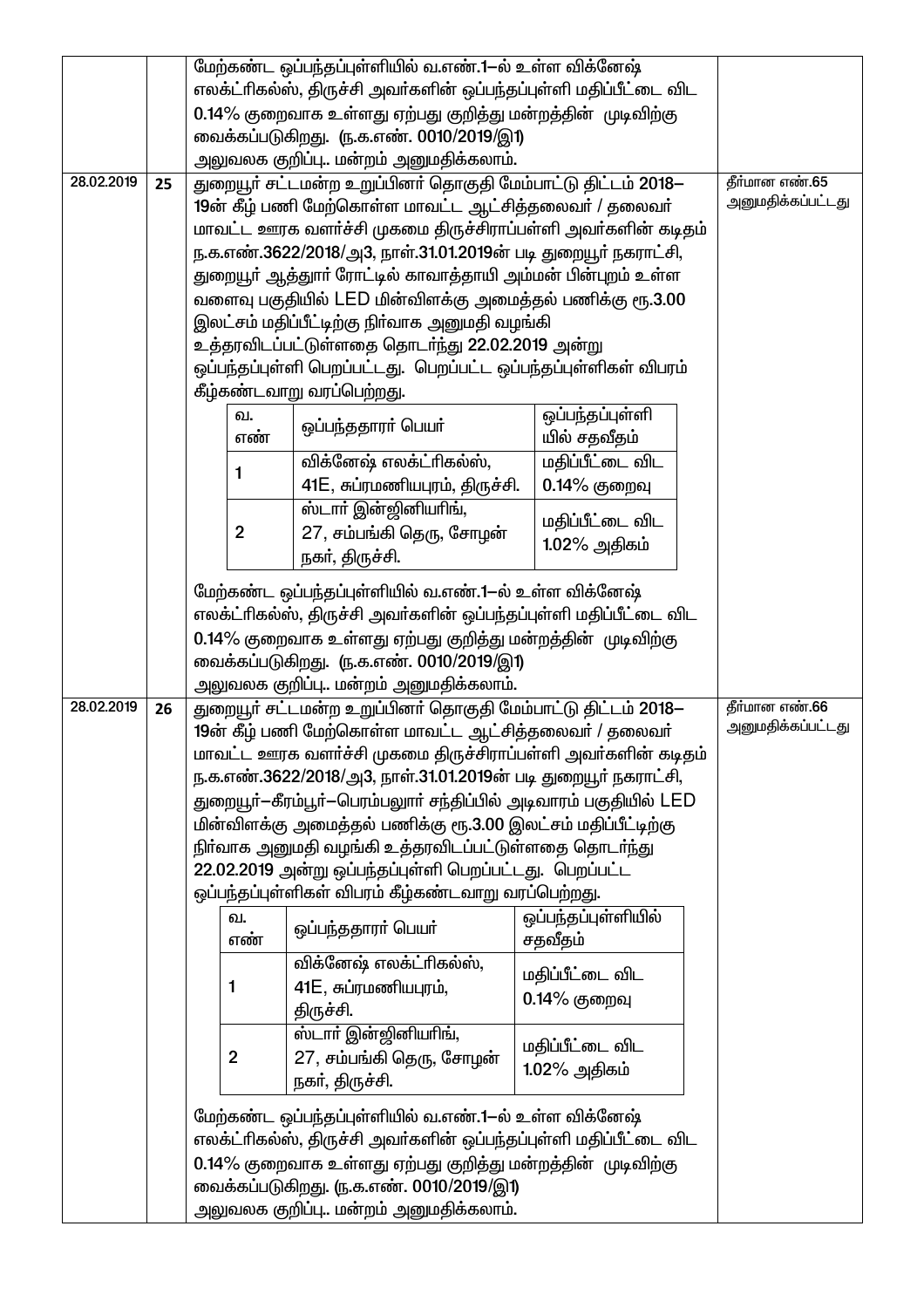| 28.02.2019 | 27 |                | துறையூா் சட்டமன்ற உறுப்பினா் தொகுதி மேம்பாட்டு திட்டம் 2018—     |                                 | தீர்மான எண்.67    |
|------------|----|----------------|------------------------------------------------------------------|---------------------------------|-------------------|
|            |    |                | 19ன் கீழ் பணி மேற்கொள்ள மாவட்ட ஆட்சித்தலைவர் / தலைவர்            |                                 | அனுமதிக்கப்பட்டது |
|            |    |                | மாவட்ட ஊரக வளர்ச்சி முகமை திருச்சிராப்பள்ளி அவர்களின் கடிதம்     |                                 |                   |
|            |    |                | ந.க.எண்.3622/2018/அ3, நாள்.31.01.2019ன் படி துறையூர் நகராட்சி,   |                                 |                   |
|            |    |                |                                                                  |                                 |                   |
|            |    |                | கூட்டுறவு நகரில் உள்ள பூங்காவில் LED மின்விளக்கு அமைத்தல்        |                                 |                   |
|            |    |                | பணிக்கு ரூ.3.00 இலட்சம் மதிப்பீட்டிற்கு நிா்வாக அனுமதி வழங்கி    |                                 |                   |
|            |    |                | உத்தரவிடப்பட்டுள்ளதை தொடர்ந்து 22.02.2019 அன்று                  |                                 |                   |
|            |    |                | ஒப்பந்தப்புள்ளி பெறப்பட்டது. பெறப்பட்ட ஒப்பந்தப்புள்ளிகள் விபரம் |                                 |                   |
|            |    |                | கீழ்கண்டவாறு வரப்பெற்றது.                                        |                                 |                   |
|            |    | வ.             |                                                                  | ஒப்பந்தப்புள்ளியில்             |                   |
|            |    | எண்            | ஒப்பந்ததாரா் பெயா்                                               | சதவீதம்                         |                   |
|            |    |                | விக்னேஷ் எலக்ட்ரிகல்ஸ்,                                          |                                 |                   |
|            |    | 1              | 41E, சுப்ரமணியபுரம்,                                             | மதிப்பீட்டை விட                 |                   |
|            |    |                |                                                                  | $0.24\%$ அதிகம்                 |                   |
|            |    |                | திருச்சி.                                                        |                                 |                   |
|            |    |                | ஸ்டாா் இன்ஜினியாிங்,                                             | மதிப்பீட்டை விட                 |                   |
|            |    | $\overline{2}$ | 27, சம்பங்கி தெரு,                                               | 0.24% குறைவு                    |                   |
|            |    |                | சோழன் நகர், திருச்சி.                                            |                                 |                   |
|            |    |                |                                                                  |                                 |                   |
|            |    |                | மேற்கண்ட ஒப்பந்தப்புள்ளியில் வ.எண்.2-ல் உள்ள ஸ்டார்              |                                 |                   |
|            |    |                | இன்ஜினியரிங், திருச்சி அவர்களின் ஒப்பந்தப்புள்ளி மதிப்பீட்டை விட |                                 |                   |
|            |    |                | 0.24% குறைவாக உள்ளது ஏற்பது குறித்து மன்றத்தின் முடிவிற்கு       |                                 |                   |
|            |    |                | வைக்கப்படுகிறது. (ந.க.எண். 0010/2019/இ1)                         |                                 |                   |
|            |    |                | அலுவலக குறிப்பு மன்றம் அனுமதிக்கலாம்.                            |                                 |                   |
| 28.02.2019 | 28 |                | துறையூர் நகராட்சியில் பொதுநிதி 2018—19ன் கீழ் துறையூர் நகராட்சி  |                                 | தீர்மான எண்.68    |
|            |    |                | சா்வே எண்.321/1B–ல் உள்ள பூங்கா இடத்தில் பூங்கா அமைக்கும்        |                                 | அனுமதிக்கப்பட்டது |
|            |    |                | பணிக்கு மதிப்பீடு ரூ.6.80 இலட்சத்திற்கு இந்நகா்மன்ற தீா்மான எண். |                                 |                   |
|            |    |                | 20 நாள்.31.01.2019-ல் ஒப்புதல் வழங்கியதை தொடர்ந்து 22.02.2019    |                                 |                   |
|            |    |                |                                                                  |                                 |                   |
|            |    |                |                                                                  |                                 |                   |
|            |    |                | அன்று ஒப்பந்தப்புள்ளி கோரப்பட்டதில் கீழ்கண்ட விபரப்படி           |                                 |                   |
|            |    |                | ஒப்பந்தப்புள்ளி வரப்பெற்றது.                                     |                                 |                   |
|            |    | வ.             |                                                                  | ஒப்பந்தப்புள்ளியில்             |                   |
|            |    | எண             | ஒப்பந்ததாரா் பெயா்                                               | சதவீதம்                         |                   |
|            |    |                | திரு. K. சரவணன்,                                                 |                                 |                   |
|            |    | 1              | ஒப்பந்ததாரா்,                                                    | மதிப்பீட்டை விட                 |                   |
|            |    |                | துறையூா்.                                                        | $0.09%$ குறைவு                  |                   |
|            |    |                |                                                                  |                                 |                   |
|            |    | $\overline{2}$ | திரு. T. இந்திரஜித்,                                             | மதிப்பீட்டை விட                 |                   |
|            |    |                | ஒப்பந்ததாரா்,                                                    | $0.07\%$ அதிகம்                 |                   |
|            |    |                | துறையூா்.                                                        |                                 |                   |
|            |    |                |                                                                  |                                 |                   |
|            |    |                | மேற்கண்ட ஒப்பந்தப்புள்ளியில் வ.எண்.1-ல் உள்ள                     |                                 |                   |
|            |    |                | திரு.K.சரவணன், ஒப்பந்ததாரா் துறையூா் அவா்களின் ஒப்பந்தப்புள்ளி   |                                 |                   |
|            |    |                | மதிப்பீட்டை விட 0.09% குறைவாக உள்ளது ஏற்பது குறித்து             |                                 |                   |
|            |    |                | மன்றத்தின் முடிவிற்கு வைக்கப்படுகிறது. (ந.க.எண். 0571/2019/இ1)   |                                 |                   |
|            |    |                | அலுவலக குறிப்பு மன்றம் அனுமதிக்கலாம்.                            |                                 |                   |
| 28.02.2019 | 29 |                | துறையூா் நகராட்சியில் பொதுநிதி 2018—19ன் கீழ் துறையூா் நகராட்சி  |                                 | தீர்மான எண்.69    |
|            |    |                |                                                                  |                                 | அனுமதிக்கப்பட்டது |
|            |    |                | சா்வே எண்.332/2-ல் உள்ள பூங்கா இடத்தில் பூங்கா அமைக்கும்         |                                 |                   |
|            |    |                | பணிக்கு மதிப்பீடு ரூ.6.40 இலட்சத்திற்கு இந்நகா்மன்ற தீா்மான எண். |                                 |                   |
|            |    |                | 21 நாள்.31.01.2019 —ல் ஒப்புதல் வழங்கியதை தொடர்ந்து 22.02.2019   |                                 |                   |
|            |    |                | அன்று ஒப்பந்தப்புள்ளி கோரப்பட்டதில் கீழ்கண்ட விபரப்படி           |                                 |                   |
|            |    |                | ஒப்பந்தப்புள்ளி வரப்பெற்றது.                                     |                                 |                   |
|            |    | வ.<br>எண்      | ஒப்பந்ததாரா் பெயா்                                               | ஒப்பந்தப்புள்ளியி<br>ல் சதவீதம் |                   |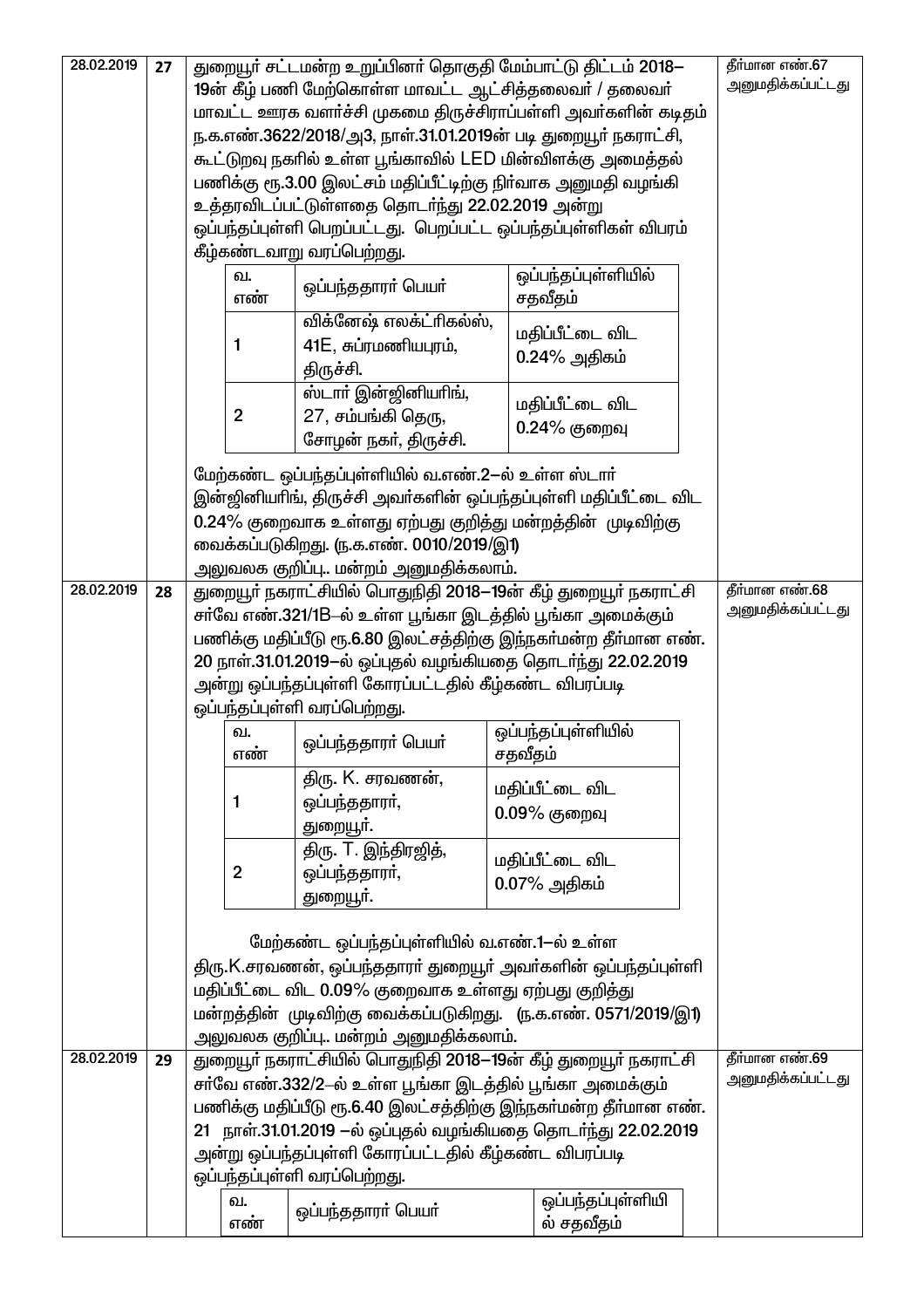|            |    |                   | திரு. K. சரவணன்,                                                                                                                                                                                                                                                                 | மதிப்பீட்டை விட                    |                                     |
|------------|----|-------------------|----------------------------------------------------------------------------------------------------------------------------------------------------------------------------------------------------------------------------------------------------------------------------------|------------------------------------|-------------------------------------|
|            |    | 1                 | ஒப்பந்ததாரா்,                                                                                                                                                                                                                                                                    | $0.08%$ குறைவு                     |                                     |
|            |    |                   | துறையூா்.                                                                                                                                                                                                                                                                        |                                    |                                     |
|            |    |                   | திரு. T. இந்திரஜித்,                                                                                                                                                                                                                                                             | மதிப்பீட்டை விட                    |                                     |
|            |    | $\overline{2}$    | ஒப்பந்ததாரா்,                                                                                                                                                                                                                                                                    | $0.11\%$ அதிகம்                    |                                     |
|            |    |                   | துறையூா்.                                                                                                                                                                                                                                                                        |                                    |                                     |
|            |    |                   | மேற்கண்ட ஒப்பந்தப்புள்ளியில் வ.எண்.1-ல் உள்ள                                                                                                                                                                                                                                     |                                    |                                     |
|            |    |                   | திரு.K.சரவணன், ஒப்பந்ததாரா் துறையூா் அவா்களின் ஒப்பந்தப்புள்ளி                                                                                                                                                                                                                   |                                    |                                     |
|            |    |                   | மதிப்பீட்டை விட 0.08% குறைவாக உள்ளது ஏற்பது குறித்து                                                                                                                                                                                                                             |                                    |                                     |
|            |    |                   | மன்றத்தின் முடிவிற்கு வைக்கப்படுகிறது. (ந.க.எண். 0571/2019/இ1)                                                                                                                                                                                                                   |                                    |                                     |
|            |    |                   | அலுவலக குறிப்பு மன்றம் அனுமதிக்கலாம்.                                                                                                                                                                                                                                            |                                    |                                     |
| 28.02.2019 | 30 |                   | துறையூா் நகராட்சியில் பொதுநிதி 2018—19ன் கீழ் துறையூா் நகராட்சி                                                                                                                                                                                                                  |                                    | தீர்மான எண்.70<br>அனுமதிக்கப்பட்டது |
|            |    |                   | சா்வே எண்.235/7,9-ல் உள்ள பூங்கா இடத்தில் பூங்கா அமைக்கும்                                                                                                                                                                                                                       |                                    |                                     |
|            |    | பணிக்கு மதிப்பீடு |                                                                                                                                                                                                                                                                                  | ரூ.7.70 இலட்சத்திற்கு இந்நகா்மன்ற  |                                     |
|            |    |                   | தீா்மான எண். 22 நாள்.31.01.2019 —ல் ஒப்புதல் வழங்கியதை                                                                                                                                                                                                                           |                                    |                                     |
|            |    |                   | தொடா்ந்து 22.02.2019 அன்று ஒப்பந்தப்புள்ளி கோரப்பட்டதில்<br>கீழ்கண்ட விபரப்படி ஒப்பந்தப்புள்ளி வரப்பெற்றது.                                                                                                                                                                      |                                    |                                     |
|            |    | வ.                |                                                                                                                                                                                                                                                                                  | ஒப்பந்தப்புள்ளியில்                |                                     |
|            |    | எண்               | ஒப்பந்ததாரா் பெயா்                                                                                                                                                                                                                                                               | சதவீதம்                            |                                     |
|            |    |                   | M/s DSM & Co,                                                                                                                                                                                                                                                                    | மதிப்பீட்டை விட                    |                                     |
|            |    | 1                 | ஒப்பந்ததாரா்,                                                                                                                                                                                                                                                                    | $0.10\%$ குறைவு                    |                                     |
|            |    |                   | துறையூா்.                                                                                                                                                                                                                                                                        |                                    |                                     |
|            |    |                   | திரு. T. இந்திரஜித்,                                                                                                                                                                                                                                                             | மதிப்பீட்டை விட                    |                                     |
|            |    | $\overline{2}$    | ஒப்பந்ததாரா்,                                                                                                                                                                                                                                                                    | 0.14% அதிகம்                       |                                     |
|            |    |                   | துறையூா்.                                                                                                                                                                                                                                                                        |                                    |                                     |
|            |    |                   | மேற்கண்ட ஒப்பந்தப்புள்ளியில் வ.எண்.1-ல் உள்ள M/s DSM<br>& Co, ஒப்பந்ததாரா் துறையூா் அவா்களின் ஒப்பந்தப்புள்ளி<br>மதிப்பீட்டை விட 0.10% குறைவாக உள்ளது ஏற்பது குறித்து<br>மன்றத்தின் முடிவிற்கு வைக்கப்படுகிறது. (ந.க.எண். 0571/2019/இ1)<br>அலுவலக குறிப்பு மன்றம் அனுமதிக்கலாம். |                                    |                                     |
| 28.02.2019 | 31 |                   | துறையூா் நகராட்சியில் பொதுநிதி 2018—19ன் கீழ் துறையூா் நகராட்சி                                                                                                                                                                                                                  |                                    | தீர்மான எண்.71                      |
|            |    | பணிக்கு மதிப்பீடு | சா்வே எண்.239/7,9-ல் உள்ள பூங்கா இடத்தில் பூங்கா அமைக்கும்<br>தீா்மான எண்.  23    நாள்.31.01.2019 —ல் ஒப்புதல் வழங்கியதை<br>தொடர்ந்து 22.02.2019 அன்று ஒப்பந்தப்புள்ளி கோரப்பட்டதில்<br>கீழ்கண்ட விபரப்படி ஒப்பந்தப்புள்ளி வரப்பெற்றது.                                          | ரூ.5.60 இலட்சத்திற்கு இந்நகா்மன்ற  | அனுமதிக்கப்பட்டது                   |
|            |    | வ.<br>எண்         | ஒப்பந்ததாரா் பெயா்                                                                                                                                                                                                                                                               | ஒப்பந்தப்புள்ளியில்<br>சதவீதம்     |                                     |
|            |    | 1                 | திரு. T. இந்திரஜித்,<br>ஒப்பந்ததாரா்,<br>துறையூா்.                                                                                                                                                                                                                               | மதிப்பீட்டை விட<br>0.07% குறைவு    |                                     |
|            |    | $\overline{2}$    | திரு. K. சரவணன்,<br>ஒப்பந்ததாரா்,<br>துறையூா்.                                                                                                                                                                                                                                   | மதிப்பீட்டை விட<br>$0.10\%$ அதிகம் |                                     |
|            |    |                   | மேற்கண்ட ஒப்பந்தப்புள்ளியில் வ.எண்.1-ல் உள்ள<br>திரு. T.இந்திரஜித், ஒப்பந்ததாரா் துறையூா் அவா்களின் ஒப்பந்தப்புள்ளி                                                                                                                                                              |                                    |                                     |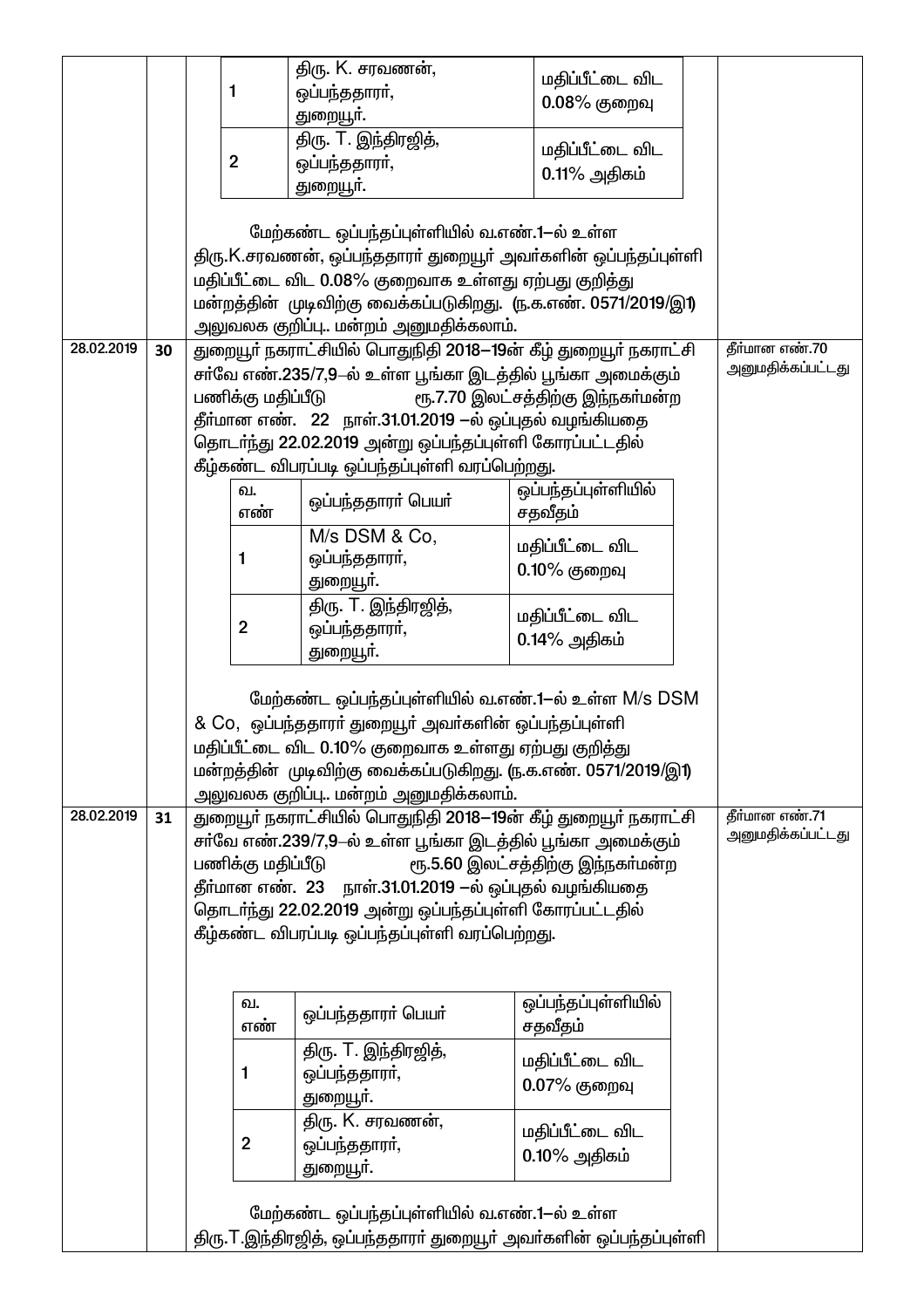|            |    | மதிப்பீட்டை விட 0.07% குறைவாக உள்ளது ஏற்பது குறித்து            |                                                                                                                          |                                                                    |                   |
|------------|----|-----------------------------------------------------------------|--------------------------------------------------------------------------------------------------------------------------|--------------------------------------------------------------------|-------------------|
|            |    | மன்றத்தின் முடிவிற்கு வைக்கப்படுகிறது. (ந.க.எண். 0571/2019/இ1)  |                                                                                                                          |                                                                    |                   |
|            |    |                                                                 | அலுவலக குறிப்பு மன்றம் அனுமதிக்கலாம்.                                                                                    |                                                                    |                   |
|            |    |                                                                 |                                                                                                                          |                                                                    |                   |
| 28.02.2019 | 32 |                                                                 | துறையூா் நகராட்சியில் பொதுநிதி 2018—19ன் கீழ் துறையூா் நகராட்சி                                                          |                                                                    | தீர்மான எண்.72    |
|            |    |                                                                 |                                                                                                                          | சா்வே எண்.316/4A,4B–ல் உள்ள பூங்கா இடத்தில் பூங்கா அமைக்கும்       | அனுமதிக்கப்பட்டது |
|            |    | பணிக்கு மதிப்பீடு                                               |                                                                                                                          | ரூ.8.60 இலட்சத்திற்கு                                              |                   |
|            |    |                                                                 | இந்நகா்மன்ற தீா்மான எண். 24 நாள்.31.01.2019 —ல் ஒப்புதல்                                                                 |                                                                    |                   |
|            |    |                                                                 | வழங்கியதை தொடர்ந்து 22.02.2019 அன்று ஒப்பந்தப்புள்ளி                                                                     |                                                                    |                   |
|            |    |                                                                 | கோரப்பட்டதில் கீழ்கண்ட விபரப்படி ஒப்பந்தப்புள்ளி வரப்பெற்றது.                                                            |                                                                    |                   |
|            |    | வ.<br>எண்                                                       | ஒப்பந்ததாரா் பெயா்                                                                                                       | ஒப்பந்தப்புள்ளியில்<br>சதவீதம்                                     |                   |
|            |    |                                                                 | திரு. T. இந்திரஜித்,                                                                                                     | மதிப்பீட்டை விட                                                    |                   |
|            |    | 1                                                               | ஒப்பந்ததாரா்,                                                                                                            | $0.09%$ குறைவு                                                     |                   |
|            |    |                                                                 | துறையூா்.                                                                                                                |                                                                    |                   |
|            |    | $\overline{2}$                                                  | திரு. K. சரவணன்,<br>ஒப்பந்ததாரா்,                                                                                        | மதிப்பீட்டை விட                                                    |                   |
|            |    |                                                                 | துறையூா்.                                                                                                                | $0.11\%$ அதிகம்                                                    |                   |
|            |    |                                                                 |                                                                                                                          |                                                                    |                   |
|            |    |                                                                 | மேற்கண்ட ஒப்பந்தப்புள்ளியில் வ.எண்.1-ல் உள்ள                                                                             |                                                                    |                   |
|            |    |                                                                 |                                                                                                                          | திரு.T.இந்திரஜித், ஒப்பந்ததாரா் துறையூா் அவா்களின் ஒப்பந்தப்புள்ளி |                   |
|            |    |                                                                 | மதிப்பீட்டை விட 0.09% குறைவாக உள்ளது ஏற்பது குறித்து                                                                     |                                                                    |                   |
|            |    |                                                                 | மன்றத்தின் முடிவிற்கு வைக்கப்படுகிறது. (ந.க.எண். 0571/2019/இ1)                                                           |                                                                    |                   |
|            |    |                                                                 | அலுவலக குறிப்பு மன்றம் அனுமதிக்கலாம்.                                                                                    |                                                                    |                   |
| 28.02.2019 | 33 | துறையூா் நகராட்சியில் பொதுநிதி 2018—19ன் கீழ் துறையூா் நகராட்சி | தீர்மான எண்.73<br>அனுமதிக்கப்பட்டது                                                                                      |                                                                    |                   |
|            |    |                                                                 | சா்வே எண்.350/6-ல் உள்ள பூங்கா இடத்தில் பூங்கா அமைக்கும்                                                                 |                                                                    |                   |
|            |    |                                                                 | 25 நாள்.31.01.2019 —ல் ஒப்புதல் வழங்கியதை தொடர்ந்து 22.02.2019                                                           | பணிக்கு மதிப்பீடு ரூ.6.80 இலட்சத்திற்கு இந்நகா்மன்ற தீா்மான எண்.   |                   |
|            |    |                                                                 | அன்று ஒப்பந்தப்புள்ளி கோரப்பட்டதில் கீழ்கண்ட விபரப்படி                                                                   |                                                                    |                   |
|            |    |                                                                 | ஒப்பந்தப்புள்ளி வரப்பெற்றது.                                                                                             |                                                                    |                   |
|            |    | வ.                                                              | ஒப்பந்ததாரா் பெயா்                                                                                                       | ஒப்பந்தப்புள்ளியில்                                                |                   |
|            |    | எண்                                                             |                                                                                                                          | சதவீதம்                                                            |                   |
|            |    |                                                                 | திரு. R. கார்த்திகேயன்,                                                                                                  | மதிப்பீட்டை விட                                                    |                   |
|            |    | 1                                                               | ஒப்பந்ததாரா்,                                                                                                            | $0.06\%$ குறைவு                                                    |                   |
|            |    |                                                                 | துறையூா்.<br>திரு. T. இந்திரஜித்,                                                                                        |                                                                    |                   |
|            |    | $\boldsymbol{2}$                                                | ஒப்பந்ததாரா்,                                                                                                            | மதிப்பீட்டை விட                                                    |                   |
|            |    |                                                                 | துறையூா்.                                                                                                                | $0.09\%$ அதிகம்                                                    |                   |
|            |    |                                                                 |                                                                                                                          |                                                                    |                   |
|            |    |                                                                 | மேற்கண்ட ஒப்பந்தப்புள்ளியில் வ.எண்.1-ல் உள்ள                                                                             |                                                                    |                   |
|            |    |                                                                 | திரு.R.காா்த்திகேயன், ஒப்பந்ததாரா் துறையூா் அவா்களின்                                                                    |                                                                    |                   |
|            |    |                                                                 | ஒப்பந்தப்புள்ளி மதிப்பீட்டை விட 0.06% குறைவாக உள்ளது ஏற்பது<br>குறித்து மன்றத்தின் முடிவிற்கு வைக்கப்படுகிறது. (ந.க.எண். |                                                                    |                   |
|            |    | 0571/2019/இ1)                                                   |                                                                                                                          |                                                                    |                   |
|            |    |                                                                 | அலுவலக குறிப்பு மன்றம் அனுமதிக்கலாம்.                                                                                    |                                                                    |                   |
| 28.02.2019 | 34 |                                                                 | துறையூா் நகராட்சியில் பொதுநிதி 2018—19ன் கீழ் துறையூா் நகராட்சி                                                          |                                                                    | தீர்மான எண்.74    |
|            |    | சா்வே                                                           | எண்.65/2,3,4-ல் உள்ள பூங்கா இடத்தில் பூங்கா                                                                              |                                                                    | அனுமதிக்கப்பட்டது |
|            |    |                                                                 | அமைக்கும் பணிக்கு மதிப்பீடு                                                                                              | <b>РЂ.6.20</b>                                                     |                   |
|            |    |                                                                 | இலட்சத்திற்கு இந்நகா்மன்ற தீா்மான எண். 26 நாள்.31.01.2019 —ல்                                                            |                                                                    |                   |
|            |    |                                                                 | ஒப்புதல் வழங்கியதை தொடர்ந்து 22.02.2019 அன்று ஒப்பந்தப்புள்ளி                                                            |                                                                    |                   |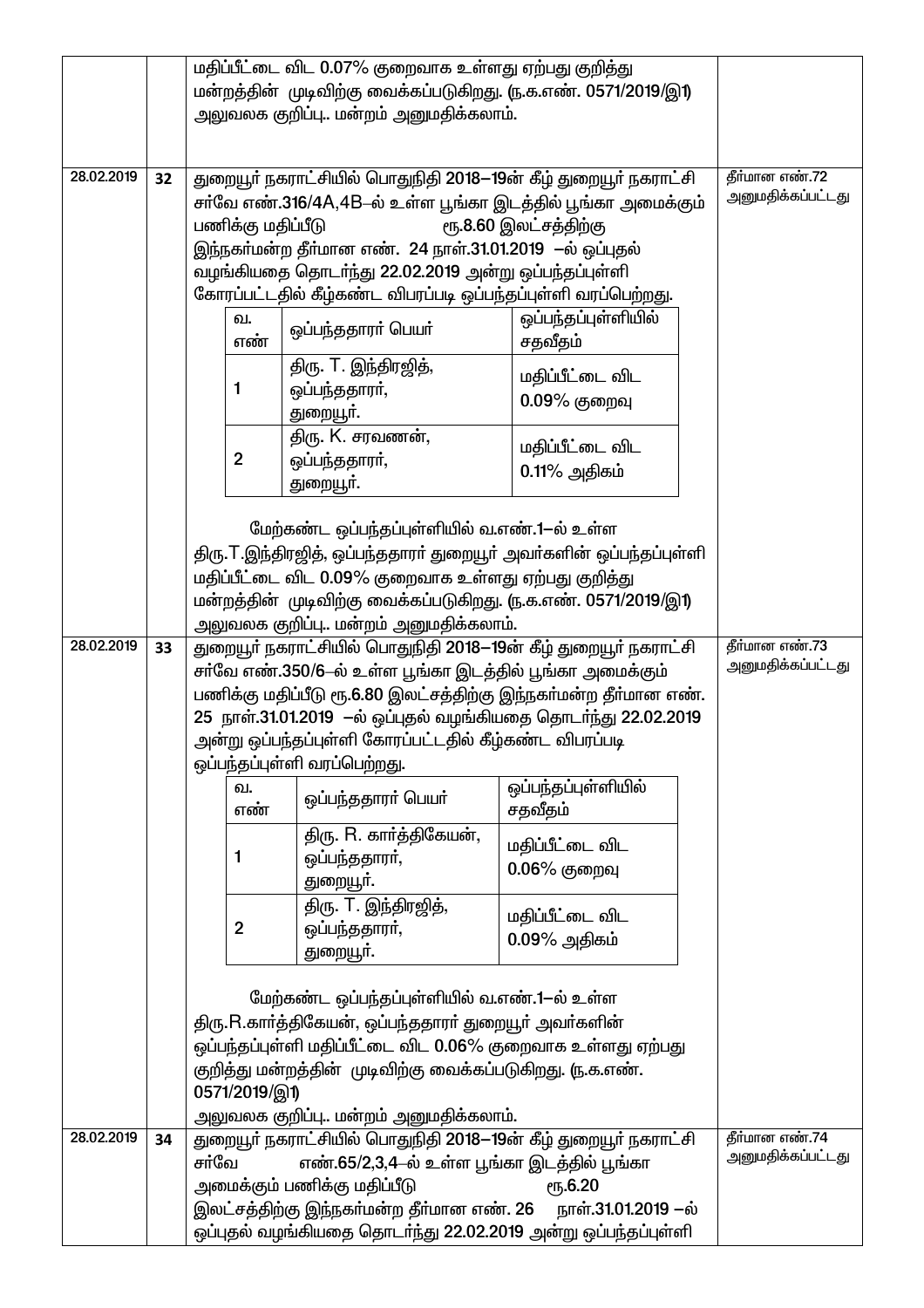|            |    |       |                |                                                                                                                 | கோரப்பட்டதில் கீழ்கண்ட விபரப்படி ஒப்பந்தப்புள்ளி வரப்பெற்றது.                                                                  |                                     |
|------------|----|-------|----------------|-----------------------------------------------------------------------------------------------------------------|--------------------------------------------------------------------------------------------------------------------------------|-------------------------------------|
|            |    |       | ഖ.<br>எண்      | ஒப்பந்ததாரா் பெயா்                                                                                              | ஒப்பந்தப்புள்ளியில்<br>சதவீதம்                                                                                                 |                                     |
|            |    |       | 1              | திரு. K.ராஜேஷ்,<br>ஒப்பந்ததாரா்,                                                                                | மதிப்பீட்டை விட<br>0.07% குறைவு                                                                                                |                                     |
|            |    |       |                | துறையூா்.                                                                                                       |                                                                                                                                |                                     |
|            |    |       | $\overline{2}$ | திரு. K.சுரேஷ்,                                                                                                 | மதிப்பீட்டை விட                                                                                                                |                                     |
|            |    |       |                | ஒப்பந்ததாரா்,<br>துறையூா்.                                                                                      | $0.10\%$ அதிகம்                                                                                                                |                                     |
|            |    |       |                |                                                                                                                 |                                                                                                                                |                                     |
|            |    |       |                | மேற்கண்ட ஒப்பந்தப்புள்ளியில் வ.எண்.1—ல் உள்ள திரு.                                                              |                                                                                                                                |                                     |
|            |    |       |                | K.ராஜேஷ், ஒப்பந்ததாரா் துறையூா் அவா்களின் ஒப்பந்தப்புள்ளி                                                       |                                                                                                                                |                                     |
|            |    |       |                | மதிப்பீட்டை விட 0.07% குறைவாக உள்ளது ஏற்பது குறித்து                                                            |                                                                                                                                |                                     |
|            |    |       |                | அலுவலக குறிப்பு மன்றம் அனுமதிக்கலாம்.                                                                           | மன்றத்தின் முடிவிற்கு வைக்கப்படுகிறது. ரு.க.எண். 0571/2019/இ1)                                                                 |                                     |
| 28.02.2019 | 35 |       |                |                                                                                                                 | துறையூா் நகராட்சியில் பொதுநிதி 2018—19ன் கீழ் துறையூா் நகராட்சி                                                                | தீர்மான எண்.75                      |
|            |    | சா்வே |                | எண்.75/3A2–ல் உள்ள பூங்கா இடத்தில் பூங்கா                                                                       |                                                                                                                                | அனுமதிக்கப்பட்டது                   |
|            |    |       |                | அமைக்கும் பணிக்கு மதிப்பீடு                                                                                     | ரு.6.20                                                                                                                        |                                     |
|            |    |       |                |                                                                                                                 | இலட்சத்திற்கு இந்நகா்மன்ற தீா்மான எண்.27 நாள். 31.01.2019 —ல்                                                                  |                                     |
|            |    |       |                |                                                                                                                 | ஒப்புதல் வழங்கியதை தொடர்ந்து 22.02.2019 அன்று ஒப்பந்தப்புள்ளி<br>கோரப்பட்டதில் கீழ்கண்ட விபரப்படி ஒப்பந்தப்புள்ளி வரப்பெற்றது. |                                     |
|            |    |       | ഖ.             |                                                                                                                 | ஒப்பந்தப்புள்ளியில்                                                                                                            |                                     |
|            |    |       | எண்            | ஒப்பந்ததாரா் பெயா்                                                                                              | சதவீதம்                                                                                                                        |                                     |
|            |    |       |                | திரு. K.ராஜேஷ்,                                                                                                 | மதிப்பீட்டை விட                                                                                                                |                                     |
|            |    |       | 1              | ஒப்பந்ததாரா்,                                                                                                   | 0.07% குறைவு                                                                                                                   |                                     |
|            |    |       |                | துறையூா்.<br>திரு. K.சுரேஷ்,                                                                                    |                                                                                                                                |                                     |
|            |    |       | $\overline{2}$ | ஒப்பந்ததாரா்,                                                                                                   | மதிப்பீட்டை விட                                                                                                                |                                     |
|            |    |       |                | துறையூா்.                                                                                                       | $0.09\%$ அதிகம்                                                                                                                |                                     |
|            |    |       |                |                                                                                                                 |                                                                                                                                |                                     |
|            |    |       |                | மேற்கண்ட ஒப்பந்தப்புள்ளியில் வ.எண்.1-ல் உள்ள திரு.<br>K.ராஜேஷ், ஒப்பந்ததாரா் துறையூா் அவா்களின் ஒப்பந்தப்புள்ளி |                                                                                                                                |                                     |
|            |    |       |                | மதிப்பீட்டை விட 0.07% குறைவாக உள்ளது ஏற்பது குறித்து                                                            |                                                                                                                                |                                     |
|            |    |       |                |                                                                                                                 | மன்றத்தின் முடிவிற்கு வைக்கப்படுகிறது. (ந.க.எண். 0571/2019/இ1)                                                                 |                                     |
|            |    |       |                | அலுவலக குறிப்பு மன்றம் அனுமதிக்கலாம்.                                                                           |                                                                                                                                |                                     |
| 28.02.2019 | 36 |       |                |                                                                                                                 | துறையூா் நகராட்சியில் பொதுநிதி 2018—19ன் கீழ் துறையூா் நகராட்சி                                                                | தீர்மான எண்.76<br>அனுமதிக்கப்பட்டது |
|            |    | சர்வே |                | அமைக்கும் பணிக்கு மதிப்பீடு                                                                                     | எண்.198/6, 200/1-ல் உள்ள பூங்கா இடத்தில் பூங்கா<br>ரூ.10.00 இலட்சத்திற்கு                                                      |                                     |
|            |    |       |                | இந்நகா்மன்ற தீா்மான எண். 28 நாள். 31.01.2019 —ல் ஒப்புதல்                                                       |                                                                                                                                |                                     |
|            |    |       |                | வழங்கியதை தொடர்ந்து 22.02.2019 அன்று ஒப்பந்தப்புள்ளி                                                            |                                                                                                                                |                                     |
|            |    |       |                |                                                                                                                 | கோரப்பட்டதில் கீழ்கண்ட விபரப்படி ஒப்பந்தப்புள்ளி வரப்பெற்றது.                                                                  |                                     |
|            |    |       | ഖ.<br>எண்      | ஒப்பந்ததாரா் பெயா்                                                                                              | ஒப்பந்தப்புள்ளியில்<br>சதவீதம்                                                                                                 |                                     |
|            |    |       |                | திரு. R.கார்த்திகேயன்,                                                                                          | மதிப்பீட்டை விட                                                                                                                |                                     |
|            |    |       | 1              | ஒப்பந்ததாரா்,                                                                                                   | $0.06%$ குறைவு                                                                                                                 |                                     |
|            |    |       |                | துறையூா்.<br>திரு. T. இந்திரஜித்,                                                                               |                                                                                                                                |                                     |
|            |    |       | $\overline{2}$ | ஒப்பந்ததாரா்,                                                                                                   | மதிப்பீட்டை விட                                                                                                                |                                     |
|            |    |       |                | துறையூா்.                                                                                                       | $0.07\%$ அதிகம்                                                                                                                |                                     |
|            |    |       |                | மேற்கண்ட ஒப்பந்தப்புள்ளியில் வ.எண்.1-ல் உள்ள                                                                    |                                                                                                                                |                                     |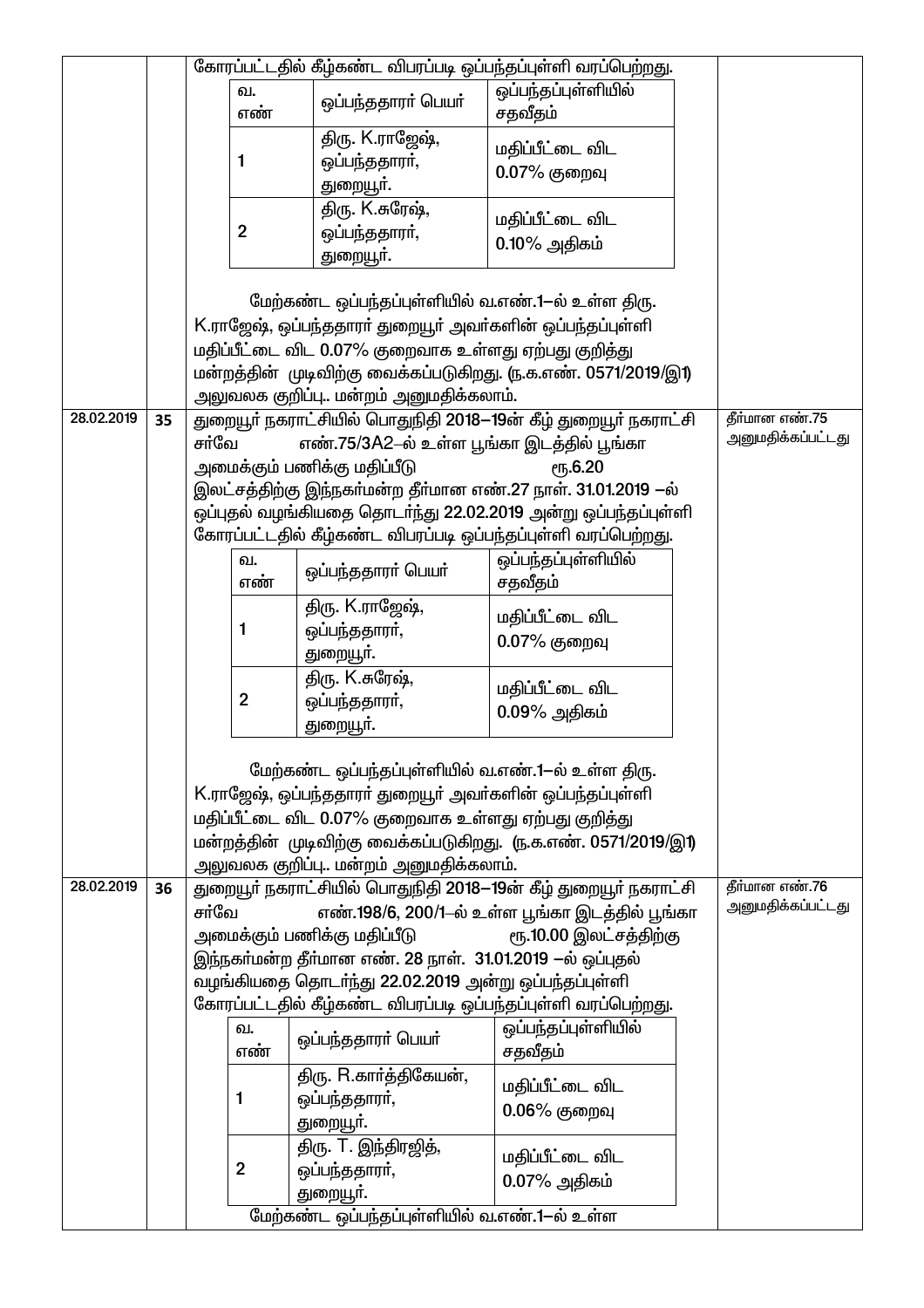|            |    |                                                                            |                                                             | திரு.R.காா்த்திகேயன், ஒப்பந்ததாரா் துறையூா் அவா்களின்                                                                         |                                   |  |                   |
|------------|----|----------------------------------------------------------------------------|-------------------------------------------------------------|-------------------------------------------------------------------------------------------------------------------------------|-----------------------------------|--|-------------------|
|            |    |                                                                            | ஒப்பந்தப்புள்ளி மதிப்பீட்டை விட 0.06% குறைவாக உள்ளது ஏற்பது |                                                                                                                               |                                   |  |                   |
|            |    | குறித்து மன்றத்தின் முடிவிற்கு வைக்கப்படுகிறது. (ந.க.எண்.<br>0571/2019/இ1) |                                                             |                                                                                                                               |                                   |  |                   |
|            |    | அலுவலக குறிப்பு மன்றம் அனுமதிக்கலாம்.                                      |                                                             |                                                                                                                               |                                   |  |                   |
| 28.02.2019 | 37 |                                                                            |                                                             |                                                                                                                               |                                   |  | தீர்மான எண்.77    |
|            |    |                                                                            |                                                             | துறையூர் நகராட்சியில் பொதுநிதி 2018-19ன் கீழ் துறையூர் நகராட்சி<br>சா்வே எண்.283/2A9–ல் உள்ள பூங்கா இடத்தில் பூங்கா அமைக்கும் |                                   |  | அனுமதிக்கப்பட்டது |
|            |    |                                                                            | பணிக்கு மதிப்பீடு                                           |                                                                                                                               | ரூ.10.00 இலட்சத்திற்கு            |  |                   |
|            |    |                                                                            |                                                             | இந்நகா்மன்ற தீா்மான எண். 29 நாள்.31.01.2019 —ல் ஒப்புதல்                                                                      |                                   |  |                   |
|            |    |                                                                            |                                                             | வழங்கியதை தொடர்ந்து 22.02.2019 அன்று ஒப்பந்தப்புள்ளி                                                                          |                                   |  |                   |
|            |    |                                                                            |                                                             | கோரப்பட்டதில் கீழ்கண்ட விபரப்படி ஒப்பந்தப்புள்ளி வரப்பெற்றது.                                                                 |                                   |  |                   |
|            |    |                                                                            | வ.<br>எண்                                                   | ஒப்பந்ததாரா் பெயா்                                                                                                            | ஒப்பந்தப்புள்ளியில்<br>சதவீதம்    |  |                   |
|            |    |                                                                            | 1                                                           | M/s DSM & Co,<br>ஒப்பந்ததாரா்,<br>துறையூா்.                                                                                   | மதிப்பீட்டை விட<br>$0.07%$ குறைவு |  |                   |
|            |    |                                                                            |                                                             | திரு. T. இந்திரஜித்,                                                                                                          |                                   |  |                   |
|            |    |                                                                            | $\overline{2}$                                              | ஒப்பந்ததாரா்,                                                                                                                 | மதிப்பீட்டை விட                   |  |                   |
|            |    |                                                                            |                                                             | துறையூா்.                                                                                                                     | $0.10\%$ அதிகம்                   |  |                   |
|            |    |                                                                            |                                                             |                                                                                                                               |                                   |  |                   |
|            |    |                                                                            |                                                             | மேற்கண்ட ஒப்பந்தப்புள்ளியில் வ.எண்.1-ல் உள்ள M/s DSM                                                                          |                                   |  |                   |
|            |    |                                                                            |                                                             | & Co, ஒப்பந்ததாரா் துறையூா் அவா்களின் ஒப்பந்தப்புள்ளி                                                                         |                                   |  |                   |
|            |    |                                                                            |                                                             | மதிப்பீட்டை விட 0.07% குறைவாக உள்ளது ஏற்பது குறித்து                                                                          |                                   |  |                   |
|            |    |                                                                            |                                                             | மன்றத்தின் முடிவிற்கு வைக்கப்படுகிறது. (ந.க.எண். 0571/2019/இ1)<br>அலுவலக குறிப்பு மன்றம் அனுமதிக்கலாம்.                       |                                   |  |                   |
| 28.02.2019 | 38 |                                                                            |                                                             | துறையூர் நகராட்சியில் பொதுநிதி 2018–19ன் கீழ் துறையூர் நகராட்சி                                                               |                                   |  | தீர்மான எண்.78    |
|            |    |                                                                            |                                                             | சா்வே எண்.343/10-ல் உள்ள பூங்கா இடத்தில் பூங்கா அமைக்கும்                                                                     |                                   |  | அனுமதிக்கப்பட்டது |
|            |    |                                                                            |                                                             | பணிக்கு மதிப்பீடு ரூ.7.80 இலட்சத்திற்கு இந்நகா்மன்ற தீா்மான எண்.                                                              |                                   |  |                   |
|            |    |                                                                            |                                                             | 30 நாள்.31.01.2019-ல் ஒப்புதல் வழங்கியதை தொடர்ந்து 22.02.2019                                                                 |                                   |  |                   |
|            |    |                                                                            |                                                             | அன்று ஒப்பந்தப்புள்ளி கோரப்பட்டதில் கீழ்கண்ட விபரப்படி                                                                        |                                   |  |                   |
|            |    |                                                                            | வ.                                                          | ஒப்பந்தப்புள்ளி வரப்பெற்றது.                                                                                                  | ஒப்பந்தப்புள்ளியில்               |  |                   |
|            |    |                                                                            | எண்                                                         | ஒப்பந்ததாரா் பெயா்                                                                                                            | சதவீதம்                           |  |                   |
|            |    |                                                                            |                                                             | திரு. K.ராஜேஷ்,                                                                                                               |                                   |  |                   |
|            |    |                                                                            | 1                                                           | ஒப்பந்ததாரா்,                                                                                                                 | மதிப்பீட்டை விட                   |  |                   |
|            |    |                                                                            |                                                             | துறையூா்.                                                                                                                     | $0.07%$ குறைவு                    |  |                   |
|            |    |                                                                            |                                                             | திரு. K.சுரேஷ்,                                                                                                               | மதிப்பீட்டை விட                   |  |                   |
|            |    |                                                                            | $\mathbf{2}$                                                | ஒப்பந்ததாரா்,                                                                                                                 | $0.06\%$ அதிகம்                   |  |                   |
|            |    |                                                                            |                                                             | துறையூா்.                                                                                                                     |                                   |  |                   |
|            |    |                                                                            |                                                             | மேற்கண்ட ஒப்பந்தப்புள்ளியில் வ.எண்.1-ல் உள்ள திரு.<br>K.ராஜேஷ், ஒப்பந்ததாரா் துறையூா் அவா்களின் ஒப்பந்தப்புள்ளி               |                                   |  |                   |
|            |    |                                                                            |                                                             | மதிப்பீட்டை விட 0.07% குறைவாக உள்ளது ஏற்பது குறித்து                                                                          |                                   |  |                   |
|            |    |                                                                            |                                                             | மன்றத்தின் முடிவிற்கு வைக்கப்படுகிறது. (ந.க.எண். 0571/2019/இ1)                                                                |                                   |  |                   |
|            |    |                                                                            |                                                             | அலுவலக குறிப்பு மன்றம் அனுமதிக்கலாம <mark>்</mark> .                                                                          |                                   |  |                   |
| 28.02.2019 | 39 |                                                                            |                                                             | துறையூா் நகராட்சியில் பொதுநிதி 2018—19ன் கீழ் துறையூா் நகராட்சி                                                               |                                   |  | தீர்மான எண்.79    |
|            |    |                                                                            |                                                             | சா்வே எண்.260/1-ல் உள்ள பூங்கா இடத்தில் பூங்கா அமைக்கும்                                                                      |                                   |  | அனுமதிக்கப்பட்டது |
|            |    |                                                                            |                                                             | பணிக்கு மதிப்பீடு ரூ.7.20 இலட்சத்திற்கு இந்நகா்மன்ற தீா்மான                                                                   |                                   |  |                   |
|            |    |                                                                            |                                                             | எண்31. நாள்.31.01.2019-ல் ஒப்புதல் வழங்கியதை தொடர்ந்து                                                                        |                                   |  |                   |
|            |    |                                                                            |                                                             | 22.02.2019 அன்று ஒப்பந்தப்புள்ளி கோரப்பட்டதில் கீழ்கண்ட<br>விபரப்படி ஒப்பந்தப்புள்ளி வரப்பெற்றது.                             |                                   |  |                   |
|            |    |                                                                            |                                                             |                                                                                                                               |                                   |  |                   |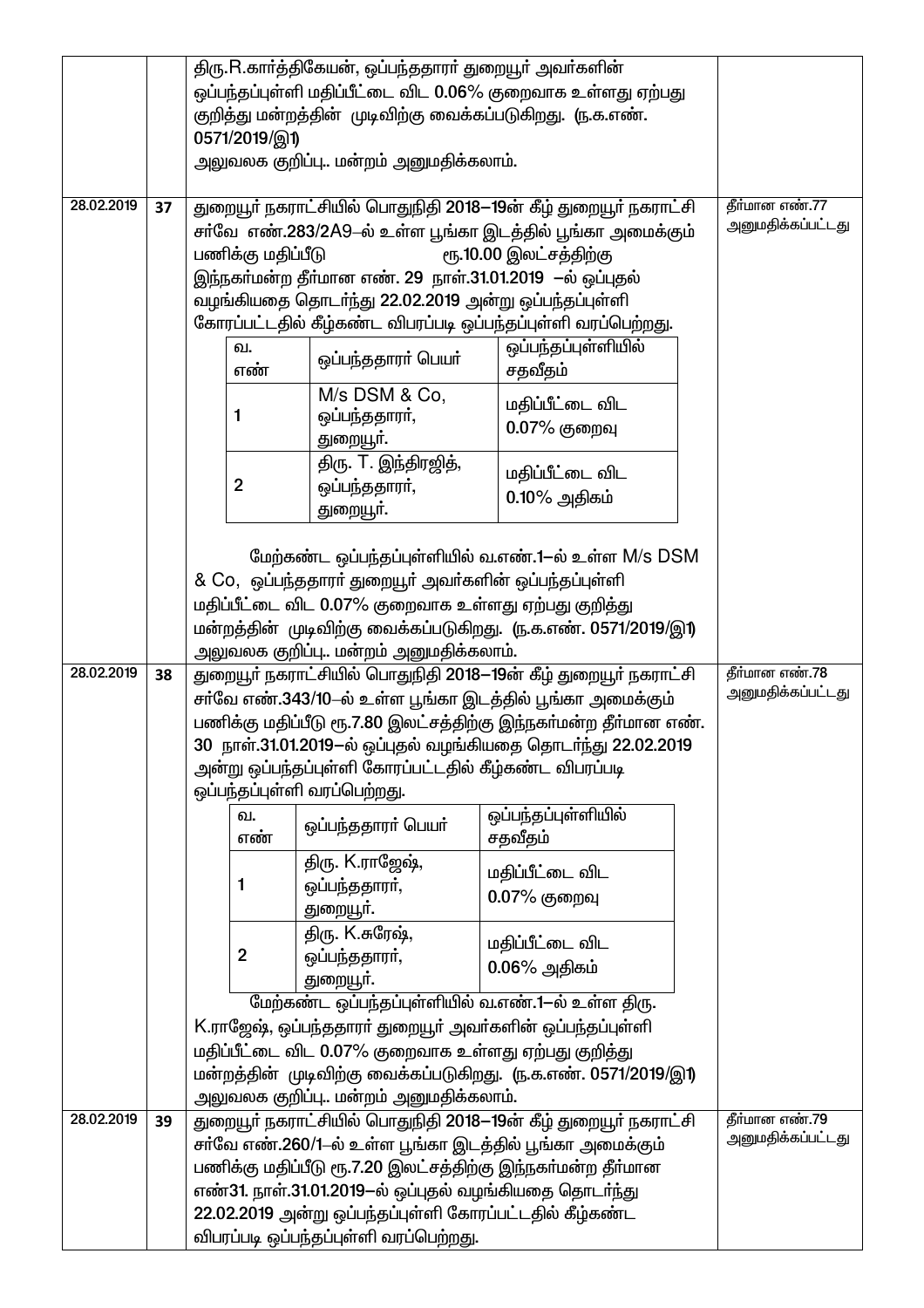|            |    | வ.             |                                                                  | ஒப்பந்தப்புள்ளியில் |                   |
|------------|----|----------------|------------------------------------------------------------------|---------------------|-------------------|
|            |    | எண்            | ஒப்பந்ததாரா் பெயா்                                               | சதவீதம்             |                   |
|            |    |                | திரு. K.ராஜேஷ்,                                                  |                     |                   |
|            |    | 1              | ஒப்பந்ததாரா்,                                                    | மதிப்பீட்டை விட     |                   |
|            |    |                | துறையூா்.                                                        | $0.07%$ குறைவு      |                   |
|            |    |                | திரு. K.சுரேஷ்,                                                  |                     |                   |
|            |    | $\overline{2}$ | ஒப்பந்ததாரா்,                                                    | மதிப்பீட்டை விட     |                   |
|            |    |                | துறையூா்.                                                        | $0.09\%$ அதிகம்     |                   |
|            |    |                |                                                                  |                     |                   |
|            |    |                | மேற்கண்ட ஒப்பந்தப்புள்ளியில் வ.எண்.1-ல் உள்ள திரு.               |                     |                   |
|            |    |                | K.ராஜேஷ், ஒப்பந்ததாரா் துறையூா் அவா்களின் ஒப்பந்தப்புள்ளி        |                     |                   |
|            |    |                | மதிப்பீட்டை விட 0.07% குறைவாக உள்ளது ஏற்பது குறித்து             |                     |                   |
|            |    |                | மன்றத்தின் முடிவிற்கு வைக்கப்படுகிறது. (ந.க.எண். 0571/2019/இ1)   |                     |                   |
|            |    |                | அலுவலக குறிப்பு மன்றம் அனுமதிக்கலாம்.                            |                     |                   |
|            |    |                |                                                                  |                     |                   |
| 28.02.2019 | 40 |                | துறையூா் நகராட்சியில் பொதுநிதி 2018—19ன் கீழ் துறையூா் நகராட்சி  |                     | தீர்மான எண்.80    |
|            |    |                | சா்வே எண்.189/3A–ல் உள்ள பூங்கா இடத்தில் பூங்கா அமைக்கும்        |                     | அனுமதிக்கப்பட்டது |
|            |    |                | பணிக்கு மதிப்பீடு ரூ.7.20 இலட்சத்திற்கு இந்நகா்மன்ற தீா்மான எண். |                     |                   |
|            |    |                | 32 நாள்.31.01.2019 —ல் ஒப்புதல் வழங்கியதை தொடர்ந்து 22.02.2019   |                     |                   |
|            |    |                | அன்று ஒப்பந்தப்புள்ளி கோரப்பட்டதில் கீழ்கண்ட விபரப்படி           |                     |                   |
|            |    |                | ஒப்பந்தப்புள்ளி வரப்பெற்றது.                                     |                     |                   |
|            |    | வ.<br>எண்      | ஒப்பந்ததாரா் பெயா்                                               | ஒப்பந்தப்புள்ளியில் |                   |
|            |    |                |                                                                  | சதவீதம்             |                   |
|            |    | 1              | திரு. K.ராஜேஷ்,                                                  | மதிப்பீட்டை விட     |                   |
|            |    |                | ஒப்பந்ததாரா்,                                                    | 0.07% குறைவு        |                   |
|            |    |                | துறையூா்.<br>திரு. K.சுரேஷ்,                                     |                     |                   |
|            |    | $\overline{2}$ | ஒப்பந்ததாரா்,                                                    | மதிப்பீட்டை விட     |                   |
|            |    |                | துறையூா்.                                                        | $0.09\%$ அதிகம்     |                   |
|            |    |                |                                                                  |                     |                   |
|            |    |                | மேற்கண்ட ஒப்பந்தப்புள்ளியில் வ.எண்.1-ல் உள்ள திரு.               |                     |                   |
|            |    |                | K.ராஜேஷ், ஒப்பந்ததாரா் துறையூா் அவா்களின் ஒப்பந்தப்புள்ளி        |                     |                   |
|            |    |                | மதிப்பீட்டை விட 0.07% குறைவாக உள்ளது ஏற்பது குறித்து             |                     |                   |
|            |    |                | மன்றத்தின் முடிவிற்கு வைக்கப்படுகிறது. (ந.க.எண். 0571/2019/இ1)   |                     |                   |
|            |    |                | அலுவலக குறிப்பு மன்றம் அனுமதிக்கலாம்.                            |                     |                   |
| 28.02.2019 | 41 |                | துறையூர் நகராட்சியில் பொதுநிதி 2018—19ன் கீழ் வார்டு எண்.9,      |                     | தீர்மான எண்.81    |
|            |    |                | சா்வே எண்.447/2எ(பகுதி)—ல் புதிதாக அமைக்கப்பட உள்ள               |                     | அனுமதிக்கப்பட்டது |
|            |    |                | ஆணையா் குடியிருப்பு பகுதியினை சுற்றி சுற்றுச்சுவா் அமைக்கும்     |                     |                   |
|            |    |                | பணிக்கு மதிப்பீடு ரூ.9.80 இலட்சத்திற்கு இந்நகா்மன்ற தீா்மான      |                     |                   |
|            |    |                | எண். 11 நாள். 31.01.2019  –ல் ஒப்புதல் வழங்கியதை தொடா்ந்து       |                     |                   |
|            |    |                | 22.02.2019 அன்று ஒப்பந்தப்புள்ளி கோரப்பட்டதில் கீழ்கண்ட          |                     |                   |
|            |    |                | விபரப்படி ஒரு ஒப்பந்தப்புள்ளி மட்டும் வரப்பெற்றுள்ளது.           |                     |                   |
|            |    | ഖ.             | ஒப்பந்ததாரா் பெயா்                                               | ஒப்பந்தப்புள்ளி     |                   |
|            |    | எண்            |                                                                  | சதவீதம்             |                   |
|            |    |                | திரு. S. மணிகண்டன்,                                              | மதிப்பீட்டை விட     |                   |
|            |    | 1              | ஒப்பந்ததாரா்,                                                    | 0.15% குறைவு        |                   |
|            |    |                | துறையூா்.                                                        |                     |                   |
|            |    |                |                                                                  |                     |                   |
|            |    |                | மேற்குறிப்பிட்ட ஒப்பந்ததாரா் வழங்கியுள்ள ஒப்பந்தப்புள்ளி         |                     |                   |
|            |    |                | மதிப்பீட்டை விட 0.15% குறைவாக உள்ளதை ஏற்பது குறித்து             |                     |                   |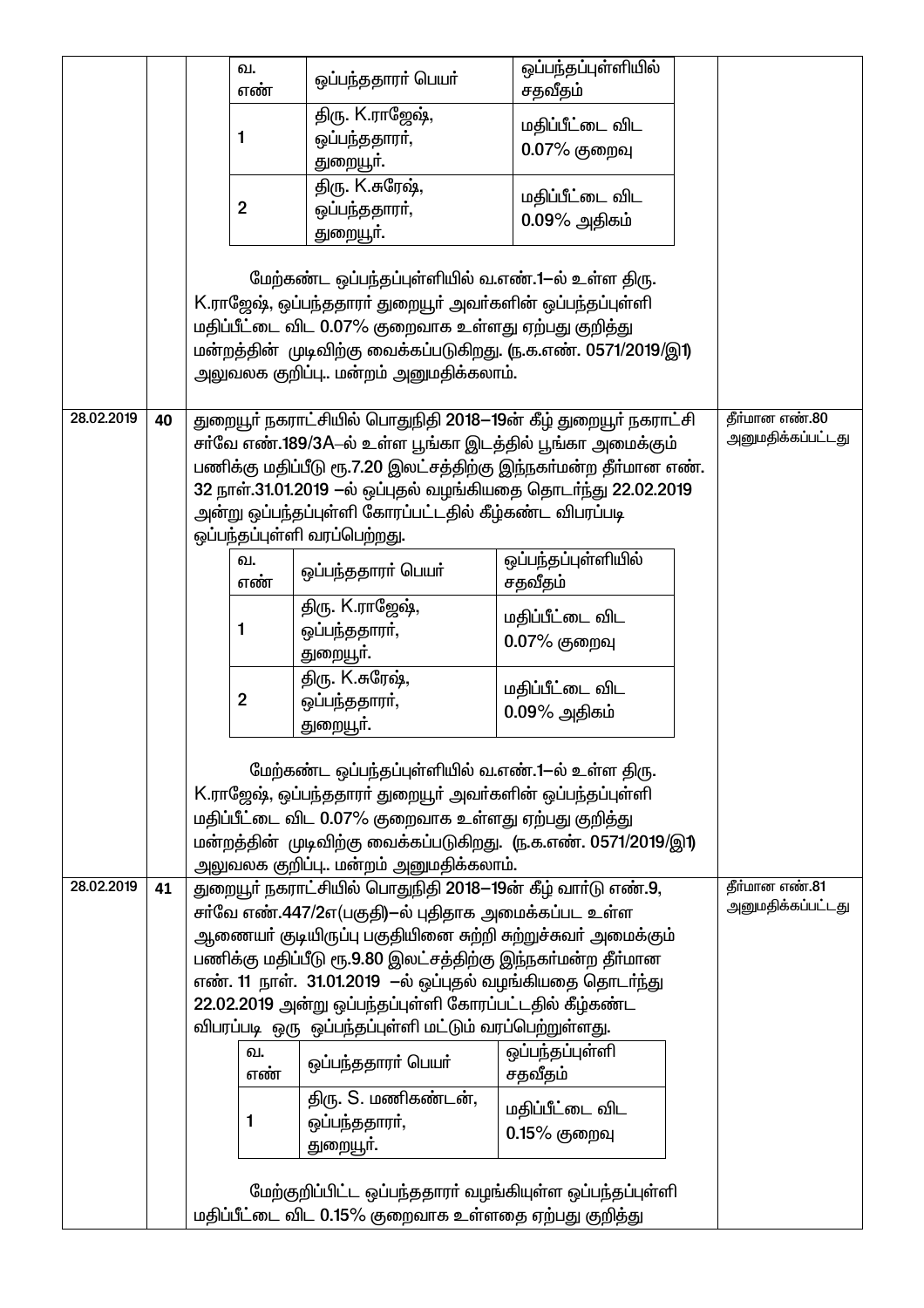|            |    | மன்றத்தின் முடிவிற்கு வைக்கப்படுகிறது. (ந.க.எண். 0571A<br>/2019/இ1)                                                                                                                                                                                                                                                                                                                                                                                                                                                                                                                                                                                                                                                                                                                                                                                |                                     |
|------------|----|----------------------------------------------------------------------------------------------------------------------------------------------------------------------------------------------------------------------------------------------------------------------------------------------------------------------------------------------------------------------------------------------------------------------------------------------------------------------------------------------------------------------------------------------------------------------------------------------------------------------------------------------------------------------------------------------------------------------------------------------------------------------------------------------------------------------------------------------------|-------------------------------------|
|            |    | அலுவலக குறிப்பு மன்றம் அனுமதிக்கலாம்.                                                                                                                                                                                                                                                                                                                                                                                                                                                                                                                                                                                                                                                                                                                                                                                                              |                                     |
| 28.02.2019 | 42 | துறையூா் நகராட்சியில் பொதுநிதி 2018—19ன் கீழ் வாா்டு எண்.21<br>தியாகி சிங்காரவேலா் தெருவிலுள்ள MSK மஹாலில் உள்ள குறுக்கு<br>சந்தில் பழுதடைந்துள்ள இரண்டு மழைநீர் வடிகால்களை சீரமைப்பு<br>செய்யும் பணிக்கு மதிப்பீடு ரூ.1.20 இலட்சத்திற்கு இந்நகா்மன்ற<br>தீர்மான<br>எண்.12 நாள். 31.01.2019  –ல் ஒப்புதல் வழங்கியதை<br>தொடர்ந்து 22.02.2019 அன்று ஒப்பந்தப்புள்ளி கோரப்பட்டதில்<br>கீழ்கண்ட விபரப்படி ஒரு ஒப்பந்தப்புள்ளி மட்டும் வரப்பெற்றுள்ளது.<br>ஒப்பந்தப்புள்ளி<br>ഖ.<br>ஒப்பந்ததாரா் பெயா்<br>சதவீதம்<br>எண்<br>ஸ்ரீபில்டா்ஸ்,<br>மதிப்பீட்டை விட<br>ஒப்பந்ததாரா்,<br>1<br>0.12% குறைவு<br>துறையூா்.<br>மேற்குறிப்பிட்ட ஒப்பந்ததாரா் வழங்கியுள்ள ஒப்பந்தப்புள்ளி<br>மதிப்பீட்டை விட 0.12% குறைவாக உள்ளதை ஏற்பது குறித்து<br>மன்றத்தின் முடிவிற்கு வைக்கப்படுகிறது. (ந.க.எண். 0571A<br>/2019/இ1)                                             | தீர்மான எண்.82<br>அனுமதிக்கப்பட்டது |
| 28.02.2019 | 43 | அலுவலக குறிப்பு மன்றம் அனுமதிக்கலாம்.<br>துறையூா் நகராட்சிக்குட்பட்ட பகுதியில் 21 எண்ணிக்கையில்<br>தானியங்கும் குடிநீர் மையங்கள் அமைக்க EOI (Expression of<br>Interest) இயக்குநா், செய்தி மற்றும் மக்கள் தொடா்பு துறை<br>அலுவலகம் சென்னை மூலம் தினசாி நாளிதழில் விளம்பரம் செய்திட<br>கேட்டுக் கொள்ளப்பட்டது. இதில் மேற்படி விளம்பரம் Accord<br>Advertising Agencies, Chennai மூலம் Deccan Chorinicle (Tamil<br>Nadu) மற்றும் Dinamalar (Tamil Nadu) ஆகிய நாளிதழ்களில்<br>02.11.2018 அன்று விளம்பரம் செய்யப்பட்டமைக்கான விளம்பர<br>கட்டணம் ரூ.100538/- வழங்க கோரி மேற்குறிப்பிட்ட<br>நிறுவனத்திடமிருந்து பட்டியல் வரப்பெற்றுள்ளது. ஆகையால்,<br>மேற்கண்ட பட்டியல் தொகை ரூ.100538/-யினை வழங்க மன்ற<br>அனுமதி வேண்டப்படுகிறது. (ந.க.எண். 3899/2018/இ1)<br>அலுவலக குறிப்பு மேற்படி செலவினத்தை வருவாய் நிதியிலிருந்து<br>மேற்கொள்ள மன்றம் அனுமதிக்கலாம். | தீர்மான எண்.83<br>அனுமதிக்கப்பட்டது |
| 28.02.2019 | 44 | துறையூா் நகராட்சிக்குட்பட்ட பகுதியில் 21 எண்ணிக்கையில்<br>தானியங்கும் குடிநீர் மையங்கள் அமைக்க EOI (Expression of<br>Interest) இயக்குநா், செய்தி மற்றும் மக்கள் தொடா்பு துறை<br>அலுவலகம் சென்னை மூலம் தினசாி நாளிதழில் விளம்பரம் செய்திட<br>கேட்டுக் கொள்ளப்பட்டது. இதில் மேற்படி விளம்பரம் Accord<br>Advertising Agencies, Chennai மூலம் Deccan Chorinicle (Tamil<br>Nadu) மற்றும் Makkal Kural (Tamil Nadu) ஆகிய நாளிதழ்களில்<br>06.12.2018 அன்று விளம்பரம் செய்யப்பட்டமைக்கான விளம்பர<br>கட்டணம் ரூ.71820/- வழங்க கோரி மேற்குறிப்பிட்ட<br>நிறுவனத்திடமிருந்து பட்டியல் வரப்பெற்றுள்ளது. ஆகையால்,<br>மேற்கண்ட பட்டியல் தொகை ரூ.71820/-யினை வழங்க மன்ற அனுமதி<br>வேண்டப்படுகிறது. (ந.க.எண். 3899/2018/இ1)                                                                                                                                         | தீர்மான எண்.84<br>அனுமதிக்கப்பட்டது |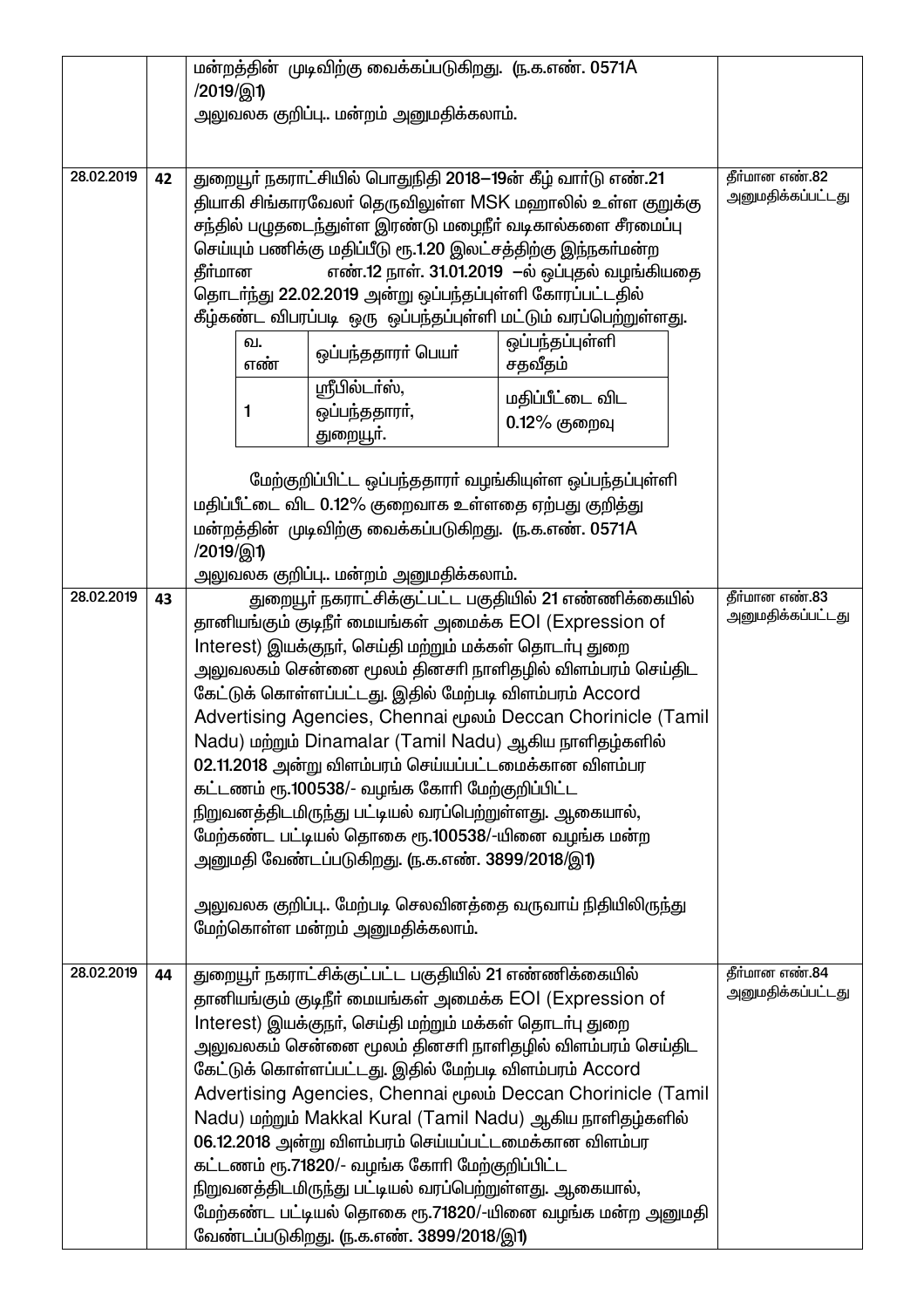|            |    | அலுவலக குறிப்பு மேற்படி செலவினத்தை வருவாய் நிதியிலிருந்து<br>மேற்கொள்ள மன்றம் அனுமதிக்கலாம்.                                                                                                                                                                                                                                                                                                                                                                                                                                                                                                                                                                                                                                                                                                  |                                     |
|------------|----|-----------------------------------------------------------------------------------------------------------------------------------------------------------------------------------------------------------------------------------------------------------------------------------------------------------------------------------------------------------------------------------------------------------------------------------------------------------------------------------------------------------------------------------------------------------------------------------------------------------------------------------------------------------------------------------------------------------------------------------------------------------------------------------------------|-------------------------------------|
| 28.02.2019 | 45 | துறையூா் நகராட்சிக்குட்பட்ட பகுதியில் 21 எண்ணிக்கையில்<br>தானியங்கும் குடிநீர் மையங்கள் அமைக்க EOI (Expression of<br>Interest) இயக்குநா், செய்தி மற்றும் மக்கள் தொடா்பு துறை<br>அலுவலகம் சென்னை மூலம் தினசாி நாளிதழில் விளம்பரம் செய்திட<br>கேட்டுக் கொள்ளப்பட்டது. இதில் மேற்படி விளம்பரம் Bright<br>Advertising, Chennai மூலம் Deccan Chorinicle Trichy மற்றும்<br>Dinamalar Trichy ஆகிய நாளிதழ்களில் 22.01.2019 அன்று<br>விளம்பரம் செய்யப்பட்டமைக்கான விளம்பர கட்டணம் ரூ.14818/-<br>வழங்க கோரி மேற்குறிப்பிட்ட நிறுவனத்திடமிருந்து பட்டியல்<br>வரப்பெற்றுள்ளது. ஆகையால், மேற்கண்ட பட்டியல் தொகை<br>ரூ.14818/-யினை வழங்க மன்ற அனுமதி வேண்டப்படுகிறது.<br>(ந.க.எண். 3899/2018/இ1)<br>அலுவலக குறிப்பு மேற்படி செலவினத்தை வருவாய் நிதியிலிருந்து<br>மேற்கொள்ள மன்றம் அனுமதிக்கலாம்.            | தீர்மான எண்.85<br>அனுமதிக்கப்பட்டது |
| 28.02.2019 | 46 | துறையூா் நகராட்சிக்குட்பட்ட பகுதியில் 3 எண்ணிக்கையில்<br>தானியங்கும் குடிநீர் மையங்கள் அமைக்க EOI (Expression of<br>Interest) இயக்குநா், செய்தி மற்றும் மக்கள் தொடா்பு துறை<br>அலுவலகம் சென்னை மூலம் தினசாி நாளிதழில் விளம்பரம் செய்திட<br>கேட்டுக் கொள்ளப்பட்டது. இதில் மேற்படி விளம்பரம் Ravi Publicity<br>Service Chennai மூலம் Business Standard Tamilnadu மற்றும்<br>Malai Murasu Tamilnadu ஆகிய நாளிதழ்களில்<br>28.09.2018 அன்று விளம்பரம் செய்யப்பட்டமைக்கான விளம்பர<br>கட்டணம் ரூ.22418/- வழங்க கோரி மேற்குறிப்பிட்ட<br>நிறுவனத்திடமிருந்து பட்டியல் வரப்பெற்றுள்ளது. ஆகையால்,<br>மேற்கண்ட பட்டியல் தொகை ரூ.22418/-யினை வழங்க மன்ற அனுமதி<br>வேண்டப்படுகிறது. (ந.க.எண். 3899/2018/இ1)<br>அலுவலக குறிப்பு மேற்படி செலவினத்தை வருவாய் நிதியிலிருந்து<br>மேற்கொள்ள மன்றம் அனுமதிக்கலாம். | தீர்மான எண்.86<br>அனுமதிக்கப்பட்டது |
| 28.02.2019 | 47 | துறையூா் நகராட்சியில் பொது நிதி மற்றும் குடிநீா் வடிகால் நிதி 2018—<br>19ன் கீழ் பணிகள் மேற்கொள்ள ஒப்பந்தப்புள்ளி அறிவிப்பு மாவட்ட<br>செய்தி மக்கள் தொடா்பு அலுவலகம் திருச்சிராப்பள்ளி மூலம் தினசாி<br>நாளிதழில் விளம்பரம் செய்திட கேட்டுக் கொள்ளப்பட்டது. இதில்<br>மேற்படி விளம்பரம் Bright Advertising, Chennai மூலம் Makkal<br>Kural Trichy நாளிதழில் 13.02.2019 அன்று விளம்பரம்<br>செய்யப்பட்டமைக்கான விளம்பர கட்டணம் ரூ. 25200/- வழங்க கோ<br>மேற்குறிப்பிட்ட நிறுவனத்திடமிருந்து பட்டியல் வரப்பெற்றுள்ளது.<br>ஆகையால், மேற்கண்ட பட்டியல் தொகை ரூ. 25200/-யினை வழங்க<br>மன்ற அனுமதி வேண்டப்படுகிறது. (ந.க.எண். 0010/2019/இ1)<br>அலுவலக குறிப்பு மேற்படி செலவினத்தை வருவாய் நிதியிலிருந்து<br>மேற்கொள்ள மன்றம் அனுமதிக்கலாம்.                                                              | தீர்மான எண்.87<br>அனுமதிக்கப்பட்டது |
| 28.02.2019 | 48 | துறையூர் நகராட்சிக்குட்பட்ட ஆத்துார் சாலையில் சர்வே எண்.52/2ல்<br>உள்ள 1.55 ஏக்கா் சுடுகாடு இடத்தில் இயக்குதல் & பராமாித்தல்<br>மற்றும் இடைவெளி நிரப்பு நிதி 2015–16 மற்றும் 2016–17 திட்டத்தின்<br>கீழ் "D" மாதிரி நவீன எரிவாயு தகனமேடை ரூ.60.00 இலட்சம்<br>மதிப்பீட்டில் அமைக்கப்பட்டு பயன்பாட்டுக்கு கொண்டுவருவதற்கு                                                                                                                                                                                                                                                                                                                                                                                                                                                                       | தீர்மான எண்.88<br>அனுமதிக்கப்பட்டது |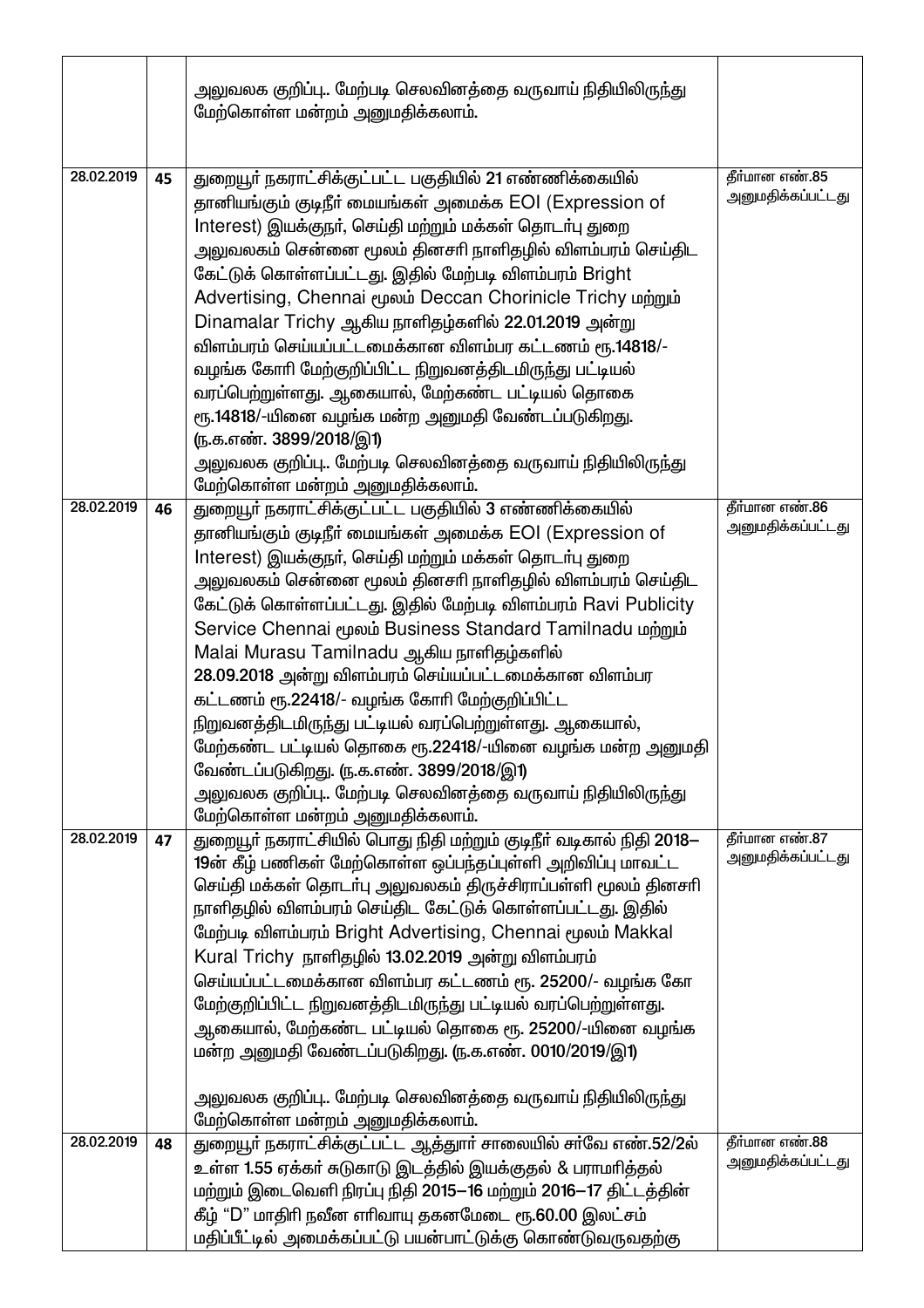|            |    | EOI மாவட்ட செய்தி மக்கள் தொடர்பு அலுவலகம் திருச்சிராப்பள்ளி<br>மூலம் தினசரி நாளிதழில் விளம்பரம் செய்திட கேட்டுக்<br>கொள்ளப்பட்டது. இதில் மேற்படி விளம்பரம் Bright Advertising,<br>Chennai மூலம் தினமணி நாளிதழில் 09.10.2018 அன்று விளம்பரம்<br>செய்யப்பட்மைக்கான விளம்பர கட்டணம் ரூ.4184/- வழங்க கோரி                                                                                                                                                                                                                                                                                                                                                                                                                                                                                                                                                                                                                                                                                                              |                                     |
|------------|----|--------------------------------------------------------------------------------------------------------------------------------------------------------------------------------------------------------------------------------------------------------------------------------------------------------------------------------------------------------------------------------------------------------------------------------------------------------------------------------------------------------------------------------------------------------------------------------------------------------------------------------------------------------------------------------------------------------------------------------------------------------------------------------------------------------------------------------------------------------------------------------------------------------------------------------------------------------------------------------------------------------------------|-------------------------------------|
|            |    | மேற்குறிப்பிட்ட நிறுவனத்திடமிருந்து பட்டியல் வரப்பெற்றுள்ளது.<br>ஆகையால் மேற்கண்ட பட்டியல் தொகை ரூ. 4184/-யினை வழங்க<br>மன்ற அனுமதி வேண்டப்படுகிறது. (ந.க.எண். 3827/2015/இ1)                                                                                                                                                                                                                                                                                                                                                                                                                                                                                                                                                                                                                                                                                                                                                                                                                                       |                                     |
|            |    | அலுவலக குறிப்பு மேற்படி செலவினத்தை வருவாய் நிதியிலிருந்து<br>மேற்கொள்ள மன்றம் அனுமதிக்கலாம்.                                                                                                                                                                                                                                                                                                                                                                                                                                                                                                                                                                                                                                                                                                                                                                                                                                                                                                                       |                                     |
| 28.02.2019 | 49 | துறையூா் நகராட்சியில் ஒருங்கிணைந்த நகா்ப்புற வளா்ச்சி திட்டம்<br>(IUDM) 2018–19ன் கீழ் வெங்கடேசபுரத்தில் உள்ள உரக்கிடங்கில்<br>(சா்வே எண்.85/2) 20 KLD கொள்ளளவு கொண்ட கசடு கழிவு நீா்<br>சுத்திகரிப்பு நிலையம் (Fecal Sludge Treatment Plant)<br>அமைப்பதற்கு  இயக்குநா், செய்தி மற்றும் மக்கள் தொடா்பு துறை<br>அலுவலகம் சென்னை மூலம் தினசாி நாளிதழில் விளம்பரம் செய்திட<br>கேட்டுக் கொள்ளப்பட்டது. இதில் மேற்படி விளம்பரம் Mark Media<br>Communications, Chennai மூலம் Deccan Chorinicle Southern<br>மற்றும் Malaimurasu Tamilnadu ஆகிய நாளிதழ்களில் 05.12.2018<br>அன்று விளம்பரம் செய்யப்பட்டமைக்கான விளம்பர கட்டணம்<br>ரூ.98176/- வழங்க கோரி மேற்குறிப்பிட்ட நிறுவனத்திடமிருந்து<br>பட்டியல் வரப்பெற்றுள்ளது. ஆகையால், மேற்கண்ட பட்டியல் தொகை<br>ரூ.98176/-யினை வழங்க மன்ற அனுமதி வேண்டப்படுகிறது.<br><u>(ந</u> .க.எண். 3899/2018/இ1)                                                                                                                                                                            | தீர்மான எண்.89<br>அனுமதிக்கப்பட்டது |
|            |    | அலுவலக குறிப்பு மேற்படி செலவினத்தை வருவாய் நிதியிலிருந்து<br>மேற்கொள்ள மன்றம் அனுமதிக்கலாம்.                                                                                                                                                                                                                                                                                                                                                                                                                                                                                                                                                                                                                                                                                                                                                                                                                                                                                                                       |                                     |
| 28.02.2019 | 50 | தூய்மை இந்தியா திட்டம் (SBM) திடக்கழிவு மேலாண்மை திட்டம்<br>(SWM) 2018-19ன் கீழ் துறையூர் நகராட்சியில் வார்டு எண். 18<br>சொரத்தூா் சாலை பழைய உரக்கிடங்கில் உள்ள குப்பைகளை Bio-<br>Mining முறையில் 30900 மீ3 கொள்ளளவு கொண்ட பழைய<br>திடக்கழிவுகளை அகற்றி நிலத்தை மேம்படுத்தும் பணிக்கு<br>ஒப்பந்தப்புள்ளி அறிவிப்பு இயக்குநா், செய்தி மற்றும் மக்கள் தொடா்பு<br>துறை அலுவலகம் சென்னை மூலம் தினசாி நாளிதழில் விளம்பரம்<br>செய்திட கேட்டுக் கொள்ளப்பட்டது. இதில் மேற்படி விளம்பரம் Accord<br>Advertising Agencies, Chennai மூலம் Deccan Chorinicle (Tamil<br>Nadu) மற்றும் Namadhu Puratchi Thalavi Amma<br>(Tamil<br>Nadu) ஆகிய நாளிதழ்களில் 15.12.2018 அன்று விளம்பரம்<br>செய்யப்பட்டமைக்கான விளம்பர கட்டணம் ரூ.53071/- வழங்க கோரி<br>மேற்குறிப்பிட்ட நிறுவனத்திடமிருந்து பட்டியல் வரப்பெற்றுள்ளது.<br>ஆகையால், மேற்கண்ட பட்டியல் தொகை ரூ.53071/-யினை வழங்க<br>மன்ற அனுமதி வேண்டப்படுகிறது. (ந.க.எண். 3644/2015/இ1)<br>அலுவலக குறிப்பு மேற்படி செலவினத்தை வருவாய் நிதியிலிருந்து<br>மேற்கொள்ள மன்றம் அனுமதிக்கலாம். | தீர்மான எண்.90<br>அனுமதிக்கப்பட்டது |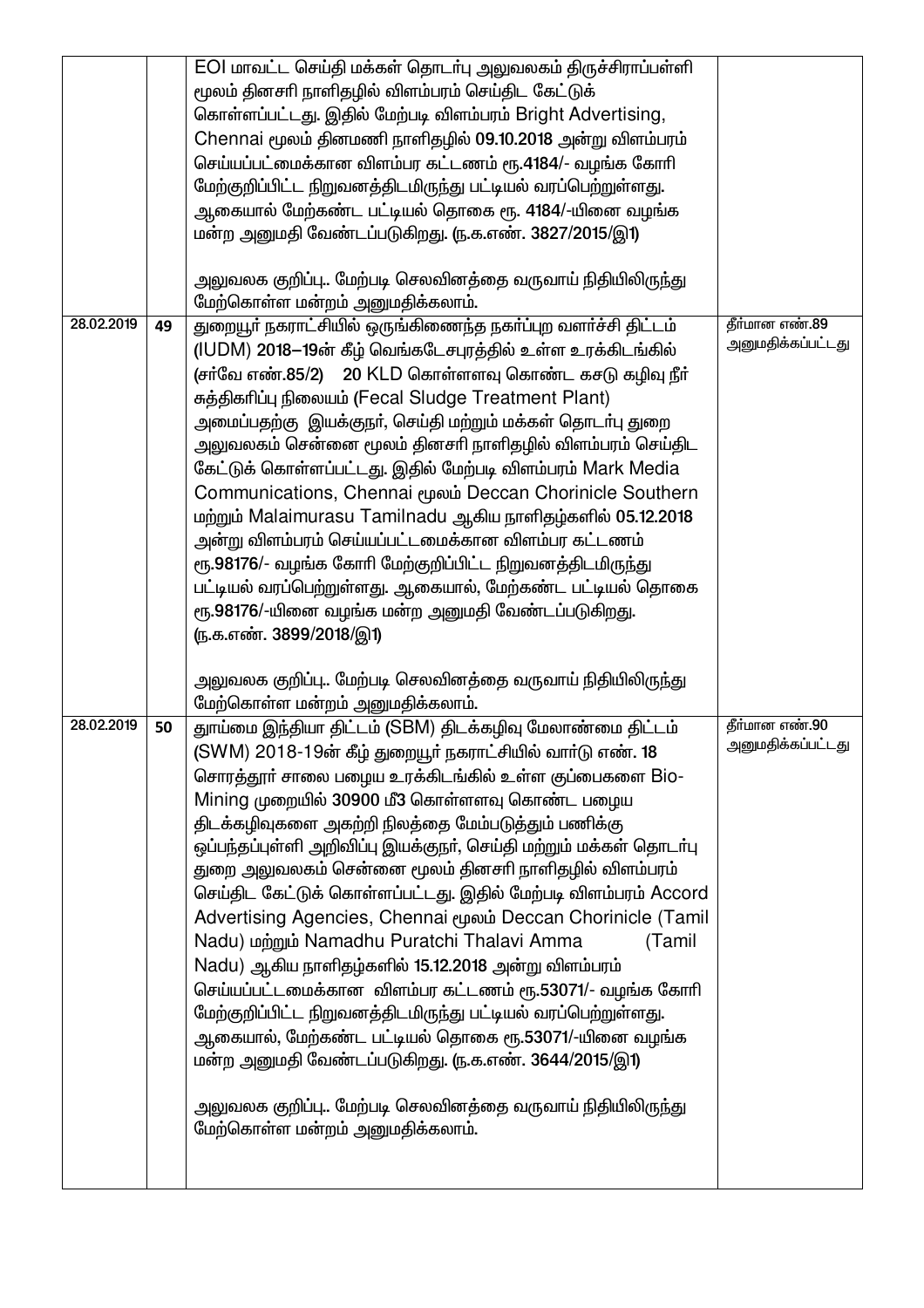| 28.02.2019 | 51 | இந்நகராட்சியில் திடக்கழிவு மேலாண்மை பணி, பொதுசுகாதார              | தீர்மான எண்.91    |
|------------|----|-------------------------------------------------------------------|-------------------|
|            |    | பணிகளுக்கு நகராட்சி நிா்வாக ஆணையா் அவா்களின்                      | அனுமதிக்கப்பட்டது |
|            |    | ந.க.எண்.28369/J3 நாள் 10.12.2018 உத்திரவின் படி 81 மனித ஆற்றல்    |                   |
|            |    | சப்ளை செய்ய அவுட் சோா்சிங் முறையில் பணி மேற்கொள்ள அனுமதி          |                   |
|            |    | வழங்கப்பட்டது. அதன் அடிப்படையில் 09.01.2019 அன்று ஒப்பந்த         |                   |
|            |    | அறிவிப்பு வெளியிடப்பட்டதில் திடக்கழிவு மேலாண்மை பணிகளுக்கு        |                   |
|            |    | 40 துப்பரவு பணியாளர்கள் ஒப்பந்த அடிப்படையில் ஒரு                  |                   |
|            |    | வருடதித்திற்கும் மற்றும் நுண் உரக்கிடங்குகளை பராமாிப்பதற்கு 24    |                   |
|            |    | பணியாளர்கள் ஒப்பந்த அடிப்படையில் ஒரு வருட காலத்திற்கு             |                   |
|            |    | 31.01.2019 ம் ஒப்பந்த புள்ளிகள் பெறப்பட்டது. வரப்பெற்ற நான்கு     |                   |
|            |    | ஒப்பந்த புள்ளிகளில் தொழில் நுட்ப கலந்தாய்வில் தகுதியின்மை         |                   |
|            |    | அடிப்படையில் ஒப்பந்தப்புள்ளி ரத்து செய்யப்பட்டுள்ளதால்            |                   |
|            |    | திடக்கழிவு மேலாண்மை பணி, சுகாதார பணிகள், நுண்ணியிா் உரம்          |                   |
|            |    | தயாரிக்கும் பணி, வறுமை கோட்டிற்கு கீழ் வாழும் மக்கள்              |                   |
|            |    | கணக்கெடுப்பு பணி மற்றும் மக்களவை தேர்தல் நடைப்பெறுவதாலும்         |                   |
|            |    | பொது மக்கள் பொது சுகாதாரம் நலன் கருதி மேற்படி பணிகளுக்கு          |                   |
|            |    | 01.02.2019 முதல் 30.06.2019 வரை (ஜந்து மாதங்கள்) சுய உதவிக்       |                   |
|            |    | குழுக்கள் மூலம் அவுட்சோர்ஸ் மூலம் 32 பணியாளர்களை நியமித்து        |                   |
|            |    | மாவட்ட ஆட்சியர் திருச்சிராப்பள்ளி அவர்களின் 2017—18 ஆம்           |                   |
|            |    | ஆண்டு நிா்ணயம் செய்யப்பட்ட தினக் கூலி ரூ.295 அடிப்படையில்         |                   |
|            |    | ரூ.15.00இலட்சம் மதிப்பீட்டில் மேற்கண்டுள்ள சுகாதார பணிகளை         |                   |
|            |    | இந்நகராட்சி செலவினம் வருவாய் நிதியில் மேற்கொள்ளவும்               |                   |
|            |    | மன்றத்தின் அனுமதி வேண்டப்படுகிறது. (ந.க.எண்.4244/2018/எச்1)       |                   |
|            |    |                                                                   |                   |
|            |    |                                                                   |                   |
|            |    |                                                                   |                   |
|            |    |                                                                   |                   |
| 28.02.2019 | 52 | துறையூா் நகராட்சி அண்ணாபேருந்து நிலையத்தில் உள்ள பழைய             | தீர்மான எண்.92    |
|            |    | நகராட்சி அலுவலகத்தில் உள்ள இருசக்கரவாகனம் நிறுத்துமிடத்தில்       | அனுமதிக்கப்பட்டது |
|            |    | கட்டணம் வசூல் செய்யும் குத்தகை உரிமத்திற்கு 2017—2018ம்           |                   |
|            |    | ஆண்டுக்கு நடைப்பெற்ற பொது ஏலம் நடைப்பெற்றதில்                     |                   |
|            |    | திரு.மணிகண்டன் என்பவா் ரூ.1,33,647/—க்கு குத்தகை உாிமம்           |                   |
|            |    | எடுத்துள்ளாா். குத்தகைதாாின் வாிவிதிப்பு எண்: 087/BDO1/00014      |                   |
|            |    | இதற்கென கேட்த்தொகை கனிணியில்  பதிவேற்றம் செய்யும் போது            |                   |
|            |    | தவறாக வாிவிதிப்பு எண்:087/BDO1/00002 திரு. காா்த்திக்குமாா்       |                   |
|            |    | என்பவா் பெயாில்கேட்பு ரூ. 1,33,647/—தொகை எழுதப்பட்டுள்ளது         |                   |
|            |    | இரட்டைபதிவாக கேட்பு  எழுப்பட்டதை நீக்கம் செய்ய மன்றத்திற்கு       |                   |
|            |    | பொருள் வைக்கப்படுகிறது. (ந.க.எண்.36/2017/அ1)                      |                   |
|            |    | அலுவலக குறிப்பு : மன்றம்அனுமதிக்கலாம்                             |                   |
|            |    |                                                                   |                   |
| 28.02.2019 | 53 | 25 பெரம்பலுா் பாரளுமன்ற தோ்தல் நடைபெறுவதை முன்னிட்டு              | தீர்மான எண்.93    |
|            |    | இந்நகராட்சியில் மேற்காணும் தோ்தல் பணி மேற்கொள்ளபட                 | அனுமதிக்கப்பட்டது |
|            |    | வேண்டியுள்ளது. இத்தேர்தல் பணிக்கான உத்திரவுகள்                    |                   |
|            |    | வழங்கப்படுவதற்கான அனைத்து வகை டோனா்கள் மற்றும்  A4                |                   |
|            |    | கம்யுட்டா் பேப்பா் வாங்கி பயன்படுத்த வேண்டியுள்ளது.  மேற்காணும்   |                   |
|            |    | ஸ்டேசனாி பொருட்களை தமிழ்நாடு பல்நோக்கு சேவை தொழிற்                |                   |
|            |    | கூட்டுறவு சங்கம் லிட் திருச்சிராப்பள்ளியில் வாங்கி பயன் படுத்திக் |                   |
|            |    | கொள்ள அனுமதிக்கும் இதற்கான உத்தேச செலவினம் ரூ.2,50,000/—          |                   |
|            |    | இலட்சம் செலவினம் செய்து கொள்ளவும் மன்றத்தின் அனுமதி               |                   |
|            |    | வேண்டப்படுகிறது.<br>( ந.க.எண்.3676/15/டி1)                        |                   |
|            |    | அலுவலக குறிப்பு : அனுமதி வழங்கலாம் மற்றும் இதற்கான                |                   |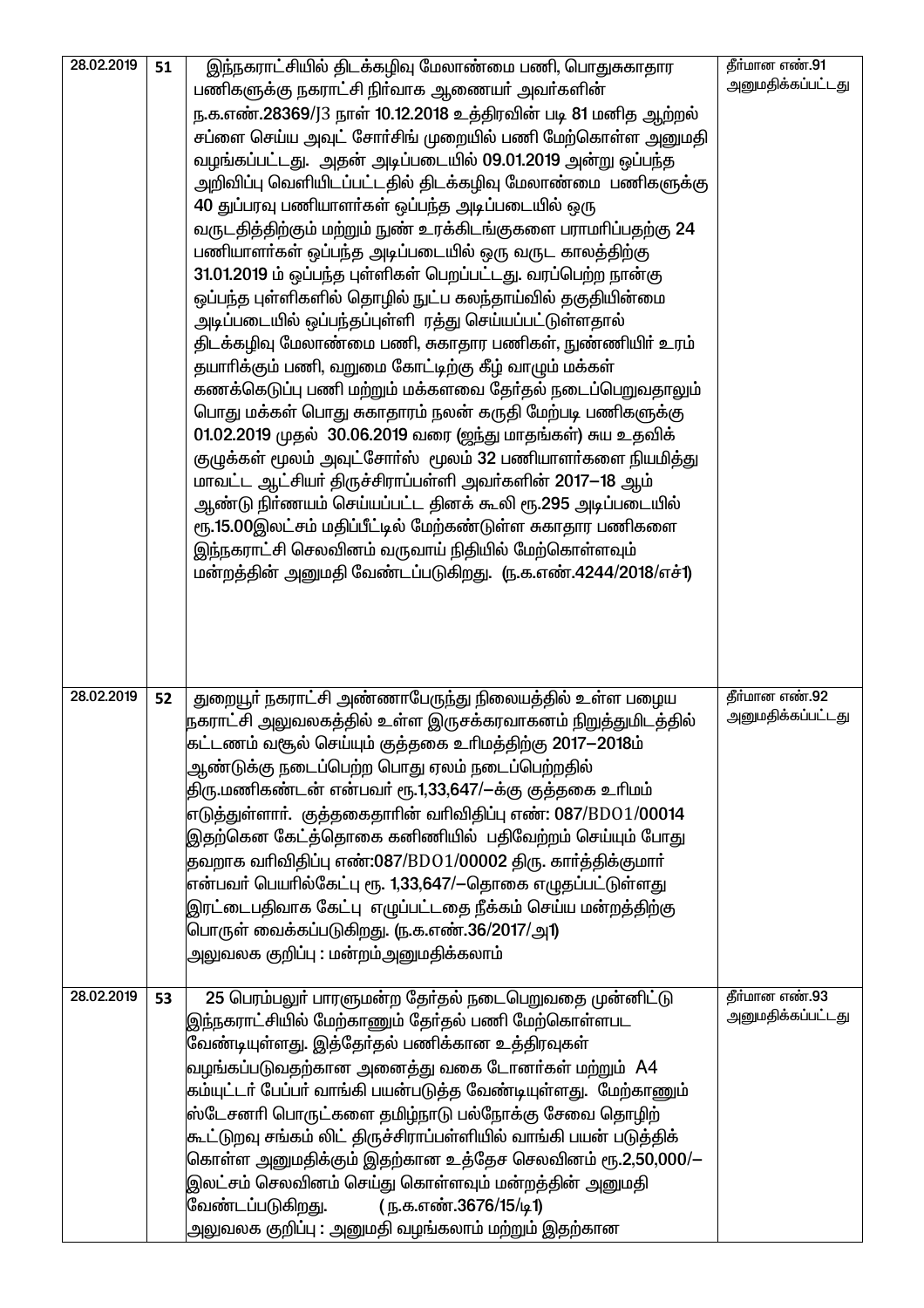|            |    | செலவினத்தை பொது நிதியில் செய்து                                 |                   |
|------------|----|-----------------------------------------------------------------|-------------------|
|            |    | கொள்ளவும் மன்றம் அனுமதிக்கலாம்.                                 |                   |
|            |    |                                                                 |                   |
|            |    |                                                                 |                   |
|            |    |                                                                 |                   |
|            |    |                                                                 |                   |
| 28.02.2019 | 54 | இந்நகராட்சியில் கணினி பிரிவில் பராமரிக்கப்பட்டு வரும் 5KVA UPS  | தீர்மான எண்.94    |
|            |    |                                                                 | அனுமதிக்கப்பட்டது |
|            |    | (No:2K310WB115)- க்கான ஆண்டு பராமரிப்பு 30.04.2019 உடன்         |                   |
|            |    | முடிவடைய உள்ளது. ஆதலால் மீண்டும் ஒருவருடம் (01.05.2019          |                   |
|            |    | முதல் 30.04.2020 வரை) மேற்படி UPS-யை ஆண்டு பராமரிப்பு           |                   |
|            |    | பணியை Power Com Technologies Trichy நிறுவனம் மூலம்              |                   |
|            |    |                                                                 |                   |
|            |    | செய்திடவும் இதற்கு உத்தேச செலவினம் ரூ.8500/- + GSTக்கு          |                   |
|            |    | மன்ற அனுமதி வேண்டப்படுகிறது. (ந.க.எண். 4074/இ1/2013)            |                   |
|            |    | மேற்படி செலவினம் பொதுநிதியில் மேற்கொள்ள<br>அலுவலக குறிப்பு:     |                   |
|            |    |                                                                 |                   |
|            |    | அனுமதிக்கலாம்.                                                  |                   |
|            |    |                                                                 |                   |
|            |    |                                                                 |                   |
|            |    |                                                                 |                   |
| 28.02.2019 | 55 | இந்நகராட்சியில் திடக்கழிவு மேலாண்மை பணி, பொதுசுகாதார            | தீர்மான எண்.95    |
|            |    | பணிகளுக்கு நகராட்சி நிா்வாக ஆணையா் அவா்களின்                    | அனுமதிக்கப்பட்டது |
|            |    | ந.க.எண்.28369/து3 நாள் 10.12.2018 உத்திரவின் படி 81 மனித ஆற்றல் |                   |
|            |    | சப்ளை செய்ய அவுட் சோா்சிங் முறையில் பணி மேற்கொள்ள அனுமதி        |                   |
|            |    | வழங்கப்பட்டது. அதன் அடிப்படையில் 09.01.2019 அன்று ஒப்பந்த       |                   |
|            |    | அறிவிப்பு வெளியிடப்பட்டதில் திடக்கழிவு மேலாண்மை பணிகளுக்கு      |                   |
|            |    |                                                                 |                   |
|            |    | 40 துப்பரவு பணியாளர்கள் ஒப்பந்த அடிப்படையில் ஒரு                |                   |
|            |    | வருடதித்திற்கும் மற்றும் நுண் உரக்கிடங்குகளை பராமாிப்பதற்கு 24  |                   |
|            |    | பணியாளர்கள் ஒப்பந்த அடிப்படையில் ஒரு வருட காலத்திற்கு           |                   |
|            |    | 31.01.2019 ம் ஒப்பந்த புள்ளிகள் பெறப்பட்டது. வரப்பெற்ற நான்கு   |                   |
|            |    | ஒப்பந்த புள்ளிகளில் தொழில் நுட்ப கலந்தாய்வில் தகுதியின்மை       |                   |
|            |    | அடிப்படையில் ஒப்பந்தப்புள்ளி ரத்து செய்யப்பட்டுள்ளதால்          |                   |
|            |    |                                                                 |                   |
|            |    | திடக்கழிவு மேலாண்மை பணி, சுகாதார பணிகள், நுண்ணியிா் உரம்        |                   |
|            |    | தயாாிக்கும் பணி, மற்றும் மக்களவை தேர்தல் நடைப்பெறுவதாலும்       |                   |
|            |    | பொது மக்கள் பொது சுகாதாரம் நலன் கருதி மேற்படி பணிகளுக்கு        |                   |
|            |    | 01.02.2019 முதல் 30.06.2019 வரை (ஜந்து மாதங்கள்) சுய உதவிக்     |                   |
|            |    | குழுக்கள் மூலம் அவுட்சோா்ஸ் மூலம் நுண்ணியிா் உரம் தயாாிக்கும்   |                   |
|            |    |                                                                 |                   |
|            |    | பணி 24 பணியாளர்களை நியமித்து மாவட்ட ஆட்சியர்                    |                   |
|            |    | திருச்சிராப்பள்ளி அவர்களின் 2017—18 ஆம் ஆண்டு நிர்ணயம்          |                   |
|            |    | செய்யப்பட்ட தினக் கூலி ரூ.295 அடிப்படையில் ரூ.12.00இலட்சம்      |                   |
|            |    | மதிப்பீட்டில் மேற்கண்டுள்ள சுகாதார பணிகளை இந்நகராட்சி           |                   |
|            |    | செலவினம் வருவாய் நிதியில் மேற்கொள்ளவும் மன்றத்தின் அனுமதி       |                   |
|            |    | வேண்டப்படுகிறது. (ந.க.எண்.4244/2018/எச்1)                       |                   |
|            |    |                                                                 |                   |
|            |    | அலுவலக குறிப்பு : மன்றம்அனுமதிக்கலாம்                           |                   |
|            |    |                                                                 |                   |
| 28.02.2019 | 56 |                                                                 | தீர்மான எண்.96    |
|            |    | இந்நகராட்சி அலுவலக பயன்பாட்டில் BSNL Broad Band                 | அனுமதிக்கப்பட்டது |
|            |    | இணையதள வசதி பெறப்பட்டு பயன்படுத்தப்பட்டு வருகிறது,              |                   |
|            |    | தற்போது அதிவேக பயன்பாடு பயன்படுத்தி பணிகள்                      |                   |
|            |    | மேற்கொள்ளப்பட வேண்டி உள்ளது. மேலும் தேர்தல் தொடர்பாக            |                   |
|            |    | பணிகள் ஆன்லைன் மூலம் பதிவேற்றம் மற்றும் பதிவிறக்கம்             |                   |
|            |    |                                                                 |                   |
|            |    | மேற்கொள்ளப்பட வேண்டி உள்ளது. ஆதலால் கூடுதலாக அரசு               |                   |
|            |    | கேபிள் இணைய வசதி ஏற்படுத்தி பணிகள் மேற்கொள்ள ஏதுவாக             |                   |
|            |    | செலவினம் ரூ.6000/– மேற்கொள்ள மன்ற அனுமதி                        |                   |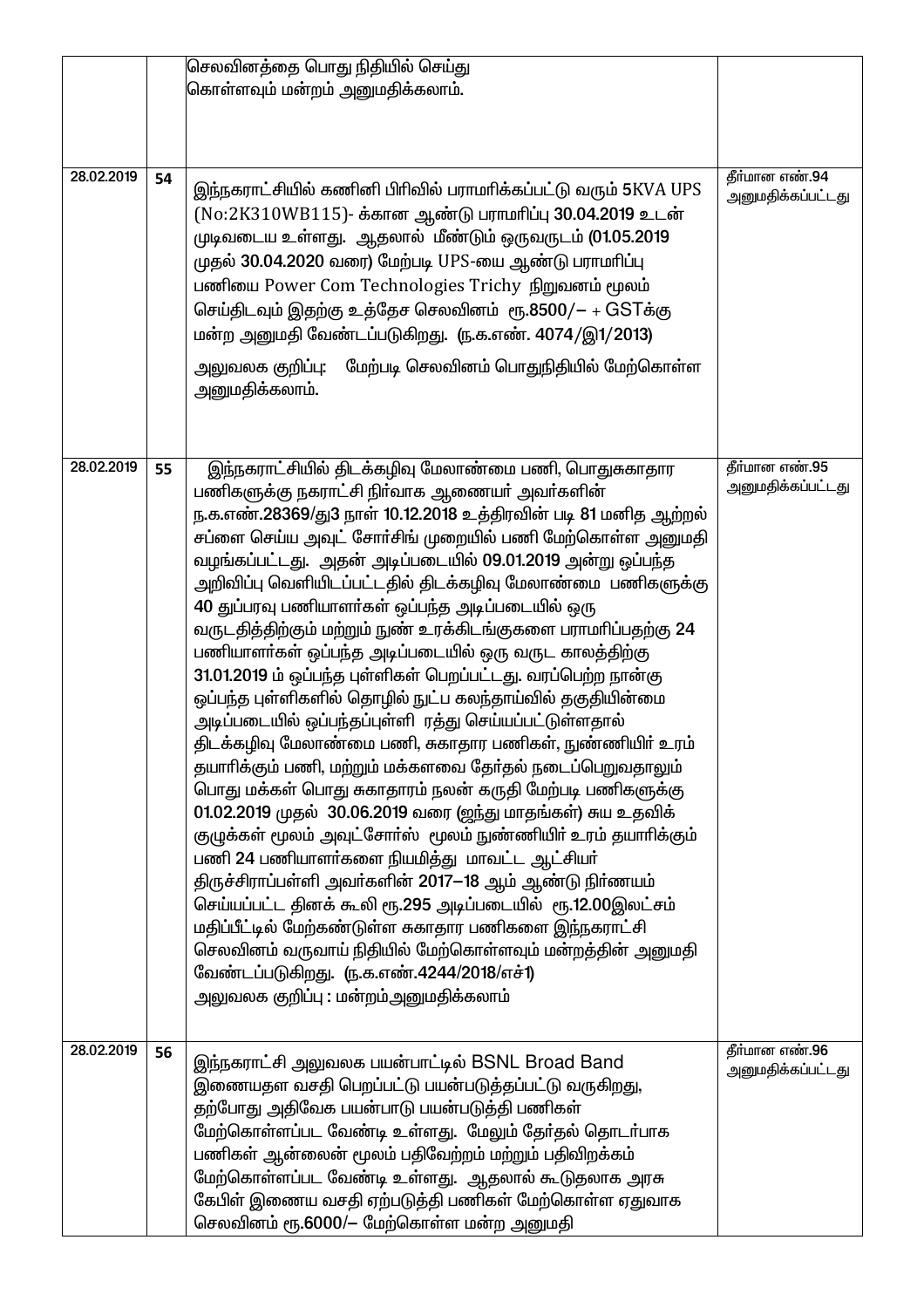|            |    | வேண்டப்படுகிறது. (Roc.No:6622/2015/H1) |                                                                                                                               |                     |                |            |  |                   |
|------------|----|----------------------------------------|-------------------------------------------------------------------------------------------------------------------------------|---------------------|----------------|------------|--|-------------------|
|            |    |                                        | அலுவலக குறிப்பு: மேற்படி செலவினம் பொது நிதியில் மேற்கொள்ள                                                                     |                     |                |            |  |                   |
|            |    | மன்றம் அனுமதிக்கலாம்.                  |                                                                                                                               |                     |                |            |  |                   |
|            |    |                                        |                                                                                                                               |                     |                |            |  |                   |
| 28.02.2019 | 57 |                                        |                                                                                                                               |                     | தீர்மான எண்.97 |            |  |                   |
|            |    |                                        | துறையூா் நகராட்சியின் வருவாய் மூலதனநிதி, குடிநீா் மற்றும் வடிகால்<br>நிதி மற்றும் ஆரம்ப கல்வி நிதி ஆகியவற்றின் 2018–19ம் நிதி |                     |                |            |  | அனுமதிக்கப்பட்டது |
|            |    |                                        | ஆண்டிற்கான திருத்திய வரவு செலவு திட்ட அறிக்கைக்கும் 2019—                                                                     |                     |                |            |  |                   |
|            |    |                                        | 20ம் நிதி ஆண்டிற்கு தயார் செய்யப்பட்ட வருவாய் மூலதனநிதி,                                                                      |                     |                |            |  |                   |
|            |    |                                        | குடிநீா் மற்றும் வடிகால் நிதி மற்றும் ஆரம்ப கல்வி நிதிக்கான உத்தேச                                                            |                     |                |            |  |                   |
|            |    |                                        | வரவு செலவு திட்ட அறிக்கை (Budget) மன்றத்தின் அனுமதி                                                                           |                     |                |            |  |                   |
|            |    |                                        | வேண்டப்படுகிறது. (ந.க.எண்.896/பி1/2019.)                                                                                      |                     |                |            |  |                   |
|            |    |                                        | (அ.கு). அனுமதிக்கலாம்.                                                                                                        |                     |                |            |  |                   |
|            |    |                                        |                                                                                                                               |                     |                |            |  |                   |
| 28.02.2019 | 58 |                                        | இந்நகராட்சியில் பணிபுரிந்து வரும் பொது சுகாதாரப் பிரிவு துப்பரவு                                                              |                     |                |            |  | தீர்மான எண்.98    |
|            |    |                                        | பணியாளர்களுக்கு தேவையான துப்பரவு தளவாட சாமான்கள்                                                                              |                     |                |            |  | அனுமதிக்கப்பட்டது |
|            |    |                                        | கொள்முதல் செய்வதற்கு உத்தேச செலவீனம் ரூ.5.50 இலட்சத்திற்கு                                                                    |                     |                |            |  |                   |
|            |    |                                        | இந்நகர் மன்ற தீர்மான எண்.40. நாள். 31.01.2019ல் ஒப்புதல்                                                                      |                     |                |            |  |                   |
|            |    |                                        | பெறப்பட்டுள்ளது. இந்நகா்மன்ற தீா்மானத்தின் போது தளவாட                                                                         |                     |                |            |  |                   |
|            |    |                                        | சாமான்கள் சப்ளை செய்வதற்கு 21.02.2019ல் விலைப்புள்ளி                                                                          |                     |                |            |  |                   |
|            |    |                                        | கோரப்பட்டது. இதன்படி கீழ் காணும் விவரப்படி                                                                                    |                     |                |            |  |                   |
|            |    | வ.எ                                    | தளவாட சாமான்கள்                                                                                                               | Karthika            | <b>HMS</b>     | Sri Balaji |  |                   |
|            |    | ண்                                     | விபரம்                                                                                                                        | Enter               | Jeyank         | Enter      |  |                   |
|            |    |                                        |                                                                                                                               | prises,<br>Ambattur | ondam          | prises     |  |                   |
|            |    |                                        |                                                                                                                               | Chennai             |                |            |  |                   |
|            |    | 01                                     | அலுமினிய அன்னக்                                                                                                               | 340                 | 350            | 360        |  |                   |
|            |    |                                        | ௬௷ட                                                                                                                           |                     |                |            |  |                   |
|            |    | 02                                     | கலவை கரண்டி                                                                                                                   | 370                 | 385            | 395        |  |                   |
|            |    |                                        | பெரியது                                                                                                                       |                     |                |            |  |                   |
|            |    | 03                                     | கலவை கரண்டி                                                                                                                   | 320                 | 315            | 330        |  |                   |
|            |    | 04                                     | சிறியது<br>கைப்பிடியுடன் கூடிய                                                                                                |                     | 410            | 420        |  |                   |
|            |    |                                        | மண்வெட்டி                                                                                                                     | 390                 |                |            |  |                   |
|            |    | 05                                     | <u>கைப்பிடியுடன் கூடிய</u>                                                                                                    | 540                 | 550            | 560        |  |                   |
|            |    |                                        | போக்                                                                                                                          |                     |                |            |  |                   |
|            |    | 06                                     | <u>கைப்பிடியுடன் கூடிய</u>                                                                                                    | 210                 | 215            | 220        |  |                   |
|            |    |                                        | மாப்                                                                                                                          |                     |                |            |  |                   |
|            |    | 07                                     | கைப்பிடியுடன் கூடிய                                                                                                           | 370                 | 390            | 385        |  |                   |
|            |    |                                        | ரோடு பிரஸ்                                                                                                                    |                     |                |            |  |                   |
|            |    | 08                                     | குப்பை அள்ளும்                                                                                                                | 120                 | 125            | 135        |  |                   |
|            |    |                                        | கரண்டி                                                                                                                        |                     |                |            |  |                   |
|            |    | 09                                     | தென்னை துடப்பம்                                                                                                               | 70                  | 115            | 100        |  |                   |
|            |    | 10                                     | கைப்பிடியுடன் கூடிய                                                                                                           | 310                 | 325            | 320        |  |                   |
|            |    |                                        | முங்கில் மிளாா்                                                                                                               |                     |                |            |  |                   |
|            |    | 11                                     | இரும்பு வாளி                                                                                                                  | 190                 | 200            | 220        |  |                   |
|            |    | $\overline{12}$<br>13                  | சவல்                                                                                                                          | 450                 | 465            | 460        |  |                   |
|            |    | 14                                     | பூவாளி                                                                                                                        | 390                 | 400            | 410<br>315 |  |                   |
|            |    | 15                                     | தட்டுக்கூடை                                                                                                                   | 310                 | 320            | 335        |  |                   |
|            |    |                                        | அரிவாள்                                                                                                                       | 320                 | 325            |            |  |                   |
|            |    |                                        |                                                                                                                               |                     |                |            |  |                   |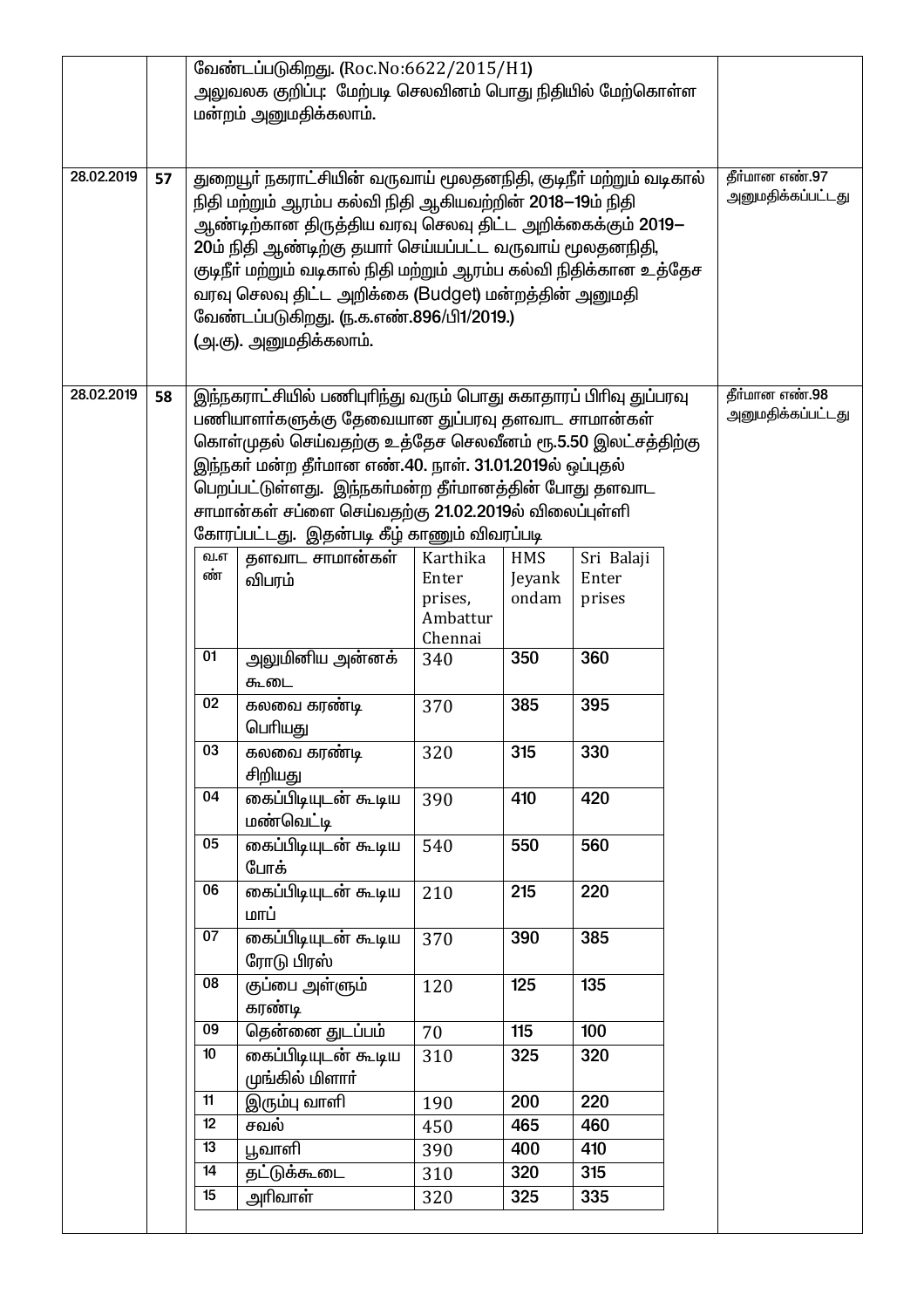|            |    |                                                            |            | மேற்கண்ட மூன்று விலைப்புள்ளிகளில் Karthika          |                                                              |                           |                   |
|------------|----|------------------------------------------------------------|------------|-----------------------------------------------------|--------------------------------------------------------------|---------------------------|-------------------|
|            |    | Enterprises, Ambattur, Chennai நிறுவனத்தின்                |            |                                                     |                                                              |                           |                   |
|            |    | விலைப்புள்ளியானது, மற்ற இரு நிறுவனங்களின் விலைப்புள்ளியை   |            |                                                     |                                                              |                           |                   |
|            |    | காட்டிலும் குறைவாக உள்ளது. இந்த Karthika Enterprises,      |            |                                                     |                                                              |                           |                   |
|            |    | Ambattur, Chennai நிறுவனம் TANSIDCO சிறு தொழில் /கூட்டுறவு |            |                                                     |                                                              |                           |                   |
|            |    |                                                            |            | நிறுவனமாக உள்ளதால் அரசாணை எண் 331-ன் படி            |                                                              |                           |                   |
|            |    |                                                            |            | நேரடிகொள்முதல் செய்திட மேற்படி நிறுவனத்தாாின்       |                                                              |                           |                   |
|            |    |                                                            |            |                                                     | விலைப்புள்ளியை ஏற்று இந்நகராட்சிக்கு தேவையான பொது சுகாதார    |                           |                   |
|            |    |                                                            |            |                                                     | பிரிவு  தளவாட சாமான்கள் வாங்கிக் கொள்ளவும் மற்றும் இதற்கு    |                           |                   |
|            |    |                                                            |            |                                                     | உள்ள செலவினம் செய்து கொள்ளவும் மன்றத்தின் ஒப்புதலுககு        |                           |                   |
|            |    |                                                            |            | வைக்கப்படுகிறது.ரு.க.எண்: 5057/2017/எச்1)           |                                                              |                           |                   |
|            |    |                                                            |            | அலுவலக குறிப்பு: மன்றம் அனுமதிக்கலாம்.              |                                                              |                           |                   |
|            |    |                                                            |            |                                                     |                                                              |                           |                   |
| 28.02.2019 | 59 |                                                            |            |                                                     | துறையூா் நகராட்சி தூய்மை இந்தியா திட்டத்தின் கீழ் திடக்கழிபு |                           | தீர்மான எண்.99    |
|            |    |                                                            |            |                                                     | மேலாண்மை திட்டப் பணிகளுக்கு வீடு வீடாக குப்பைகள் சேகரிக்கும் |                           | அனுமதிக்கப்பட்டது |
|            |    |                                                            |            |                                                     | எல்.சி.வி. சிறிய ரக வாகனங்களுக்கு 200 லிட்டர் கொள்ளளவு       |                           |                   |
|            |    |                                                            |            |                                                     | கொண்ட 60 எண்ணிக்கையிலான பின்கள் சப்ளை செய்ய பெறப்பட்ட        |                           |                   |
|            |    |                                                            |            |                                                     | விலைப்புள்ளிகள் மன்ற ஒப்புதலுக்கு கொருள் வைக்கப்படுகிறது.    |                           |                   |
|            |    | வ.எண்                                                      | வேலையின்   | திருமலை                                             | ஸ்ரீ அக்ஷ்யா                                                 |                           |                   |
|            |    |                                                            | பெயர்      | டிரேடா்ஸ்                                           | டிரேடர்ஸ், 4/10,                                             | ஸ்ரீ அம்ப                 |                   |
|            |    |                                                            |            | எப்.எப்.3                                           |                                                              | ஏஜென் $\epsilon$<br>கோகுல |                   |
|            |    |                                                            |            | ரெங்கா                                              | கிழக்கு                                                      | பிச்சாண்                  |                   |
|            |    |                                                            |            | காட்ப்ளக்ஸ்,                                        | சாராயப்                                                      |                           |                   |
|            |    |                                                            |            |                                                     | பட்டரை தெரு,                                                 | தெரு ரெ                   |                   |
|            |    |                                                            |            | ரம்யா                                               | உறையூா்                                                      | துறையூ                    |                   |
|            |    |                                                            |            | தியேட்டர்                                           | திருச்சி                                                     |                           |                   |
|            |    |                                                            |            | அருகில்                                             |                                                              |                           |                   |
|            |    |                                                            |            | திருச்சி                                            |                                                              |                           |                   |
|            |    | 1                                                          | பொது       | еҧ.1500/-                                           | ет. 1850/-                                                   | ரு. 1900                  |                   |
|            |    |                                                            | சுகாதார    | (ஒன்றின்                                            | (ஒன்றின்                                                     | விலை ഉ                    |                   |
|            |    |                                                            | பணிக்கு    | விலை                                                | விலை                                                         | நீங்கலா                   |                   |
|            |    |                                                            | எல்.சி.வி. | ஜி.எஸ்.டி.                                          | ஜி.எஸ்.டி.நீங்க                                              |                           |                   |
|            |    |                                                            | சிறிய ரக   | நீங்கலாக)                                           | லாக)                                                         |                           |                   |
|            |    |                                                            | வாகனங்களு  |                                                     |                                                              |                           |                   |
|            |    |                                                            | க்கு 200   |                                                     |                                                              |                           |                   |
|            |    |                                                            | லிட்டர்    |                                                     |                                                              |                           |                   |
|            |    |                                                            | கொள்ளளவு   |                                                     |                                                              |                           |                   |
|            |    |                                                            | கொண்ட 60   |                                                     |                                                              |                           |                   |
|            |    |                                                            | எண்ணிக்கை  |                                                     |                                                              |                           |                   |
|            |    |                                                            | யிலான      |                                                     |                                                              |                           |                   |
|            |    |                                                            | பின்கள்    |                                                     |                                                              |                           |                   |
|            |    |                                                            | சப்ளைசெய்த |                                                     |                                                              |                           |                   |
|            |    |                                                            | ல்         |                                                     |                                                              |                           |                   |
|            |    |                                                            |            |                                                     |                                                              |                           |                   |
|            |    | அலுவலக குறிப்பு:                                           |            |                                                     |                                                              |                           |                   |
|            |    |                                                            |            |                                                     | வரப்பெற்ற 3 விலைப்புள்ளிகளில் குறைந்த விலைப்புள்ளி           |                           |                   |
|            |    |                                                            |            |                                                     | அளித்த திருமலை டிரேடா்ஸ் எப்.எப்.3 ரெங்கா காம்ப்ளக்ஸ், ரம்பா |                           |                   |
|            |    |                                                            |            |                                                     | தியேட்டர் அருகில் திருசசி அவர்களின் விலைப்புள்ளியினை         |                           |                   |
|            |    |                                                            |            | எற்கலாம். மேலும் பொது சுகாராரப் பணியின் அத்தியாவசிய |                                                              |                           |                   |
|            |    |                                                            |            |                                                     | தேவையினை கருதீ மன்ற அனுமதியினை எதிா்நோக்கி தனி               |                           |                   |
|            |    |                                                            |            | அலுவலா்/ஆணையா் முன் அனுமதி பெற்று விலைப்புள்ளி      |                                                              |                           |                   |
|            |    |                                                            |            |                                                     | கோாியமைக்கும் குறைந்த விலைப்புள்ளி அளித்த நிறுவனத்திற்கு     |                           |                   |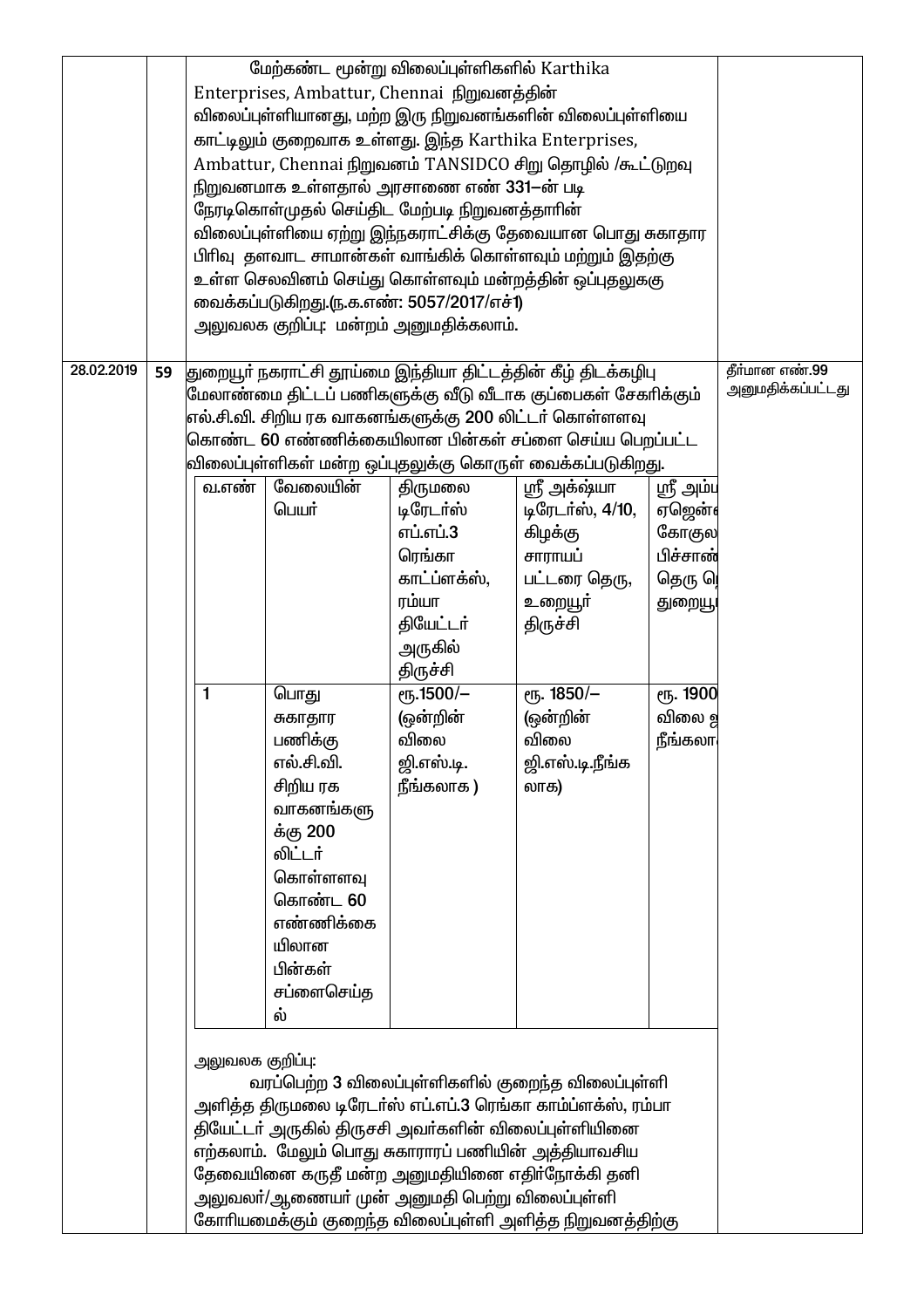|                |    | சப்ளை உத்திரவு அளித்தமைக்கும் மன்றம் அனுமதிக்கலாம்.                                                                         |                                                                   |            |               |           |  |                   |
|----------------|----|-----------------------------------------------------------------------------------------------------------------------------|-------------------------------------------------------------------|------------|---------------|-----------|--|-------------------|
|                |    |                                                                                                                             |                                                                   |            |               |           |  |                   |
|                |    |                                                                                                                             |                                                                   |            |               |           |  |                   |
|                |    |                                                                                                                             |                                                                   |            |               |           |  |                   |
|                |    |                                                                                                                             |                                                                   |            |               |           |  |                   |
| 28.02.2019     | 60 | துறையூா் நகராட்சி பகுதியில் தெருக்களில் சுற்றித் திாிந்த நாய்களை                                                            | தீர்மான எண்.100                                                   |            |               |           |  |                   |
| $\overline{+}$ |    | பிடித்து அப்புறப்படுத்தியது தொடா்பாக உாிய விதிமுறைகளை                                                                       | அனுமதிக்கப்பட்டது                                                 |            |               |           |  |                   |
|                |    | பின்பற்ற வில்லை என துறையூா் திரு. பாலமுரளிதரன் த/பெ                                                                         |                                                                   |            |               |           |  |                   |
|                |    |                                                                                                                             | ரத்தினசாமி <b>68</b> கூட்டுறவு நகா் துறையூா் என்பவா் W.P.(MD).No. |            |               |           |  |                   |
|                |    | 4198/2019-ல் சென்னை உயர்நிதிமன்ற மதுரை கிளையில் வழக்கு                                                                      |                                                                   |            |               |           |  |                   |
|                |    | தொடர்ந்து உள்ளார் மேற்கண்ட வழக்கிற்கு நகராட்சி சார்பாக அரசு                                                                 |                                                                   |            |               |           |  |                   |
|                |    |                                                                                                                             | வழக்கறிஞா் திரு. இராஜராஜன் அவா்கள் மேற்கொண்ட வழக்கிற்கு           |            |               |           |  |                   |
|                |    | ஆஜராகி வாதாடவும் அதற்கான வழக்கு கட்டணம் ரூ. 10,000/— மன்ற                                                                   |                                                                   |            |               |           |  |                   |
|                |    | ஒப்புதலுக்கு பொருள் வைக்கப்படுகிறது.(883/2019/எச்1)                                                                         |                                                                   |            |               |           |  |                   |
|                |    | அலுவலக குறிப்பு: மன்றம் அனுமதிக்கலாம்.                                                                                      |                                                                   |            |               |           |  |                   |
|                |    |                                                                                                                             |                                                                   |            |               |           |  |                   |
| 28.02.2019     | 61 |                                                                                                                             | துறையூா் நகராட்சி வெங்கடேசபுரம் இடையூறாக உள்ள குப்பைகளை           |            |               |           |  | தீர்மான எண்.101   |
|                |    |                                                                                                                             | JCP இயந்திரம் மூலம் அகற்ற விலைப்புள்ளிகள் வரப்பெற்றது மன்ற        |            |               |           |  | அனுமதிக்கப்பட்டது |
|                |    |                                                                                                                             | ஒப்புதலுக்கு பொருள் வைக்கப்படுகிறது.                              |            |               |           |  |                   |
|                |    | வ.எ                                                                                                                         | வேலையின்                                                          | ஸ்ரீ       | அருண்கு       | P.A.S.    |  |                   |
|                |    | ண்                                                                                                                          | பெயர்                                                             | அம்மன்     | மார் JCP      | எர்த்     |  |                   |
|                |    |                                                                                                                             |                                                                   | எர்த்      | டிராக்டர்     | மூவிஸ் &  |  |                   |
|                |    |                                                                                                                             |                                                                   | மூவிஸ் /   | $&\omega$ mm  | டிராக்டர் |  |                   |
|                |    |                                                                                                                             |                                                                   | <b>TMB</b> | சா்வீஸ்       | ஸ் 3/268  |  |                   |
|                |    |                                                                                                                             |                                                                   | பேஸ்க்     | நல்ல          | திருச்சி  |  |                   |
|                |    |                                                                                                                             |                                                                   | மாடி       | உண்ணி         | ரோடு      |  |                   |
|                |    |                                                                                                                             |                                                                   | திருச்சி   | ப்பட்டி,      | மதுராபுரி |  |                   |
|                |    |                                                                                                                             |                                                                   | ரோடு       | பகளவாடி       | துறையூா்  |  |                   |
|                |    |                                                                                                                             |                                                                   | துறையூா்   | துறையூா்      |           |  |                   |
|                |    |                                                                                                                             |                                                                   |            | வட்டம்        |           |  |                   |
|                |    | 01                                                                                                                          | வெங்கடேச                                                          | ет. 800/-  | $e$ гу. 865/- | ரூ. 825/- |  |                   |
|                |    |                                                                                                                             | புரம் குப்பை                                                      | (ஒரு மணி   | (ஒரு          | (ஒரு      |  |                   |
|                |    |                                                                                                                             | கிடங்கில்                                                         | நேரத்திற்  | மணி           | மணி       |  |                   |
|                |    |                                                                                                                             | வாகனங்கள்                                                         | கு)        | நேரத்திற்     | நேரத்திற் |  |                   |
|                |    |                                                                                                                             | செல்ல                                                             |            | கு)           | கு)       |  |                   |
|                |    |                                                                                                                             | இடையூராக                                                          |            |               |           |  |                   |
|                |    |                                                                                                                             | இருக்கும்                                                         |            |               |           |  |                   |
|                |    |                                                                                                                             | குப்பைகளை                                                         |            |               |           |  |                   |
|                |    |                                                                                                                             | ள JCP                                                             |            |               |           |  |                   |
|                |    |                                                                                                                             | இயந்திரம்                                                         |            |               |           |  |                   |
|                |    |                                                                                                                             | மூலம்                                                             |            |               |           |  |                   |
|                |    |                                                                                                                             | அப்புறப்படு                                                       |            |               |           |  |                   |
|                |    |                                                                                                                             | த்துதல்                                                           |            |               |           |  |                   |
|                |    |                                                                                                                             | அலுவலக குறிப்பு:                                                  |            |               |           |  |                   |
|                |    |                                                                                                                             | வரப்பெற்ற 3 விலைப்புள்ளிகளில் குறைந்த விலைப்புள்ளி                |            |               |           |  |                   |
|                |    |                                                                                                                             |                                                                   |            |               |           |  |                   |
|                |    | அளித்த ஸ்ரீ அம்மன் எா்த் மூவா்ஸ்  TMB பேஸ்க் மாடி, திருச்சி ரோடு<br>துறையூா் அவா்களின் விலைப்புள்ளியை மன்றம் அனுமதிக்கலாம். |                                                                   |            |               |           |  |                   |
|                |    | மேலும் பொது சுகாதாரப் பணியின் அவசர அவசியம் கருதி, மன்ற                                                                      |                                                                   |            |               |           |  |                   |
|                |    | அனுமதியை எதிா் நோக்கி தனி அலுவலா்/ஆணையா் முன் அனுமதி                                                                        |                                                                   |            |               |           |  |                   |
|                |    | பெற்று , விலைப்புள்ளி கோரியமைக்கும் குறைந்த விலைப்புள்ளி                                                                    |                                                                   |            |               |           |  |                   |
|                |    | அளித்த நிறுவனத்திற்கு வேலை உத்திரவு வழங்கியமைக்கும் மன்றம்                                                                  |                                                                   |            |               |           |  |                   |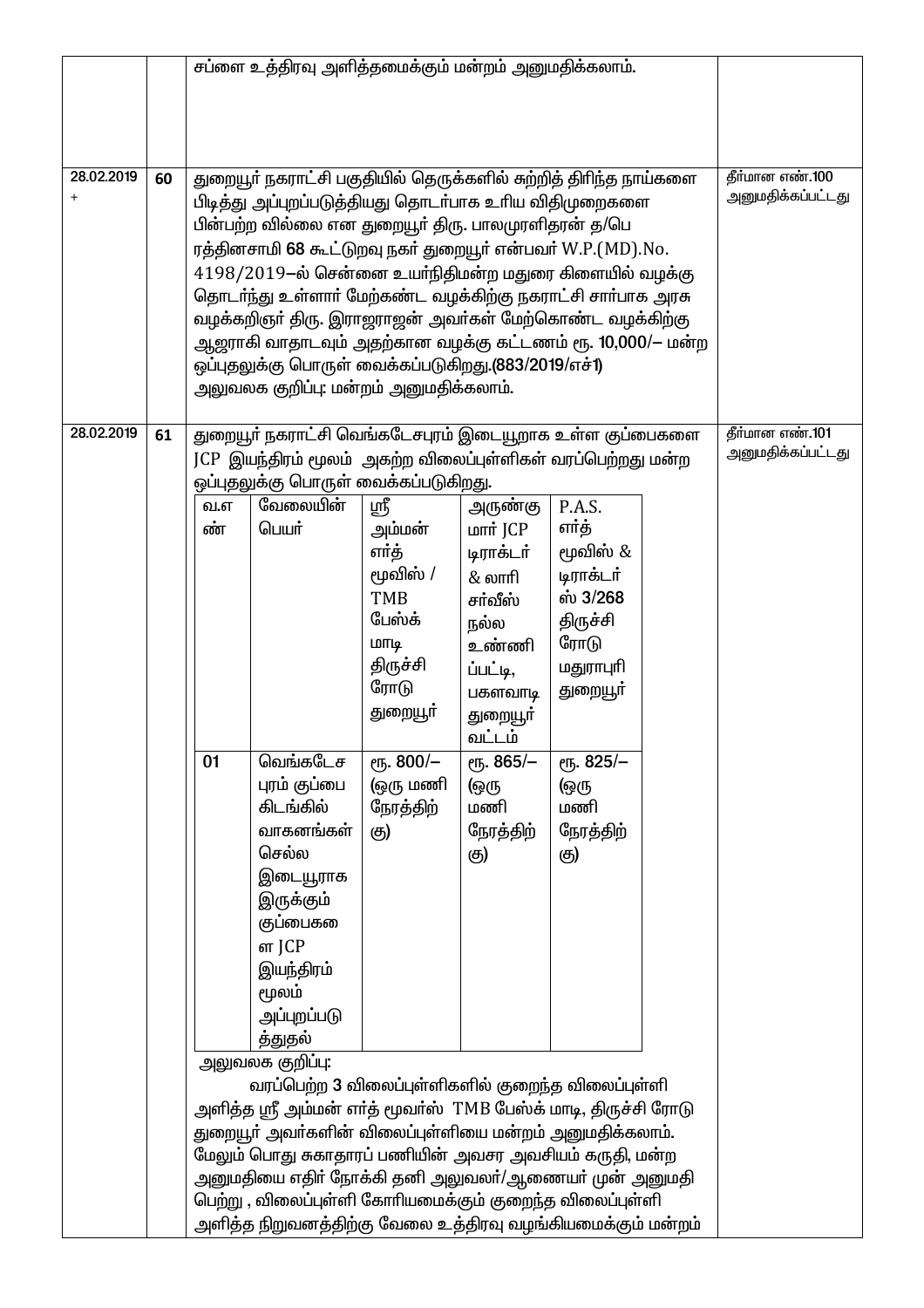|            |    | அனுமதிக்கலாம்.                                                                                                                                                                                                                                                                                                                                                                                                                                                          |                                                                                                     |                                                                      |                                                          |                                          |
|------------|----|-------------------------------------------------------------------------------------------------------------------------------------------------------------------------------------------------------------------------------------------------------------------------------------------------------------------------------------------------------------------------------------------------------------------------------------------------------------------------|-----------------------------------------------------------------------------------------------------|----------------------------------------------------------------------|----------------------------------------------------------|------------------------------------------|
|            |    |                                                                                                                                                                                                                                                                                                                                                                                                                                                                         |                                                                                                     |                                                                      |                                                          |                                          |
| 28.02.2019 | 62 | துறையூா் நகராட்சியில் அந்தியோஜனா அன்னயோஜனா திட்டத்தின்<br>கீழ் வறுமை கோட்டிற்கு கீழ் வாழ்பவர்களுக்கான சிறப்பு நிதியுதவி<br>திட்டம் — பயனாளிகளுக்கு 1000 எண்ணிக்கையிலான படிவம்<br>அச்சிட்டு வழங்க வரப்பெற்ற விலைப்புள்ளிகள் மன்ற ஒப்புதலுக்கு<br>பொருள் வைக்கப்படுகிறது.                                                                                                                                                                                                 | தீர்மான எண்.102<br>அனுமதிக்கப்பட்டது                                                                |                                                                      |                                                          |                                          |
|            |    | வேலையின் பெயர்<br>ഖ.<br>எ<br>ண்                                                                                                                                                                                                                                                                                                                                                                                                                                         | திருச்சி<br>ஜெராக்ஸ் II<br>SPV கம்ப்ளக்ஸ்<br>ஒ.எண் மஹால்<br>பேருந்து<br>நிலையம்<br>துறையூ <b>ர்</b> | அருண்<br>ஜெராக்ஸ்,<br>ஸ்ரீ<br>காம்ப்ளக்ஸ்<br>பிரிவு ரோடு<br>துறையூா் | ராசி<br>ஜெராக்ஸ்<br>4<br>ஆஸ்பத்தி<br>ரி ரோடு<br>துறையூா் |                                          |
|            |    | 01.<br>வறுமை<br>கோட்டிற்கு கீழ்<br>வாழும் நகா்ப்புற<br>ஏழைக்கு<br>குறிப்பாக<br>விவசாய<br>தொழிளாா்<br>குடுப்பங்களுக்கு<br>சிறப்பு நிதியுதவி<br>படிவம் (4 பக்கம்<br>கொண்டது) 1000<br>நகல்கள்                                                                                                                                                                                                                                                                              | $\epsilon$ гђ. 4000/-                                                                               | $\epsilon$ гђ. 5000/-                                                | €Ҧ.<br>$6000/-$                                          |                                          |
|            |    | வரப்பெற்ற 3 விலைப்புள்ளிகளில் குறைந்த விலைப்புள்ளி<br>அளித்த திருச்4சி ஜெராக்ஸ் துறையூர் அவர்களின் விலைப்புள்ளியை<br>மன்ற ஒப்புதலுக்கு பொருள் வைக்கலாம் மேலும் இப்பணியான்<br>அத்தியாவசிய தேவையினை கருதி, பொது மக்களுக்கு விண்ணப்பம்<br>வழங்கும் பணி தடையின்றி நடைபெற்ற அவசியம் கருதி, மன்ற<br>அனுமதியை எதிா் நோக்கி தனி அலுவலா்/ஆணையா் அவா்களின்<br>முன் அனுமதிபெற்று, விலைப்புள்ளி கோரியமைக்கும் குறைந்த<br>விலைப்புள்ளி அளித்த திருச்சி ஜெராக்ஸ் துறையூர் அவர்களுக்கு |                                                                                                     |                                                                      |                                                          |                                          |
| 28.02.2019 | 63 | துறையூர் நகராட்சி வார்டு 24 எக்ஸ்டன்ஷன் சர்வே எண் 204/8ல்<br>வீட்டு சுற்று சுவர் அகற்றியது தொடர்பாக WP (MD) No.1453-2019ல்<br>மதுரை உயா் நிதி மன்ற கிளையில் வழக்கு தொடரப்பட்டுள்ளது.<br>மேற்கண்ட வழக்கிற்கு நகராட்சி தரப்பில் ஆஜராகி வாதாடிய அரசு<br>வழக்கறிஞா் திரு. இராஜராஜன் என்பாருக்கு வழக்குறைஞா் கட்டணம்<br>ரூ. 10,000/- மன்ற ஒப்புதலுக்கு பொருள்<br>வைக்கப்படுகிறது.(445/2018/எப்1)<br>அலுவலக குறிப்பு: அனுமதிக்கலாம்                                           |                                                                                                     |                                                                      |                                                          | தீர்மான எண்.103<br>அனுமதிக்கப்<br>பட்டது |